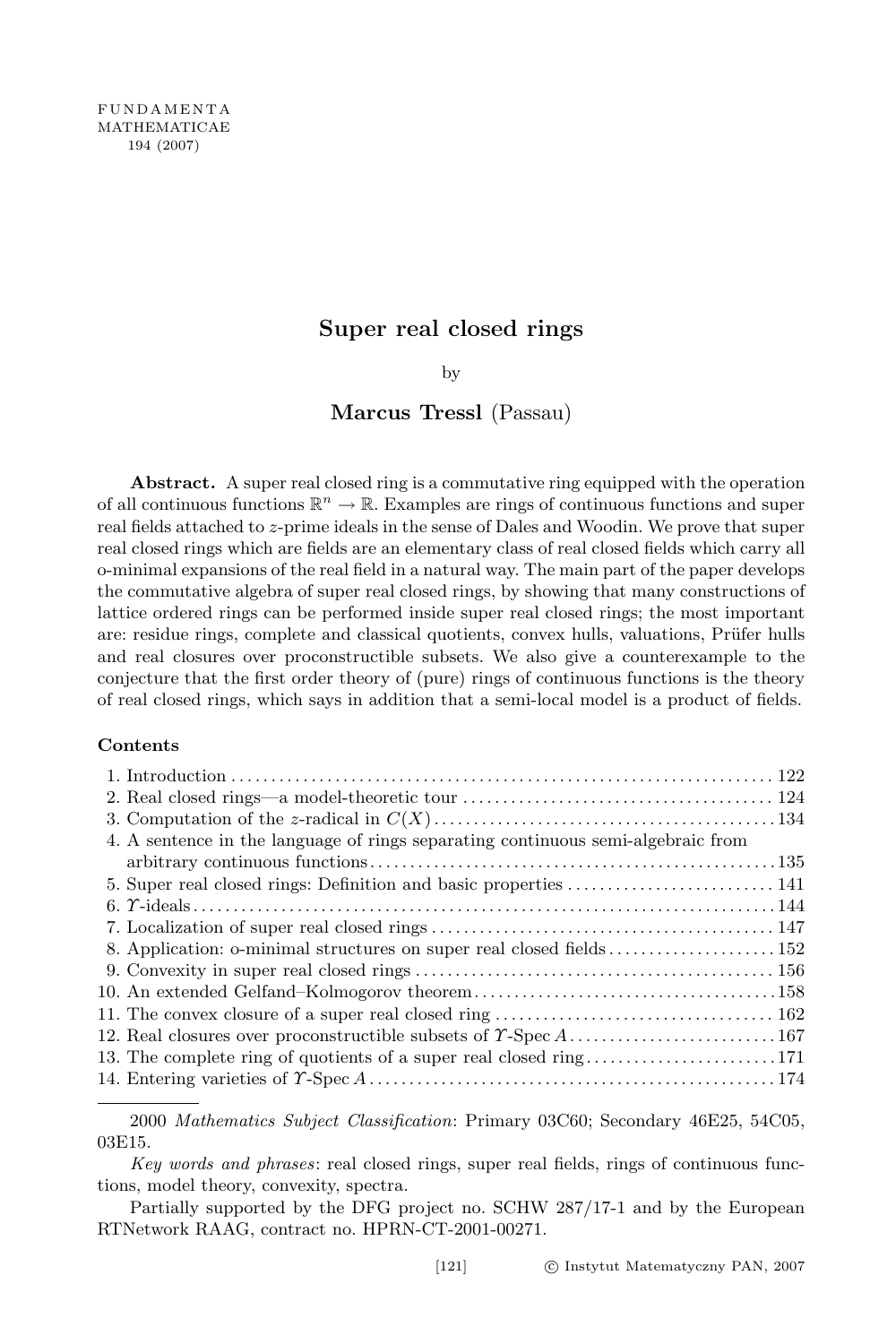**1. Introduction.** A *super real field* (cf.  $[Da-Wo]$ ) is the quotient field of the ring  $C(X)$  of continuous, real-valued functions on a topological space X divided by a prime ideal  $\mathfrak{p}$  of  $C(X)$ . The ideal  $\mathfrak{p}$  is called a prime *z*-ideal if  $f \in \mathfrak{p}$  whenever f vanishes on a zero set of some  $g \in \mathfrak{p}$ . Take a prime z-ideal  $\mathfrak{p}$  of  $C(X)$  and let  $K := \text{qf}(C(X)/\mathfrak{p})$  be the corresponding super real field.

The initial motivation for this paper was to prove that for every ominimal expansion R of the real field (cf. [vdD]) in a first order language  $\mathscr L$ extending the language for ordered unital rings, there is a natural expansion  $\mathfrak{M}$  of the field K to an  $\mathscr{L}$ -structure such that  $\mathfrak{M}$  is an elementary extension of R.

This is indeed true (cf.  $(8.5)(ii)$ ) and it turns out that a commutative algebra lies behind this fact, namely the algebra of super real closed rings: A super real closed ring is a commutative unital ring A together with maps  $F_A: A^n \to A$  for each continuous function  $F: \mathbb{R}^n \to \mathbb{R}$   $(n \in \mathbb{N})$  such that the composition rules for the functions  $F_A$  are the same as for the original functions  $F$ , i.e.

(\*) 
$$
F_A \circ (G_{1,A}, \ldots, G_{n,A}) = (F \circ (G_1, \ldots, G_n))_A.
$$

Moreover, addition, multiplication and the identity of  $\mathbb R$  have to be interpreted as addition, multiplication and the identity of A.

Obviously, super real closed rings are precisely the models of a first order theory  $T_{\gamma}$  in a language  $\mathscr{L}_{\gamma}$  extending the language of rings, which has function symbols for each continuous  $F : \mathbb{R}^n \to \mathbb{R}$ . Examples are:

- (i) Every ring of real-valued continuous functions has a natural expansion to a super real closed ring.
- (ii) Every super real field at a z-prime ideal as described above has a natural expansion to a super real closed field (cf.  $(8.5)(i)$ ).

The answer to the motivating question is given in Theorem  $(8.5)(ii)$ , which says that every super real closed ring which is a field carries all ominimal expansions of R (in the sense described above). Hence  $T\gamma$ + "fields" is a theory of real closed fields, which act as resplendent structures inside the class of all o-minimal expansions of fields, stemming from R.

A real closed ring is a commutative unital ring A together with maps  $F_A: A^n \to A$  for each semi-algebraic continuous function  $F: \mathbb{R}^n \to \mathbb{R}$  $(n \in \mathbb{N})$ , defined over  $\mathbb{Q}$ , such that  $(*)$  holds for these functions and addition, multiplication and the identity of  $\mathbb R$  are interpreted as addition, multiplication and the identity of A, respectively. This notion has been introduced by N. Schwartz in [Schw1]. The original definition is purely ring-theoretic, i.e. there is no mention of the  $F_A$ . The formulation above is in part implicitly contained in [Schw-Ma, Section 12]. We introduce real closed rings in this way and we show that the functions  $F_A$  are definable in the pure real closed ring (by an existential Horn formula, cf. Theorem (2.12)).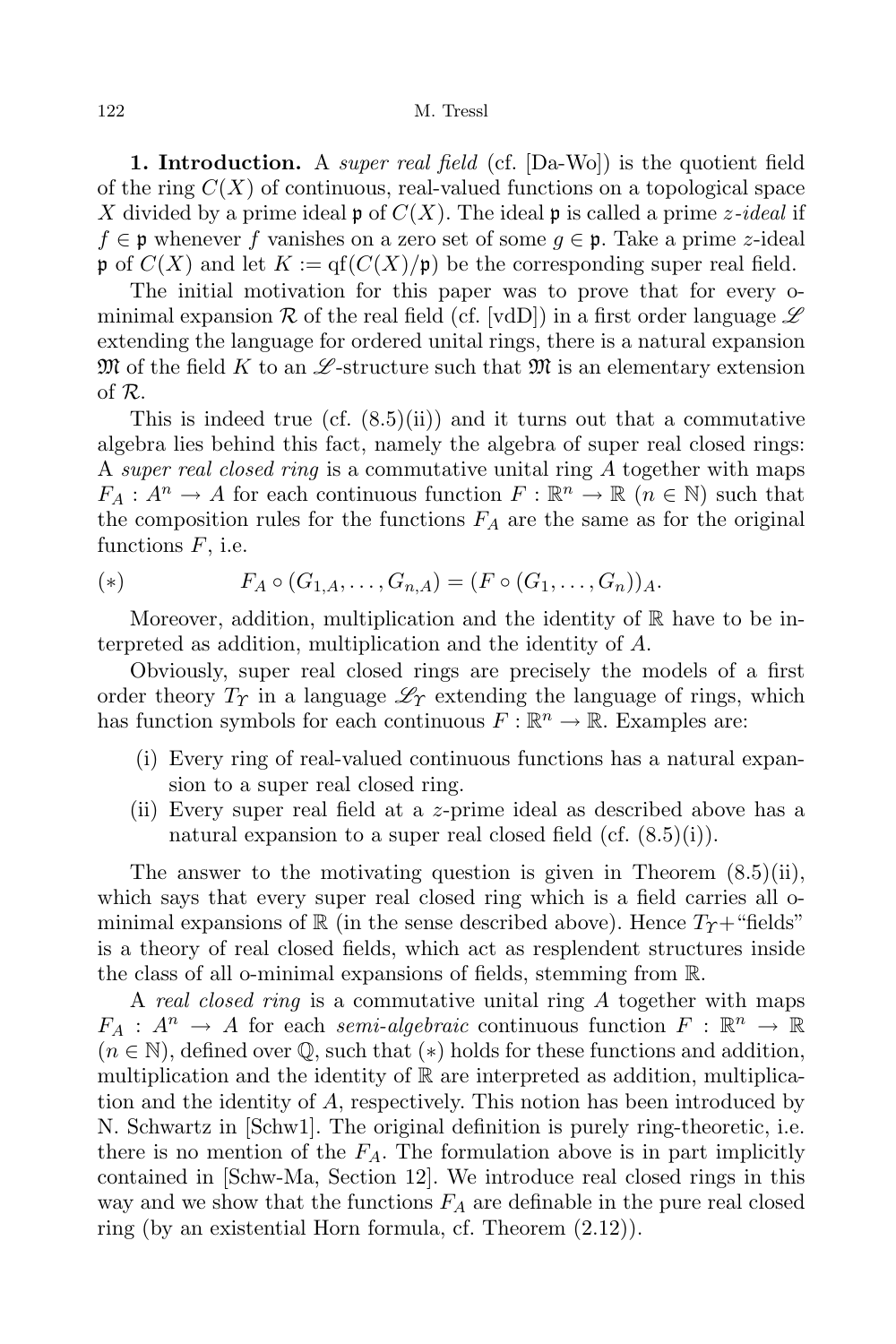Real closed rings provide a very flexible category of rings in which the algebra of the rings  $C(X)$  can be studied. One purpose of this article is to show that most of this flexibility is also present in the category of super real closed rings. The axioms of super real closed rings, which imply that the class of models of  $T<sub>\Upsilon</sub>$  together with  $\mathscr{L}_{\Upsilon}$ -morphisms is a variety in the sense of universal algebra, promise this: we get many basic constructions like direct and inverse limits, fibre sums and fibre products, free objects, inside this variety for free (cf. end of Section 5).

In Sections 6, 7 and 9–13, classical manipulations of commutative rings, or better, of lattice ordered rings, are established inside the category of super real closed rings. The motor which makes the theory work is a Nullstellensatz for rings of continuous functions, which expresses an algebraic relation between continuous functions that have the same zero set (cf. Section 3, which reviews parts of [Tr1]).

By classical manipulations we initially mean "developing a theory of ideals and localizations" for super real closed rings (see Sections 6 and 7). The appropriate notion of an ideal in a super real closed ring is of course "the kernel of a ring homomorphism into a super real closed ring, which respects all the  $F_A$ ". These ideals are called  $\gamma$ -ideals; the name is explained in Section 6.

The set  $\Upsilon$ -Spec A of all  $\Upsilon$ -ideals of a super real closed ring which are prime forms a spectral space (cf. [Hoc]), more precisely, a spectral subspace of Spec A. As in the case of real closed rings, the analysis of the ring is intimately connected with this topological space, as well as with the full spectrum of A. In Section 14, a principal geometric difference between the spectrum of super real closed rings and that of real closed rings of semialgebraic functions is proved. We explain this intuitively as follows (the details can be found in Section 14): If A is a super real closed ring and  $V \subseteq$ Spec A is the set of prime ideals containing a given element  $a \in A$ , then the only way to enter this variety from the outside is by walking through generic points of  $V$ . But in the semi-algebraic context, say when  $V$  corresponds to the closed unit disc in  $\mathbb{R}^n$ , V can only be entered by passing through the boundary of  $V$ , and this boundary is not generic in  $V$ .

It is not clear if the difference above can be described in a purely ringtheoretic manner and the question arises if "real closed rings" is the first order theory of super real closed rings, when viewed as pure rings. In Section 4 we show that the ring of continuous semi-algebraic functions  $\mathbb{R} \to \mathbb{R}$ satisfies a sentence in the language of rings which is not satisfied by any ring of continuous functions  $C(X)$ . The sentence "almost" says that the pure field R is o-minimal. I do not know whether a super real closed ring is a model of that sentence. The result in Section 4 says that either "real closed rings" is not the intersection of the theory of super real closed rings with the sentences in the language of rings, or super real closed rings are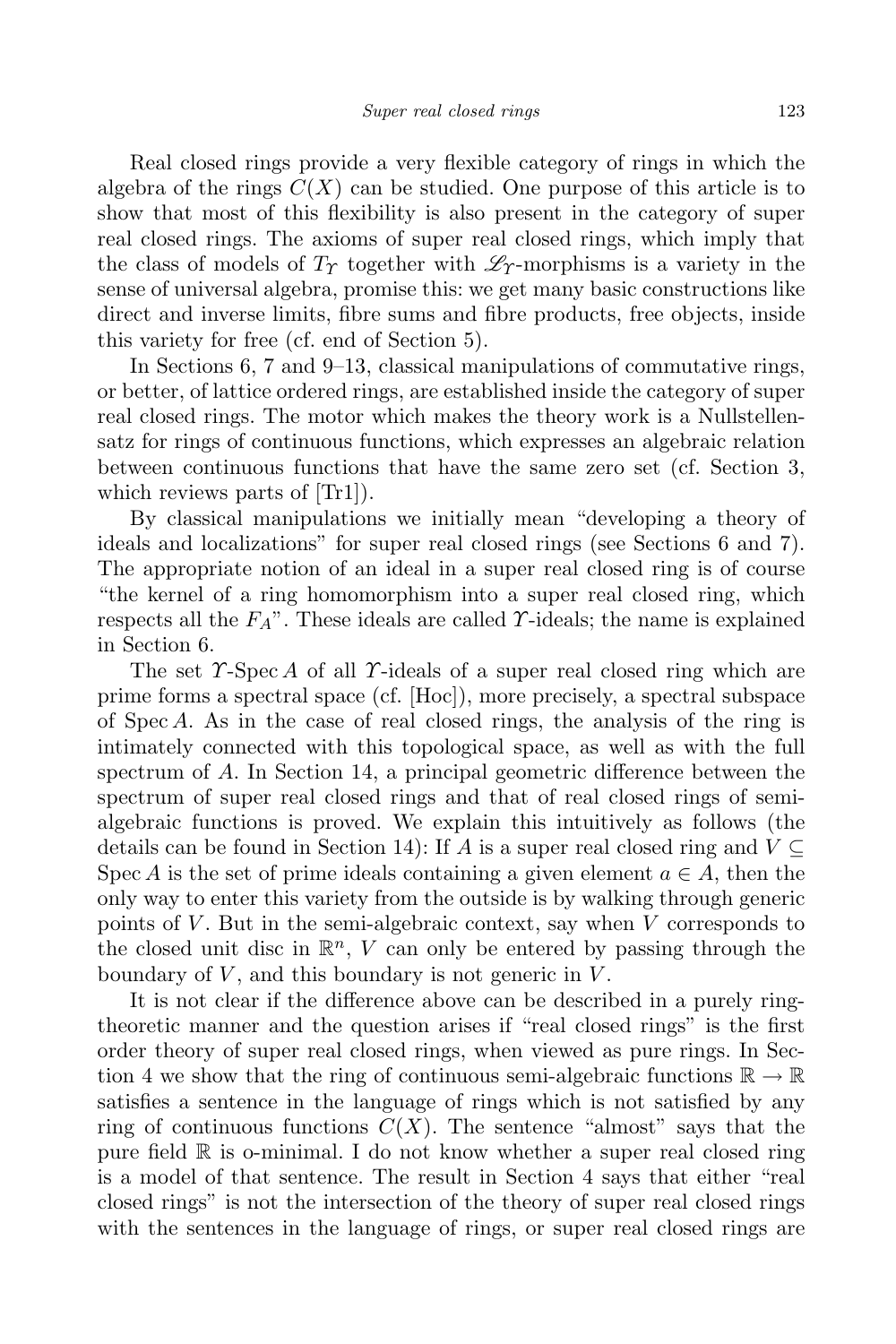not the first order description of the class of rings of continuous functions in the language  $\mathscr{L}_{\Upsilon}$ .

**2. Real closed rings—a model-theoretic tour.** Let R be a real closed field and let  $\Lambda \subseteq R$  be a subring. Recall that a  $\Lambda$ -semi-algebraic subset of  $R^n$  is a boolean combination of sets of the form  $\{P \geq 0\} := \{x \in \mathbb{R}^n : P(x) \geq 0\}$  $R^n \mid P(x) \geq 0$ , where P is a polynomial over  $\Lambda$  in n variables. A map  $f: R^n \to R^m$  is called A-semi-algebraic if the graph of f is a A-semialgebraic subset of  $R^n \times R^m$ . If  $\Lambda = R$ , then we say *semi-algebraic* instead of "Λ-semi-algebraic".

(2.1) DEFINITION. Let R be a real closed field. For  $n, r \in \mathbb{N}_0$ , let  $\mathcal{C}_{R^n}^r := \{f: R^n \to R \mid f \text{ is semi-algebraic and }\}$ 

r-times continuously differentiable}.

Moreover we set

$$
\mathcal{C}_{R^n}^{-1} := \{ f : R^n \to R \mid f \text{ is semi-algebraic} \}.
$$

Given  $r \in \mathbb{N}_0 \cup \{-1\}$ , an *R-real closed ring of class C<sup>r</sup>* is a commutative unitary ring A together with a collection of functions  $(f_A)_{n \in \mathbb{N}, f \in \mathcal{C}_{R^n}^r}$ , where  $f_A: A^n \to A$ , with the following properties:

- 1. If f is constantly 0 or constantly 1, then so is  $f_A$ ; if  $f: R \to R$  is the identity, then so is  $f_A: A \to A$ ; if  $f: R^2 \to R$  is addition or multiplication, then so is  $f_A: A^2 \to A$ .
- 2. If  $k \in \mathbb{N}$  and  $f_i \in \mathcal{C}_{R^k}^r$   $(1 \leq i \leq n)$ , then

$$
[f\circ (f_1,\ldots,f_n)]_A=f_A\circ (f_{1,A},\ldots,f_{n,A}).
$$

If  $r=0$ , then we say R-real closed instead of "R-real closed of class  $C^{r}$ ". If R is the field  $\mathbb{R}_{\text{alg}}$  of real algebraic numbers, then we say real closed of class C<sup>r</sup> instead of "R-real closed of class C<sup>r"</sup>. If  $r = 0$  and  $R = \mathbb{R}_{\text{alg}}$ , then we simply say *real closed*.

NOTE. We do not require that  $1 \neq 0$ . Hence the null ring is also considered to be  $R$ -real closed of class  $C^r$ .

 $(2.2)$  Observation. Every real closed ring is reduced.

*Proof.* Let  $a \in A$  be such that  $a^3 = 0$ . Let  $f : \mathbb{R}_{\text{alg}} \to \mathbb{R}_{\text{alg}}$  be defined by  $f(x) = \sqrt[3]{x}$ . Then f is continuous and semi-algebraic with  $f \circ g = id_{\mathbb{R}_{\text{alg}}}$ , where  $g(x) = x^3$ . By definition we have  $f_A \circ g_A(b) = b$  and  $g_A(b) = b^3$  for all  $b \in A$ . Hence  $a = f_A \circ g_A(a) = f_A(0) = 0$ . ■

If  $r > 0$ , then a real closed ring of class  $C<sup>r</sup>$  is not necessarily reduced (cf. (2.14)). Many properties of real closed rings below come for free also for  $r > 0$  provided the ring is reduced.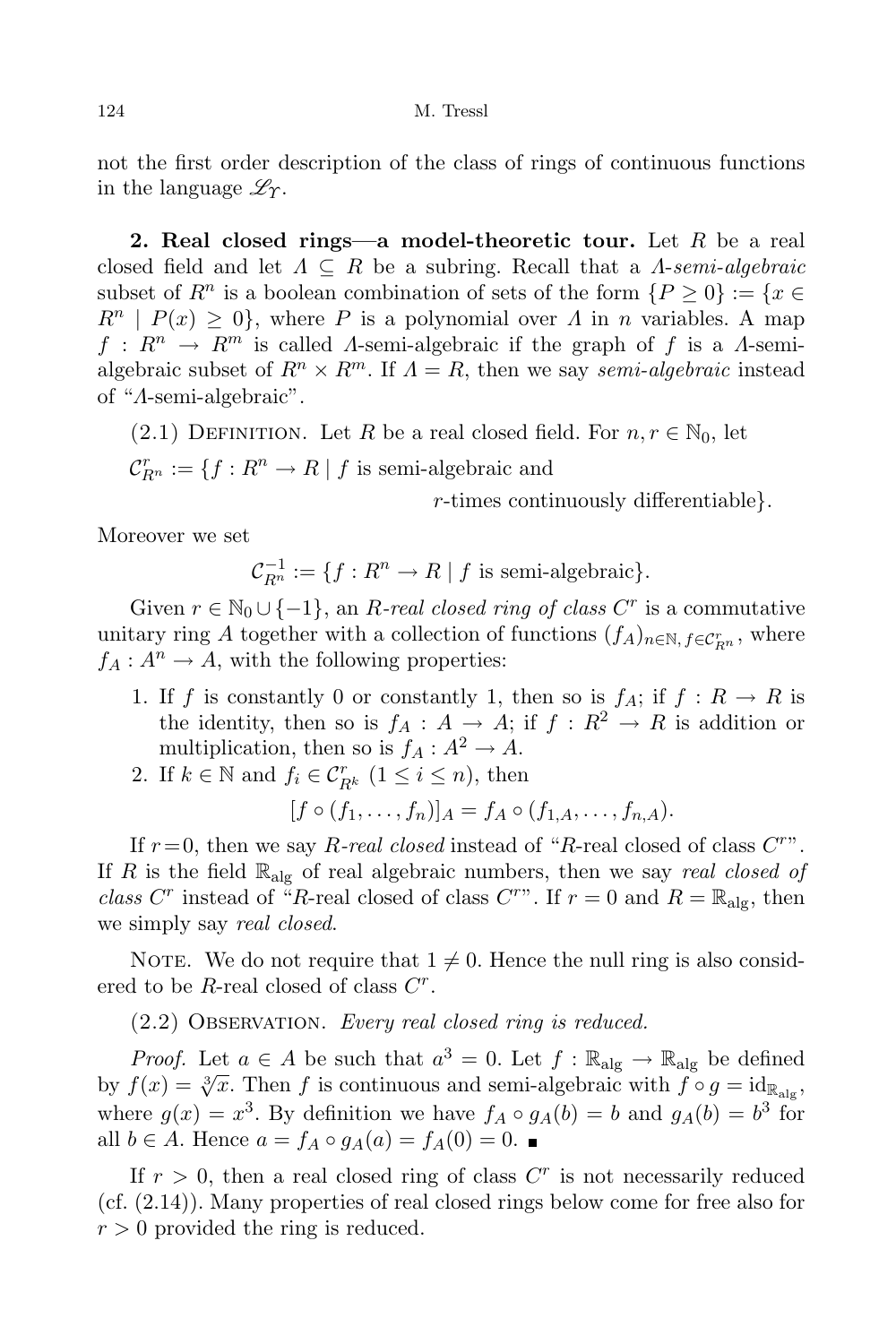In this paper we are mainly interested in the case  $r = 0$ , which is covered by the reduced case as we have just observed. The general (nonreduced) case  $r > 0$  will be the subject of another paper ([Tr2]). However, in order not to repeat arguments we include the case  $r > 0$  in this article whenever it is not substantially different from the case  $r = 0$ .

The pure rings underlying real closed rings in our sense are precisely the real closed rings in the sense of Schwartz [Schw1]. This is contained in [Schw-Ma, Section 12], and at first sight our definition seems to be only of theoretical use. The opposite is the case. We shall prove that

- (a) If A is a reduced, real closed ring of class  $C^r$ , then there is exactly one collection  $(f_A)$  of functions as in Definition (2.1) and each function  $f_A$  is definable in A in the language of rings by an existential Horn formula (cf. [Ho, 9.4]). This is proved in (2.12). (Warning: in general there is no quantifier free formula in the language of rings which defines the graph of  $f_A$ : in particular, a formula which defines the graph of f will not define the graph of  $f_A$  in general.)
- (b) Every ring homomorphism between reduced R-real closed rings of class  $C<sup>r</sup>$  respects the unique (by (a)) additional structures. This is proved in (2.16).

Items (a) and (b) say that the category of reduced real closed rings of class  $C<sup>r</sup>$  (and ring homomorphisms respecting the new symbols) is a full subcategory of the category of rings (and ring homomorphisms). Our definition easily allows generalizations of well known functorial constructions from commutative algebra to the category of real closed rings of class  $C<sup>r</sup>$ which are reduced, e.g. direct limits and fibre sums. The reason is that the category of real closed rings of class  $C<sup>r</sup>$  (reduced or not) together with ring homomorphisms respecting the new symbols is—by definition—a variety in the sense of universal algebra; item (b) above implies that many functorial constructions inside the category of rings can be performed inside the category of real closed rings of class  $C^r$ .

We occasionally work with the natural first order language of real closed rings of class C<sup>r</sup>. Throughout we shall work with the language  $\mathscr{L}$  :=  $\{+, -, \cdot, 0, 1\}$  of unital rings.

(2.3) DEFINITION. Let  $\mathscr{L}(\text{RCR}^r)$  be the language  $\mathscr{L}$  together with an n-ary function symbol  $\underline{f}$  for every semi-algebraic, function  $f : \mathbb{R}^n_{\text{alg}} \to \mathbb{R}_{\text{alg}}$  of class  $C^r$ . Let RCR<sup>r</sup> be the  $\mathscr{L}(RCR^r)$ -theory which has the following axioms:

- 1. The axioms of a commutative unital ring in the language  $\{+,-,\cdot,0,1\}$ .
- 2.  $\forall xy \; + (x, y) = x + y \land (x, y) = x \cdot y \land \underline{\text{id}}(x) = x \land (x) = -x \land$  $1(x) = 1$ . Hence the symbols from the language of rings have the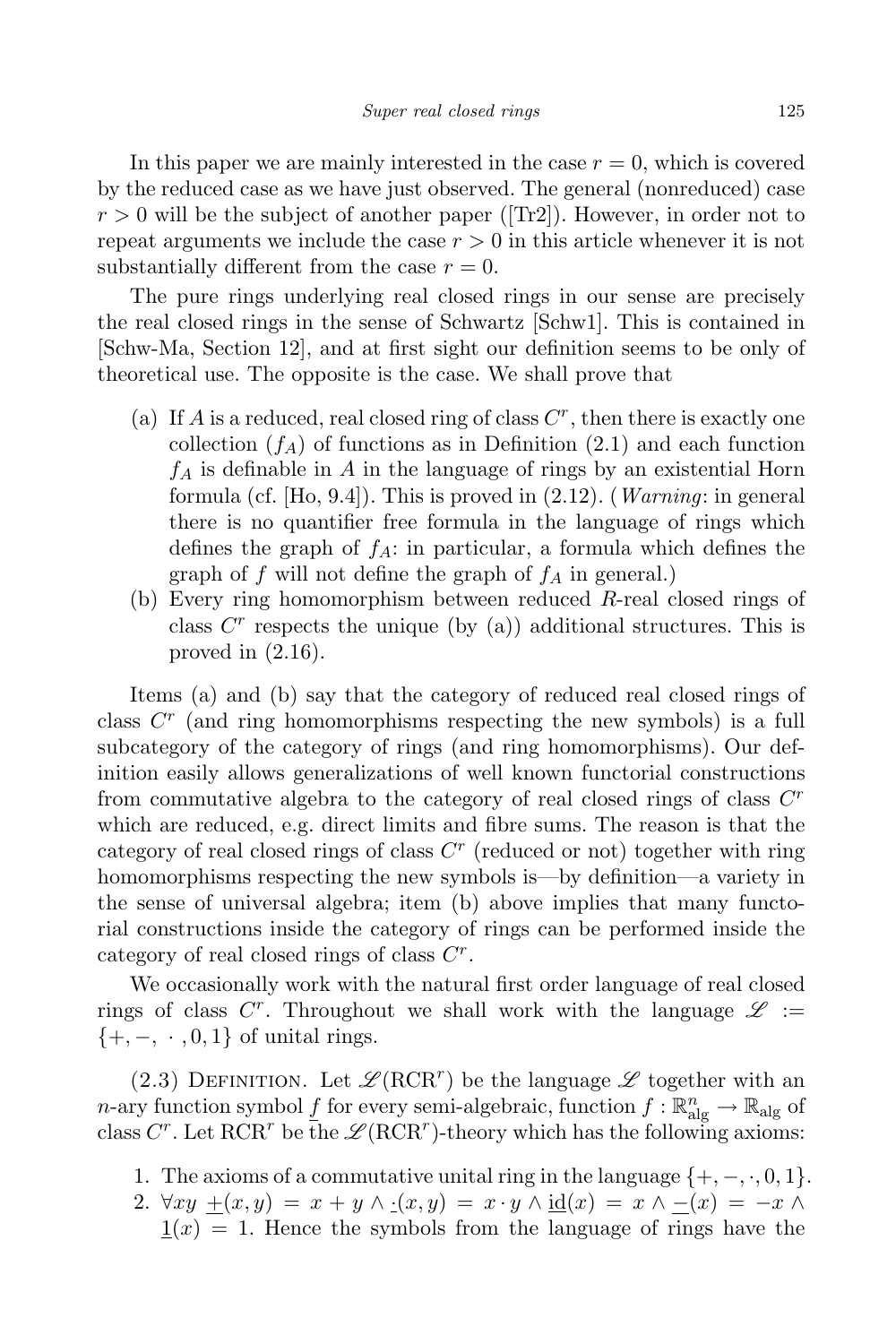same meaning as the corresponding symbols when reintroduced in  $\mathscr{L}(\text{RCR}^r)$  as symbols naming semi-algebraic  $C^r$ -functions.

3. All the sentences

$$
\forall \overline{x} \underline{f}(\underline{f_1}(\overline{x}), \dots, \underline{f_n}(\overline{x})) = \underline{f} \circ (f_1, \dots, f_n)(\overline{x}),
$$
  
with  $f \in C_{\mathbb{R}^n_{\text{alg}}}$  and  $f_1, \dots, f_n \in C_{\mathbb{R}^{\overline{x}}_{\text{alg}}}$ .

Clearly the models of  $RCR^r$  are exactly the real closed rings of class  $C^r$ , where the symbols f are interpreted as  $f_A$ . Observe again that the null ring is a model of  $RCR^r$ .

 $(2.4)$  REMARK. The partial order on a real closed ring A of class  $C<sup>r</sup>$ is given by  $x \leq y \Leftrightarrow y - x = n(y - x)$ , where  $n \in C_{\mathbb{R}_{\text{alg}}}^r$  is defined by  $n(t) := |t|^{r+1}$ . Hence  $x \leq y$  is definable by a positive atomic  $\mathscr{L}(\text{RCR}^r)$ formula and we may view it as an abbreviation for this formula.

(2.5) LEMMA. Let R be a real closed field and let  $X \subseteq R^n$  be  $\Lambda$ -semialgebraic for a subring  $\Lambda$  of R. Then X is defined by a formula  $\exists \overline{u} P(\overline{x}, \overline{u})$  $= 0$  for some polynomial  $P(\overline{x}, \overline{u}) \in \Lambda[\overline{x}, \overline{u}]$ . Applying this to the complement of X shows that X is also defined by a formula  $\forall \overline{u} P(\overline{x}, \overline{u}) \neq 0$  for some polynomial  $P(\overline{x}, \overline{u}) \in \Lambda[\overline{x}, \overline{u}]$ .

*Proof.* By quantifier elimination, X is defined by  $\bigvee_i (P_i(\overline{x}) = 0 \wedge$  $\bigwedge_j Q_{ij}(\overline{x}) > 0$  for some polynomials  $P_i, Q_{ij} \in \Lambda[\overline{x}]$ . Then X is defined by  $\exists \overline{u} P(\overline{x}, \overline{u}) = 0$  with

$$
P(\overline{x}, \overline{u}) := \prod_i \left( P_i(\overline{x})^2 + \sum_j (Q_{ij}(\overline{x}) \cdot u_{ij}^2 - 1)^2 \right). \blacksquare
$$

(2.6) PROPOSITION. Let  $r \in \mathbb{N}_0$  and let R be a real closed field (or more generally an o-minimal structure, cf. [vdD]). If  $\varepsilon \in R$ ,  $\varepsilon > 0$  and  $f:(-\varepsilon,\varepsilon)\to R$  is continuous, definable in R with  $f(0)=0$ , which is of class  $C^r$  on  $(-\varepsilon,\varepsilon) \setminus \{0\}$ , then  $f(x) \cdot x^r$  is of class  $C^r$  on  $(-\varepsilon,\varepsilon)$ .

Proof. This is folklore; we sketch the proof. Firstly, o-minimality implies that for every R-definable  $g: R \to R$  there is some r such that  $g: (r, \infty) \to R$ is differentiable and  $\lim_{x\to\infty} x \cdot g'(x) = 0$  if  $\lim_{x\to\infty} g(x) = 0$ . Using this property one shows the assertion by induction on  $r$ .

(2.7) LEMMA AND DEFINITION. Let  $r \in \mathbb{N}_0$ . Let  $X \subseteq R^n$  be A-semialgebraic for a subring  $\Lambda$  of R. Then X is closed if and only if X is defined by a formula  $\exists \overline{u} P(\overline{x}, \overline{u}) = 0$  for some polynomial  $P(\overline{x}, \overline{u}) \in \Lambda[\overline{x}, \overline{u}]$  such that there is a  $\Lambda$ -semi-algebraic map  $s: R^{\overline{x}} \to R^{\overline{u}}$  of class  $C^r$  with

$$
R \models \forall \overline{x} \in X \ P(\overline{x}, s(\overline{x})) = 0.
$$

Here and below we write  $R^{\overline{v}}$  instead of  $R^{\text{length}(\overline{v})}$  if  $\overline{v}$  is a tuple of variables. We call such a polynomial a C<sup>r</sup>-representation of X and the map s a C<sup>r</sup>section of  $P$ .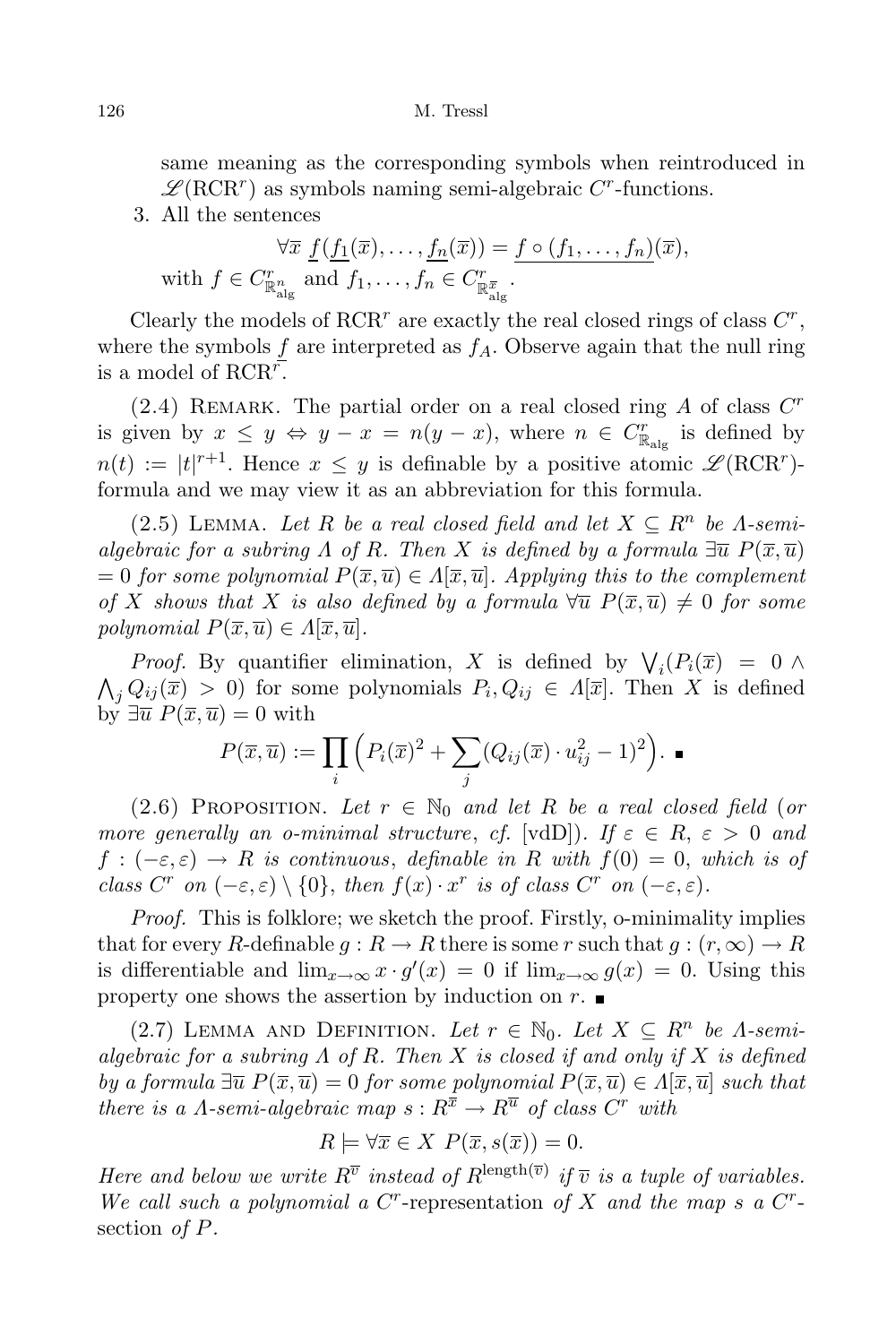*Proof.* If X is defined by a formula as indicated, then  $X = f^{-1}(0)$  for the map  $f: R^{\overline{x}} \to R$ ,  $f(\overline{x}) := P(\overline{x}, s(\overline{x}))$ . Since f is continuous, X is closed.

Conversely, suppose  $X$  is closed. By the finiteness theorem (cf. [BCR, Thm.  $2.7.2$ , X is defined by a formula

$$
\bigvee_i \bigwedge_j P_{ij}(\overline{x}) \ge 0
$$

for some polynomials  $P_{ij}(\overline{x}) \in \Lambda[\overline{x}]$ . Take

$$
P(\overline{x}, \overline{u}) := \prod_{i} \sum_{j} (P_{ij}(\overline{x})^{2r+1} - u_{ij}^{2})^{2}.
$$

Clearly X is defined by  $\exists \overline{u} P(\overline{x}, \overline{u}) = 0$ . Let  $s_{ij} : R^{\overline{x}} \to R$  be defined by

$$
s_{ij}(\overline{x}) := \sqrt{|P_{ij}(\overline{x})|}^{2r+1}
$$

.

Let  $s := (s_{ij})$ . Then s is a A-semi-algebraic map  $R^{\overline{x}} \to R^{\overline{u}}$  with

$$
R \models \forall \overline{x} \in X \ P(\overline{x}, s(\overline{x})) = 0.
$$

It is of class C<sup>r</sup>, since the function  $\sqrt{|x|}^{2r+1} = (\text{sign}(x^r) \cdot \sqrt{|x|}) \cdot x^r$  is of class  $C^r$  by  $(2.6)$ .

We extend the notation to  $r = -1$  and arbitrary, definable  $X \subseteq R^n$ : Every polynomial  $P(\overline{x}, \overline{u}) \in A[\overline{x}, \overline{u}]$  such that X is defined by  $\exists \overline{u} P(\overline{x}, \overline{u}) = 0$ is called a  $C^{-1}$ -representation of X. Observe that in this case, there is a  $C^{-1}$ -map  $s: R^{\overline{x}} \to R^{\overline{u}}$  with  $R \models \forall \overline{x} \in X$   $P(\overline{x}, s(\overline{x})) = 0$ , since the theory RCF of real closed fields has definable Skolem functions.

 $(2.8)$  DEFINITION. Let X be a set, let R be a real closed field and let A be a subring of R. If S is a set of functions  $X \to R$  and  $r \in \mathbb{N}_0 \cup \{-1\}$  we define

$$
csaAr(S) := \{ f \circ (a_1, ..., a_n) \mid n \in \mathbb{N}, a_1, ..., a_n \in S \text{ and}
$$

$$
f \in C_{R^n}^r, \text{ A-semi-algebraic} \}.
$$

The notation is correct, since by quantifier elimination for real closed fields, the ring  $csa<sub>A</sub><sup>r</sup>(S)$  does not depend on R, but only on the ordered ring Λ.

If  $r = -1$  then we also write  $sa<sub>A</sub>(S)$  instead of  $csa<sub>A</sub><sup>-1</sup>(S)$ . If  $\Lambda = \mathbb{Z}$  then we suppress the subscript  $\Lambda$ .

Observe that  $\Lambda$ , viewed as a subring of constant functions of  $R^X$ , is contained in  $csa<sub>A</sub><sup>r</sup>(S)$ . Moreover it is obvious that  $csa<sub>A</sub><sup>r</sup>(S)$  is a ring of functions  $X \to R$  and  $csa_A^r (csa_A^r(S)) = csa_A^r(S)$ .

(2.9) LEMMA. Let A be a ring of functions  $X \to R$ , let A be a subring of R, and assume  $A = \text{csa}_A^r(A)$ . Let  $Z \subseteq R^{\overline{z}}$  be closed and  $\Lambda$ -semi-algebraic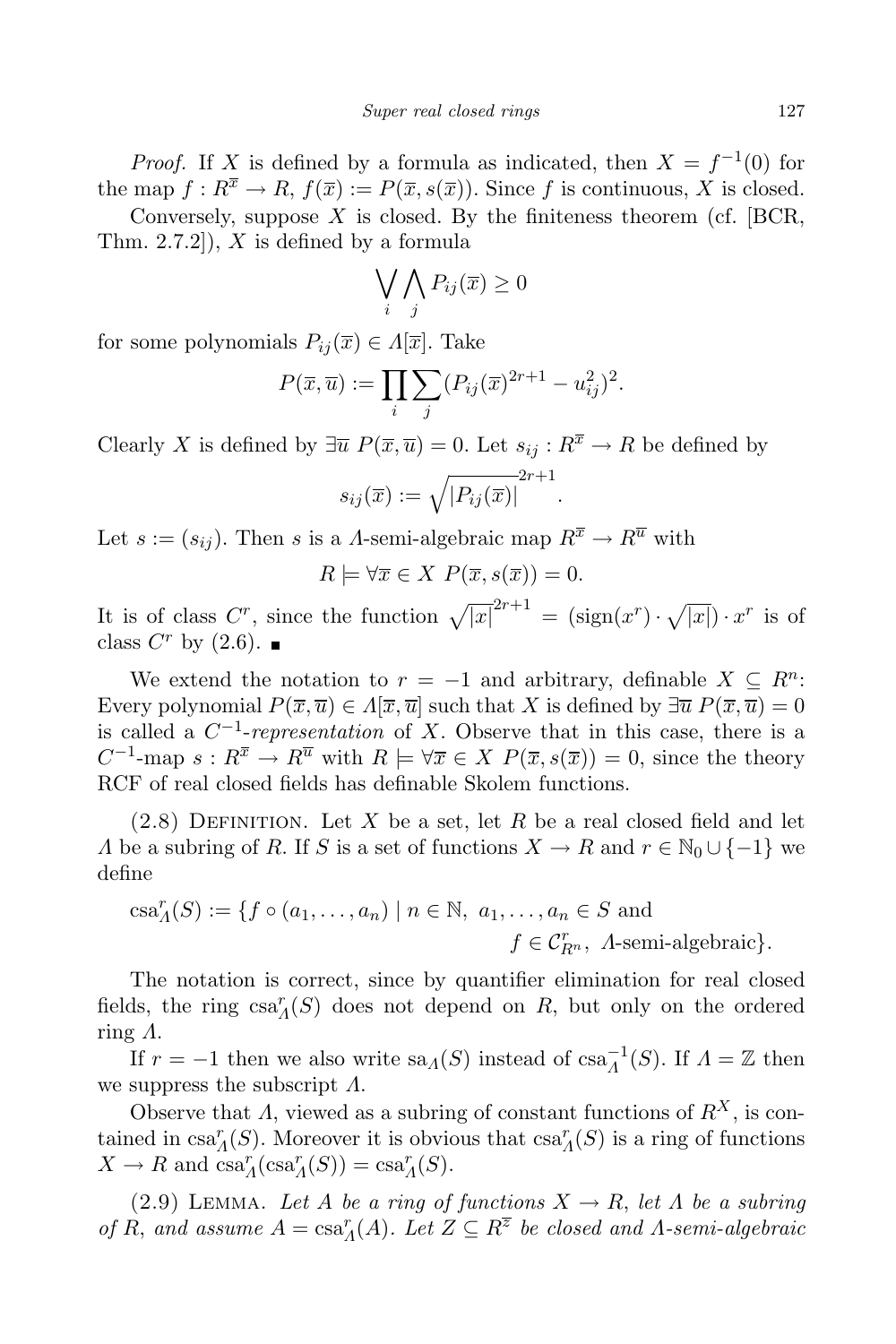with C<sup>r</sup>-representation  $P(\overline{z}, \overline{u}) \in \Lambda[\overline{z}, \overline{u}]$ . Then

 $Z_A := \{ \overline{a} \in A^{\overline{z}} \mid \text{for all } x \in X, \, \overline{a}(x) \in Z \}$ 

is definable in A with parameters from  $\Lambda$  by  $\exists \overline{u} P(\overline{z}, \overline{u}) = 0$ .

*Proof.* If  $A \models \exists \overline{u} P(\overline{a}, \overline{u}) = 0$ , then clearly  $\overline{a} \in Z_A$ , since Z is defined by  $\exists \overline{u} P(\overline{z}, \overline{u}) = 0$ . Conversely if  $\overline{a} \in Z_A$ , then take a *A*-semi-algebraic map  $s: R^{\overline{z}} \to R^{\overline{u}}$  of class  $C^r$  with

$$
R \models \forall \overline{z} \in Z \ P(\overline{z}, s(\overline{z})) = 0
$$

and let  $\overline{c} := s(\overline{a}) \in A^{\overline{u}}$ . Then  $A \models P(\overline{a}, \overline{c}) = 0$ , since for each  $x \in X$  we have  $\overline{a}(x) \in Z$ , hence  $R \models P(\overline{a}(x), s(\overline{a}(x))) = 0$ .

(2.10) LEMMA. Let A be a ring of functions  $X \to R$  from a set X to a real closed field R and let  $\Lambda$  be a subring of R and A. Let  $f: R^n \to R$ be semi-algebraic, let  $P(\overline{v}, y, \overline{u}) \in A[\overline{v}, y, \overline{u}]$  be such that the graph of f is defined by the formula  $\varphi(\overline{v}, y) = \exists \overline{u} P(\overline{v}, y, \overline{u}) = 0$ , and let  $s : R^{\overline{v}} \to R^{\overline{u}}$  be a semi-algebraic map with

$$
R \models \forall \overline{v} \ P(\overline{v}, f(\overline{v}), s(\overline{v})) = 0.
$$

- (i) If  $\overline{a} \in A^n$  and  $b \in A$  with  $A \models \varphi(\overline{a}, b)$ , then  $b = f \circ \overline{a}$ .
- (ii) If  $A \models \forall \overline{v} \exists y \varphi(\overline{v}, y)$  then for every  $\overline{a} \in A^n$  we have  $f \circ \overline{a} \in A$  and  $\varphi(\overline{v}, y)$  defines the graph of the map  $f_A : A^n \to A$ ,  $f_A(\overline{a}) := f \circ \overline{a}$ .
- (iii) If  $f \circ \overline{a}$ ,  $s \circ \overline{a} \in A^{\overline{u}}$  for all  $\overline{a} \in A^n$ , then  $A \models \forall \overline{v} \exists y \varphi(\overline{v}, y)$ .

*Proof.* (i) Take  $(\bar{a}, b) \in A^n \times A$  with  $A \models \varphi(\bar{a}, b)$ . We have to show that  $b = f \circ \overline{a}$ . Pick  $x \in X$ . Since  $A \models \varphi(\overline{a}, b)$ , there is some  $\overline{c} \in A^{\overline{u}}$  with  $P(\overline{a}, b, \overline{c}) = 0$  in A. Thus  $P(\overline{a}(x), b(x), \overline{c}(x)) = 0$  and  $R \models \exists \overline{u} P(\overline{a}(x), b(x), \overline{u})$  $= 0$ . This means  $b(x) = f(\overline{a}(x))$ .

(ii) is an immediate consequence of (i).

(iii) Let  $\overline{a} \in A^n$  and take  $b := f \circ \overline{a}$ . Then  $b \in A$  and  $A \models \exists \overline{u} P(\overline{a}, b, \overline{u}) = 0$ as  $\overline{c} := s \circ \overline{a} \in A^{\overline{u}}$  satisfies  $P(\overline{a}, b, \overline{c}) = 0$ .

(2.11) PROPOSITION. Let  $r \in \mathbb{N}_0 \cup \{-1\}$  and let A be a ring of functions  $X \rightarrow R$  from a set X to a real closed field R. Let  $\Lambda$  be a subring of R and A. Then  $A = \text{csa}_{A}^{r}(A)$  if and only if for every  $n \in \mathbb{N}_{0}$  and every  $\Lambda$  $semi-algebraic map f: R<sup>n</sup> \to R$  of class  $C<sup>r</sup>$ , there is a  $C<sup>r</sup>$ -representation  $P(\overline{v}, y, \overline{u}) \in K[\overline{v}, y, \overline{u}]$  of the graph of f with

$$
A \models \forall \overline{v} \; \exists y \overline{u} \; P(\overline{v}, y, \overline{u}) = 0.
$$

If this is the case, then for every A-semi-algebraic map  $f: R^n \to R$  of class  $C^r$ , and every  $C^r$ -representation  $P(\overline{v}, y, \overline{u}) \in \Lambda[\overline{v}, y, \overline{u}]$  of the graph of f, the formula  $\exists \overline{u} P(\overline{v}, y, \overline{u}) = 0$  defines the graph of the map

$$
f_A: A^n \to A
$$
,  $f_A(\overline{a}) := f \circ \overline{a}$ .

*Proof.* By  $(2.10)$  and  $(2.7)$ .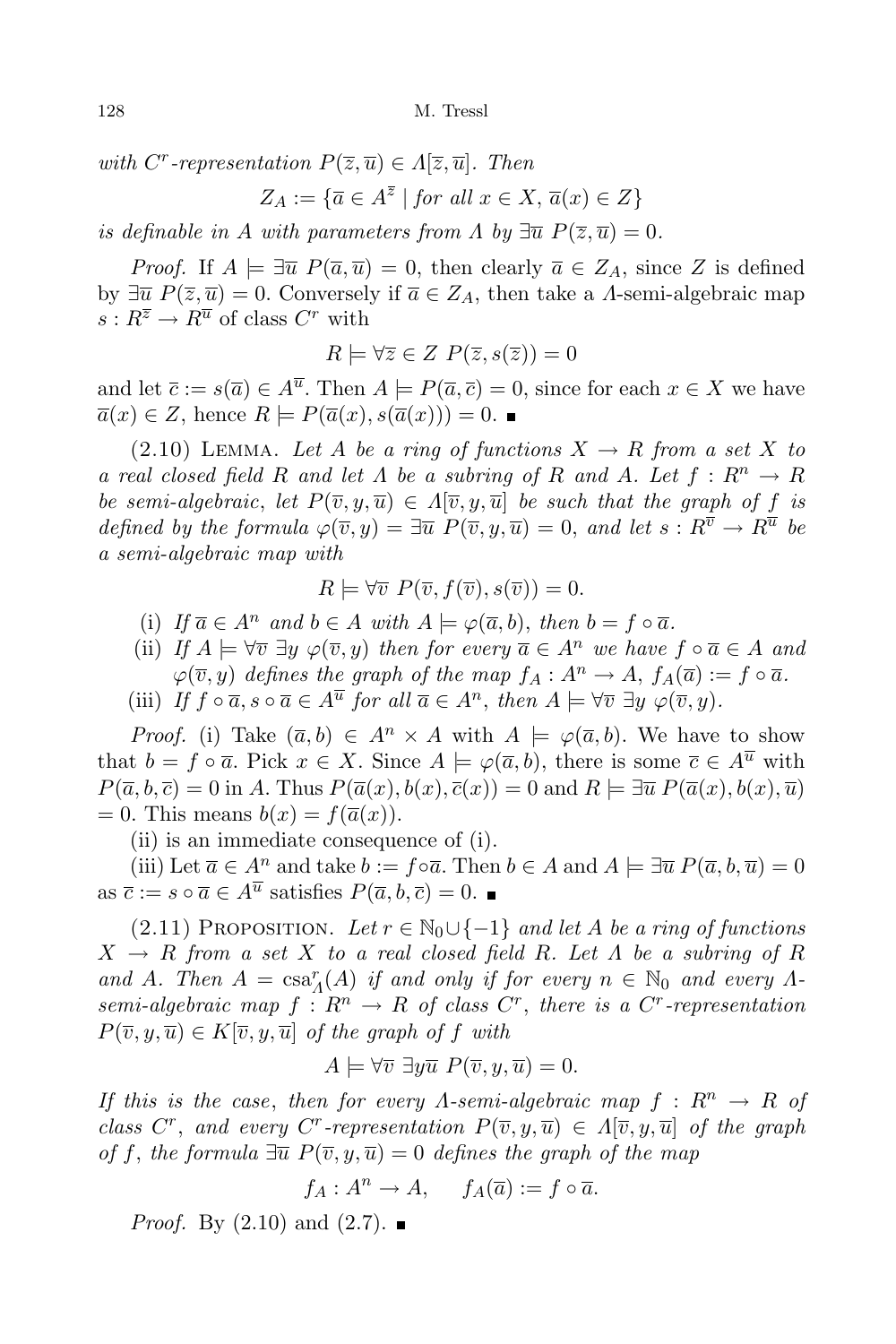(2.12) THEOREM. Let  $r \in \mathbb{N}_0 \cup \{-1\}$ , let R be a real closed field and let  $\Lambda$  be a subring of R such that R is the real closure of the ordered ring  $\Lambda$ . Let  $A$  be a commutative unital  $A$ -algebra.

- (i) Suppose A can be expanded to an R-real closed ring  $A$  of class  $C^r$ . Then
	- (a) For each  $\Lambda$ -semi-algebraic map  $f: R^n \to R$  of class  $C^r$ , every  $C^r$ -representation  $P(\overline{v}, y, \overline{u}) \in \Lambda[\overline{v}, y, \overline{u}]$  of the graph of f and all C<sup>r</sup>-sections s of P we have  $\mathcal{A} \models \forall \overline{v} \ P(\overline{v}, f_{\mathcal{A}}(\overline{v}), s_{\mathcal{A}}(\overline{v}, f_{\mathcal{A}}(\overline{v})))$ = 0. In particular  $\mathcal{A} \models \forall \overline{v} \exists y \overline{u} P(\overline{v}, y, \overline{u}) = 0.$
	- (b)  $A/Nil(A)$  is real reduced, i.e.  $a_1^2 + \cdots + a_n^2 \in Nil(A)$  implies  $a_1, \ldots, a_n \in Nil(A)$  for all  $a_1, \ldots, a_n \in A$ . Here  $Nil(A)$  denotes the nilradical of A.
	- (c) If A is reduced, then for each  $\Lambda$ -semi-algebraic map  $f: \mathbb{R}^n \to \mathbb{R}$ of class  $C^r$  and all  $C^r$ -representations  $P(\overline{v}, y, \overline{u}) \in \Lambda[\overline{v}, y, \overline{u}]$ of the graph of f, the function  $f_A : A^n \rightarrow A$  is defined by  $\exists \overline{u} P(\overline{v}, y, \overline{u}) = 0$ . In particular A is the unique expansion of A to an R-real closed ring  $\mathcal A$  of class  $C^r$ .
- (ii) Suppose A is reduced and for all  $n \in \mathbb{N}$ , each A-semi-algebraic map  $f: R^n \to R$  of class  $C^r$  and every  $C^r$ -representation  $P(\overline{v}, y, \overline{u}) \in$  $\Lambda[\overline{v}, y, \overline{u}]$  of the graph of f we have

$$
A \models \forall \overline{v} \; \exists y \overline{u} \; P(\overline{v}, y, \overline{u}) = 0.
$$

Then  $A$  can be expanded to an  $R$ -real closed ring of class  $C^r$ .

*Proof.* (i)(a) If  $f : R^n \to R$  is A-semi-algebraic of class  $C^r$  and  $P(\overline{v}, y, \overline{u})$  $\in \Lambda[\overline{v}, y, \overline{u}]$  is a C<sup>r</sup>-representation of the graph of f with C<sup>r</sup>-section s :  $R^{\overline{v}} \times R \to R^{\overline{u}}$ , then  $R \models \forall \overline{v} \; P(\overline{v}, f(\overline{v}), s(\overline{v}, f(\overline{v}))) = 0$ . Hence the axioms of "R-real closed ring of class  $C^{r}$ " imply  $\mathcal{A} \models \forall \overline{v} P(\overline{v}, f_{\mathcal{A}}(\overline{v}), s_{\mathcal{A}}(\overline{v}, f_{\mathcal{A}}(\overline{v}))) = 0.$ 

(i)(b) Take  $a_1, \ldots, a_n \in A$  such that  $a_1^2 + \cdots + a_n^2$  is nilpotent. We must show that each  $a_i$  is nilpotent. By the division property for semi-algebraic  $C^r$ -functions there is some  $p \in \mathbb{N}$  and a Z-semi-algebraic  $C^r$ -function d:  $R^n \to R$  such that  $x_i^p = (x_1^2 + \cdots + x_n^2) \cdot d(x_1, \ldots, x_n)$  on  $\mathbb{R}^n_{\text{alg}}$  (alternatively one can directly show by induction on r that  $x_i^p$  with  $p = 2^{r+1} + 1$  is divisible by  $x_1^2 + \cdots + x_n^2$  in  $C_R^r$ ). Again the axioms of "R-real closed ring of class  $C^{r}$ " imply  $a_i^p = (a_1^2 + \cdots + a_n^2) \cdot d_A(a_1, \ldots, a_n)$ , which is nilpotent. This shows that  $A/Nil(A)$  is real reduced.

 $(i)(c)$  If A is reduced, then by  $(i)(b)$ , A is real reduced, hence isomorphic to a ring of functions  $X \to R'$  from a set X to a real closed field  $R' \supseteq R$ . We may assume that A is this ring of functions  $X \to R'$ . But then (i)(c) holds by  $(2.11)$  and  $(i)(a)$ .

(ii) It is enough to show that  $A$  is real reduced; then (ii) follows from (2.11) as in the proof of (i)(c). Let  $a_1, ..., a_n \in A$  with  $a_1^2 + ... + a_n^2 = 0$ .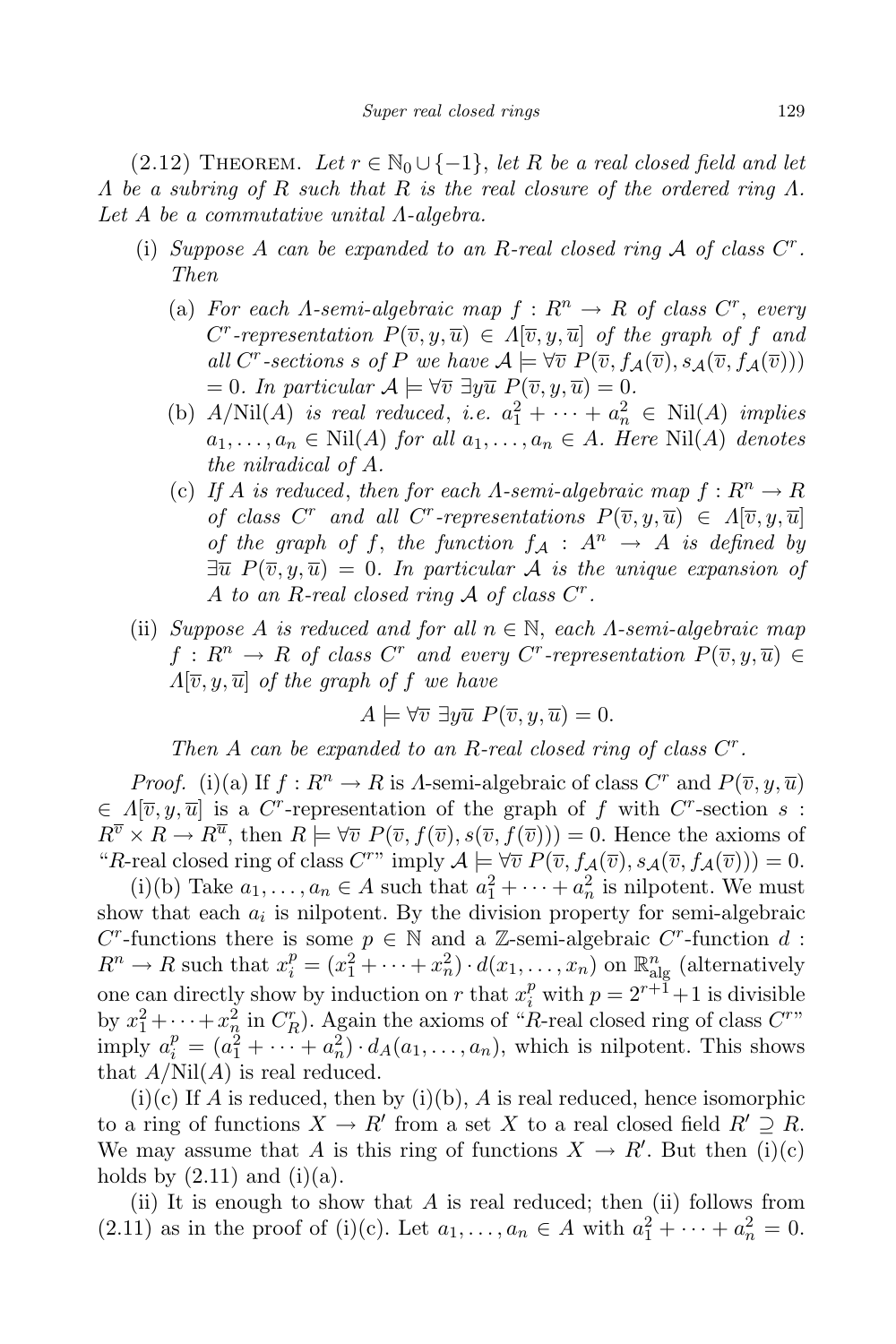We must show that  $a_i = 0$  for all i. Take  $p \in \mathbb{N}$  and a Z-semi-algebraic  $C^r$ -function  $d: R^n \to R$  such that  $x_i^p = (x_1^2 + \cdots + x_n^2) \cdot d(x_1, \ldots, x_n)$ on  $\mathbb{R}^n_{\text{alg}}$ . Then the polynomial  $P(\overline{v}, y) := (v_1^2 + \cdots + v_n)^2 \cdot y - v_i^p \in \Lambda[\overline{v}, y]$  is a  $C^r$ -representation of the graph of d. By assumption (ii) we have

$$
A \models \forall \overline{v} \; \exists y \; P(\overline{v}, y) = 0.
$$

Hence by specializing  $v_i$  to  $a_i$ , there is some  $b \in A$  such that  $a_i^p = (a_1^2 + \cdots$  $(a + a_n)^2 \cdot b = 0$ . Since A is assumed to be reduced, we get  $a_i = 0$  as desired.

(2.13) COROLLARY. Let  $r \in \mathbb{N}_0 \cup \{-1\}$ , let R be a real closed field, and let  $\Lambda$  be a subring of R such that R is the real closure of the ordered ring  $\Lambda$ . Then for every reduced, commutative unital  $\Lambda$ -algebra  $\Lambda$  the following are equivalent:

- (i) A can be expanded to an R-real closed ring of class  $C<sup>r</sup>$ .
- (ii) For all  $n \in \mathbb{N}$ , each  $\Lambda$ -semi-algebraic map  $f: R^n \to R$  of class  $C^r$ and every  $C^r$ -representation  $P(\overline{v}, y, \overline{u}) \in \Lambda[\overline{v}, y, \overline{u}]$  of the graph of f we have

$$
A \models \forall \overline{v} \; \exists y \overline{u} \; P(\overline{v}, y, \overline{u}) = 0.
$$

If this is the case, then there is a unique expansion  $A$  of  $A$  to an  $R$ -real closed ring of class  $C^r$  and the functions  $f_A : A^n \to A$  are defined by  $\exists \overline{u} \ P(\overline{v}, y, \overline{u}) = 0$  whenever  $f \in C_{R^n}^r$  and  $P(\overline{v}, y, \overline{u}) \in \Lambda[\overline{v}, y, \overline{u}]$  is a  $C^r$ representation of the graph of f.

*Proof.* Directly from  $(2.12)$ .

By (2.2) every real closed ring is reduced (and therefore real reduced by  $(2.12)(i)(b)$ . For  $r > 0$  this is not true any more:

 $(2.14)$  EXAMPLE. Here is an example of an R-real closed ring of class  $C^1$  which is not reduced.

Let  $R$  be a real closed field. Recall that by o-minimality, every semialgebraic function  $R \to R$  which is differentiable at a point is of class  $C^1$  in a neighbourhood of that point. Let B be the ring of all  $f \in C_R^0$  which are differentiable in  $R \setminus \{0\}$ . For  $q \in \mathbb{Q}$ ,  $q > 0$ , let  $I_q$  be the principal ideal of B generated by  $x \cdot (x^2)^q$ , hence

$$
I_q := x \cdot (x^2)^q \cdot B.
$$

CLAIM 1. For  $q_1, q_2 \in \mathbb{Q}$  with  $0 < q_2 < q_1$  we have  $I_{q_1} \subseteq I_{q_2} \subseteq C_R^1$ , in particular

$$
I := \bigcup_{q>0} I_q
$$

is an ideal of  $C_R^1$ .

*Proof.* By (2.6) we have  $I_q \subseteq C_R^1$  for all  $q > 0$ .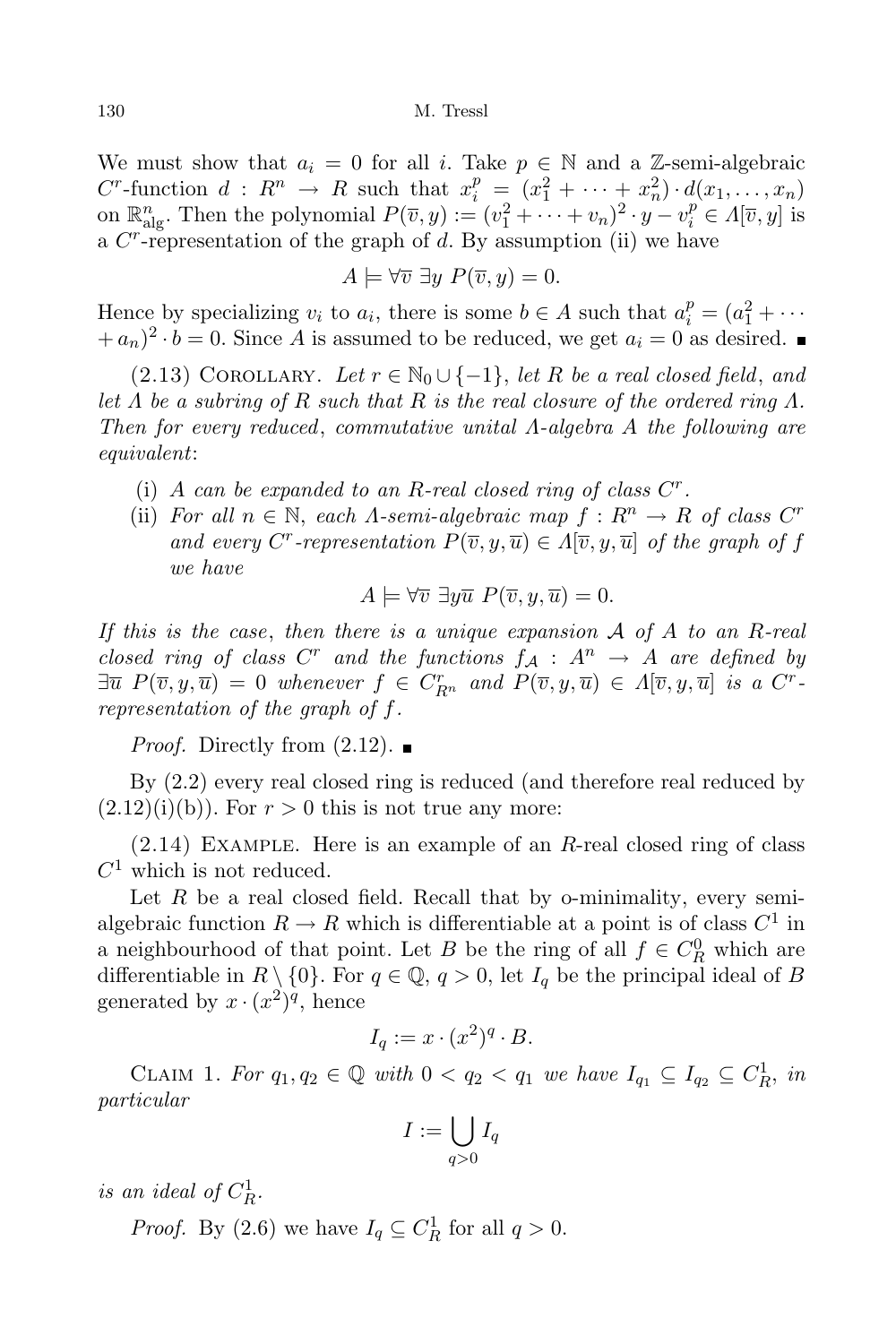If  $0 < q_2 < q_1$ , then  $x \cdot (x^2)^{q_1} = x \cdot (x^2)^{q_2} \cdot (x^2)^{q_1-q_2}$ . As  $x^{q_1-q_2} \in B$  this shows that  $x \cdot (x^2)^{q_1} \in I_{q_2} \cdot B = I_{q_2}$ , thus  $I_{q_1} \subseteq I_{q_2}$  and Claim 1 is proved.

Our example now is  $A := C_R^1/I$ , which is not a reduced ring since  $x^3 \in I$ and  $x \notin I$ . We have to define the operation of definable functions  $R^n \to R$ of class  $C^1$  on A:

Take 
$$
F \in C_{R^n}^1
$$
 and  $f_1, \ldots, f_n \in C_R^1$ . We define

$$
F_A(f_1 \bmod I, \dots, f_n \bmod I) := F(f_1, \dots, f_n) \bmod I
$$

and we need only show that  $F_A$  is well defined. Take  $g_1, \ldots, g_n \in C_R^1$  with  $h_i := f_i - g_i \in I \ (1 \leq i \leq n)$ . We must show that  $F(f) - F(\overline{g})$  is divisible by some  $x \cdot (x^2)^q$  in B. By replacing F with  $F(x_1 + f_1(0), \ldots, x_n + f_n(0))$ and  $f_i$  with  $f_i - f_i(0)$  we may assume that  $f_i(0) = 0$  for all i.

Since  $F$  is differentiable at 0 we have

(\*) 
$$
F(\overline{x}) = F(0) + \sum_{i=1}^{n} \frac{\partial F}{\partial x_i}(0) \cdot x_i + |\overline{x}| \cdot \psi(\overline{x}),
$$

where  $\psi: R^n \to R$  is a function with  $\lim_{\overline{x}\to 0} \psi(\overline{x})=0$ . Since F is semi-algebraic and differentiable on  $R^n$ ,  $\psi$  is semi-algebraic, differentiable on  $R^n \setminus \{0\}$ and continuous on  $R^n$ .

CLAIM 2. For every semi-algebraic curve  $s: R \to R^n$  of class  $C^1$  with  $s(0) = 0$  the function  $|s(x)| \cdot \psi(s(x))$  is in I.

*Proof.* Since  $\psi(s(x))$  is semi-algebraic and continuous on R with  $\psi(s(0))$ = 0, there are  $q \in \mathbb{Q}$ ,  $q > 0$ , such that  $a := \lim_{x \to 0} \psi(s(x))/(x^2)^q$  exists in R. Since s is differentiable at 0 with  $s(0) = 0$ , also  $b := \lim_{x\to 0} |s(x)|/x$  exists in R. Hence

$$
t(x) := \frac{|s(x)| \cdot \psi(s(x))}{x \cdot (x^2)^q} \quad (x \neq 0), \quad t(0) = a \cdot b,
$$

defines a continuous semi-algebraic function. By  $(*)$  and since s is differentiable,  $|s(x)| \cdot \psi(s(x))$  is differentiable on R. Hence t is differentiable at all points  $x \neq 0$ , in other words  $t \in B$ . Thus  $|s(x)| \cdot \psi(s(x)) = x \cdot (x^2)^q \cdot t(x)$  $\in I$ , which shows Claim 2.

Now we can show that  $F(\overline{f}(x)) - F(\overline{g}(x)) \in I$ . We have

$$
F(\overline{f}(x)) - F(\overline{g}(x)) = \sum_{i=1}^{n} \frac{\partial F}{\partial x_i}(0) \cdot h_i + |\overline{f}(x)| \cdot \psi(\overline{f}(x)) - |\overline{g}(x)| \cdot \psi(\overline{g}(x)).
$$

 $\sum_{i=1}^{n}$ By Claim 2,  $|\overline{f}(x)| \cdot \psi(\overline{f}(x)) - |\overline{g}(x)| \cdot \psi(\overline{g}(x)) \in I$  and as  $h_i \in I$ , also  $\frac{n}{i=1} \frac{\partial F}{\partial x_i}$  $\frac{\partial F}{\partial x_i}(0) \cdot h_i \in I$ . This finishes the example.

In the example above we have: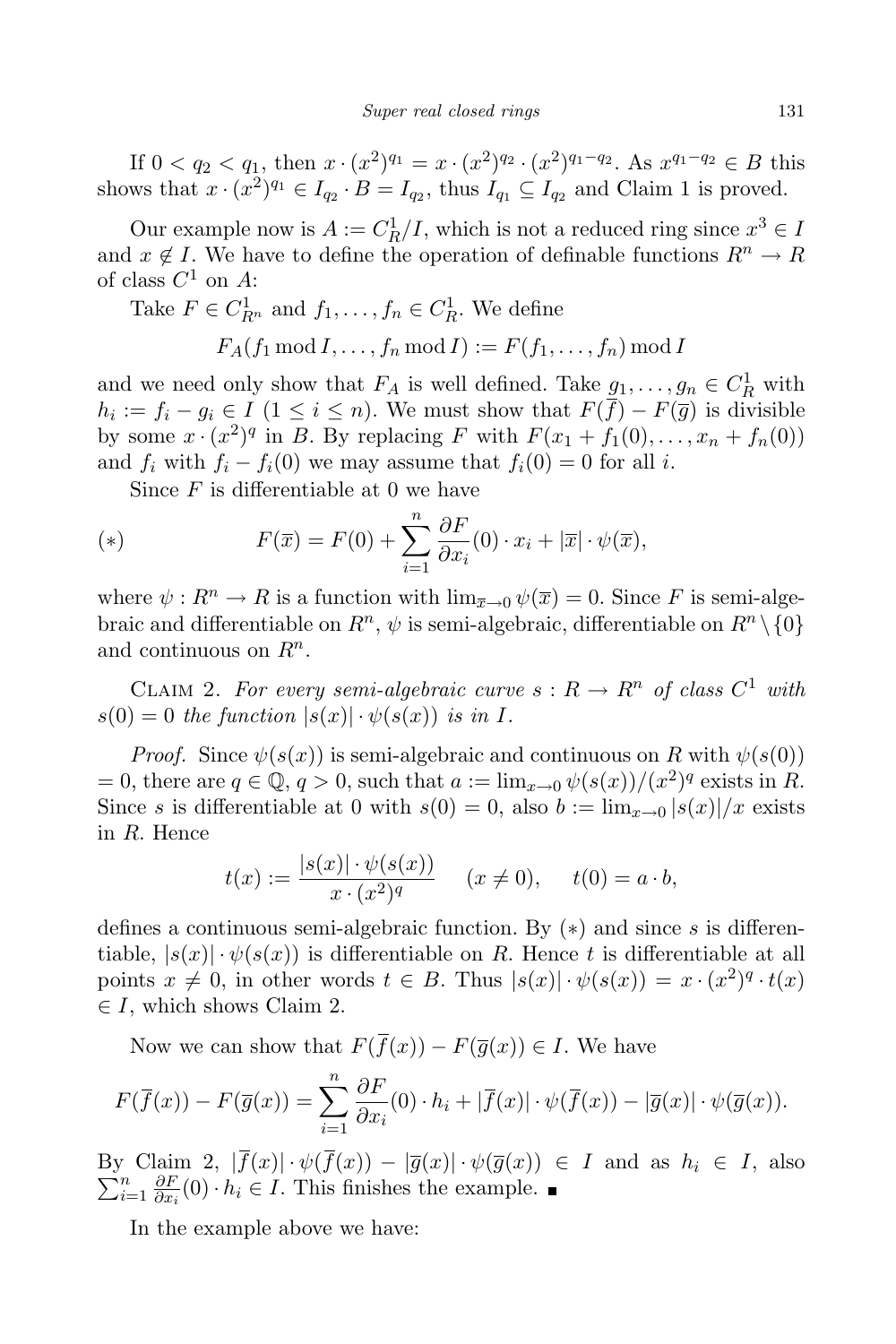(i)  $C_R^1/I \cong R + x \cdot R$  and after identification

$$
F_A(a_1+xb_1,\ldots,a_n+xb_n)=F(\overline{a})+\sum_{i=1}^n\frac{\partial F}{\partial x_i}(\overline{a})\cdot b_i.
$$

This follows from Claim 2 in the example above.

(ii) The assertion in (i)(c) of  $(2.12)$  does not hold for the real closed ring  $A = C/I$  of class  $C^1$ , i.e. there is a representation  $P(\overline{v}, y, \overline{u})$  of a definable  $C^1$ -function such that the function  $f_A : A^n \to A$  is not defined by  $\exists \overline{u} P(\overline{v}, y, \overline{u}) = 0$ . Take  $f(x) = x \cdot \sqrt[3]{x}$  and  $P(v, y, \overline{u}) =$  $y^3 - v^4$ . In A, the formula  $y^3 - v^4 = 0$  does not define the graph of a function since the equation  $y^3 = 0 = x^4 \mod I$  has infinitely many solutions in A: all elements  $r \cdot x \mod I$ ,  $r \in R$ .

We state other consequences of  $(2.12)$ :

(2.15) COROLLARY. Let  $r \in \mathbb{N}$  and let R be a real closed field. Let A be an R-real closed ring of class  $C^r$  and let  $I \subseteq A$  be a radical ideal. Then there is a unique expansion of  $A/I$  to an R-real closed ring of class  $C<sup>r</sup>$  and the residue map  $A \to A/I$  is an  $\mathscr{L}_R^r$ -homomorphism. This applies in particular to  $I = Nil(A)$ .

*Proof.* By  $(2.12)(i)(a)$ , the pure ring A satisfies all sentences  $\forall \overline{v} \exists v \overline{u}$  $P(\overline{v}, y, \overline{u}) = 0$ , where P runs through the C<sup>r</sup>-representations of A-semialgebraic C<sup>r</sup>-functions. Since these sentences are positive, and the residue map  $A \to A/I$  is surjective, also  $A/I$  satisfies all these sentences (without any assumption on the ideal I). Since  $A/I$  is reduced, there is a unique expansion of  $A/I$  to an R-real closed ring of class  $C<sup>r</sup>$  (cf.  $(2.12)(ii)$ ) and it remains to show that the residue map respects the  $f_A$ . But this follows from  $(2.12)(i)(a)$  and  $(i)(c)$ .

(2.16) COROLLARY. Let  $\varphi: A \to B$  be a ring homomorphism between real closed rings of class  $C^r$ . If B is reduced, then  $\varphi$  is an  $\mathscr{L}(\text{RCR}^r)$ -homomorphism.

*Proof.* We must show that  $\varphi(f_A(a_1, \ldots, a_n)) = f_B(\varphi(a_1), \ldots, \varphi(a_n))$  for all  $a_1, \ldots, a_n \in A$  and each semi-algebraic map  $f : \mathbb{R}^n_{\text{alg}} \to \mathbb{R}_{\text{alg}}$  of class  $C^r$ . Let  $P(\overline{v}, y, \overline{u}) \in \mathbb{Z}[\overline{v}, y, \overline{u}]$  be a C<sup>r</sup>-representation of the graph of f. Let  $a_0 := f_A(a_1, \ldots, a_n)$ . By  $(2.12)(i)(a), A \models \exists \overline{u} P(a_1, \ldots, a_n, a_0, \overline{u}) = 0$ . Since P is a polynomial with coefficients in Z it follows that  $B \models \exists \overline{u}$  $P(\varphi(a_1), \ldots, \varphi(a_n), \varphi(a_0), \overline{u}) = 0$ . Since B is reduced we have  $f_B(\varphi(a_1), \ldots, \varphi(a_n))$  $\varphi(a_n)) = \varphi(a_0)$  by  $(2.12)(i)(c)$ .

 $(2.17)$  THEOREM AND DEFINITION. Every commutative ring A has a (reduced) real  $C^r$ -closure  $(B, f)$ , *i.e.* B is a (reduced) real closed ring of class  $C^r$ , f is a ring homomorphism  $f : A \rightarrow B$  and for every ring homo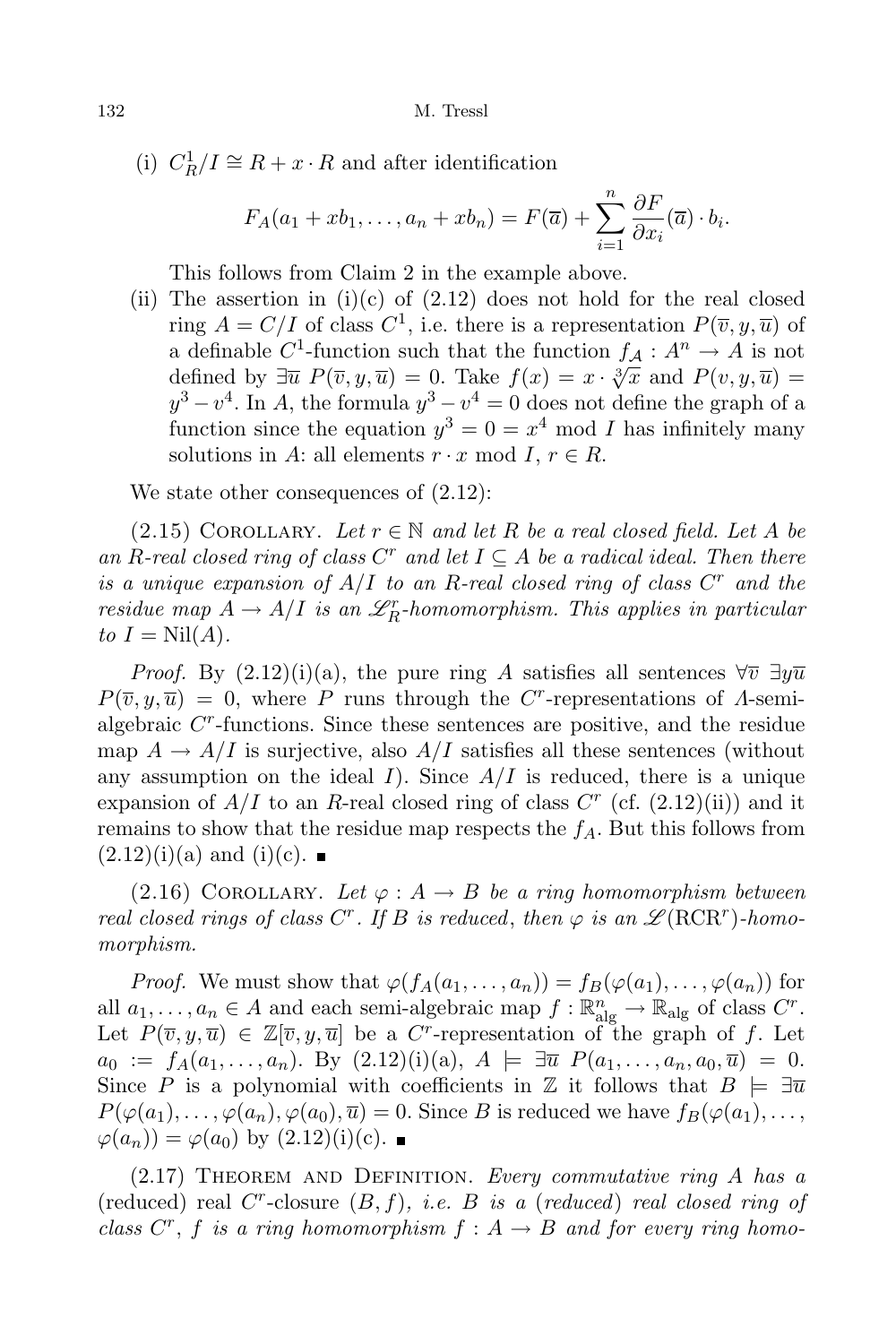morphism  $g : A \to B'$  with values in a (reduced) real closed ring of class  $C^r$ there is a unique  $\mathscr{L}(\text{RCR}^r)$ -homomorphism  $h : B \to B'$  such that  $g = h \circ f$ . We write  $\varrho^{r}(A)$  for the real C<sup>r</sup>-closure of A.

*Proof.* The theory  $RCR^r$  as well as the theory red- $RCR^r$  of reduced real closed rings of class  $C<sup>r</sup>$  in the language  $\mathscr{L}(\text{RCR}^r)$  is strict universal Horn, i.e. axiomatized by sentences of the form

$$
\forall \overline{x} \; \varphi_1 \wedge \cdots \wedge \varphi_d \to \psi,
$$

where  $\varphi_i$  and  $\psi$  are positive atomic (cf. [Ho, 9.1]). This follows from the shape of the axioms of  $RCR^r$  and since reducedness is expressed by the strict universal formula  $\forall x \ x^2 = 0 \rightarrow x = 0$ . Let T be RCR<sup>r</sup> or red-RCR<sup>r</sup>. By the general theory of presentations (cf. [Ho, 9.2]), we know that for every set of positive atomic  $\mathscr{L}(\text{RCR}^r)(C)$ -sentences, where C is a set of new constants, the term algebra (cf. [Ho, 1.2]) of  $T \cup \Phi$  is again a model of T.

We take  $C = A$  and  $\Phi$  to be the set of positive atomic  $\mathscr{L}(A)$ -sentences, valid in A (recall that  $\mathscr L$  is the language of rings). Then the term algebra of red-RCR<sup>r</sup> ∪ $\Phi$  can be viewed as a ring homomorphism  $f : A \to B$ , where B is a model of red-RCR<sup> $r$ </sup>. By the correspondence between models of diagrams and morphisms (cf.  $[H_0, 1.4]$ ), this gives the assertion.

(2.18) COROLLARY. Let A be a ring and let  $B := \varrho^{r}(A)/\text{Nil}(\varrho^{r}(A)).$ 

- (i) The composition  $\overline{f}$  of the natural map  $f : A \to \varrho^r(A)$  with the residue map  $\varrho^r(A) \to B$  is the reduced real C<sup>r</sup>-closure of A.
- (ii) If A is real reduced, then  $\overline{f}$  is injective.
- (iii) The reduced real  $C<sup>r</sup>$ -closure can be entirely defined inside the category of rings: B is the commutative ring which can be expanded to a reduced, real closed ring of class  $C^r$ ,  $\overline{f}$  is a ring homomorphism  $A \rightarrow B$  and for every ring homomorphism  $g : A \rightarrow B'$  into a ring  $B'$ which can also be expanded to a reduced real closed ring of class  $C^r$ , there is a unique ring homomorphism  $h : B \to B'$  with  $q = h \circ \overline{f}$ .
- (iv) If  $A = \varrho^{r}(A)$  and I is a radical ideal of A, then also  $A/I$  is a real closed ring of class  $C^r$ .

*Proof.* (i) By (2.16), the residue map  $\varrho^r(A) \to \varrho^r(A)/\text{Nil}(\varrho^r(A))$  is an  $\mathscr{L}(\text{RCR}^r)$ -homomorphism. Hence (i) follows from the functorial definition of both closures in (2.17).

(ii) If A is real reduced, then A can be embedded into a product of real closed fields. This product is a real closed ring and since the embedding factors through  $f, f$  must be injective.

Item (iii) is straightforward from (i) and  $(2.16)$ ,  $(2.12)$ , and item (iv) is straightforward from (ii) and  $(2.16)$ ,  $(2.12)$ .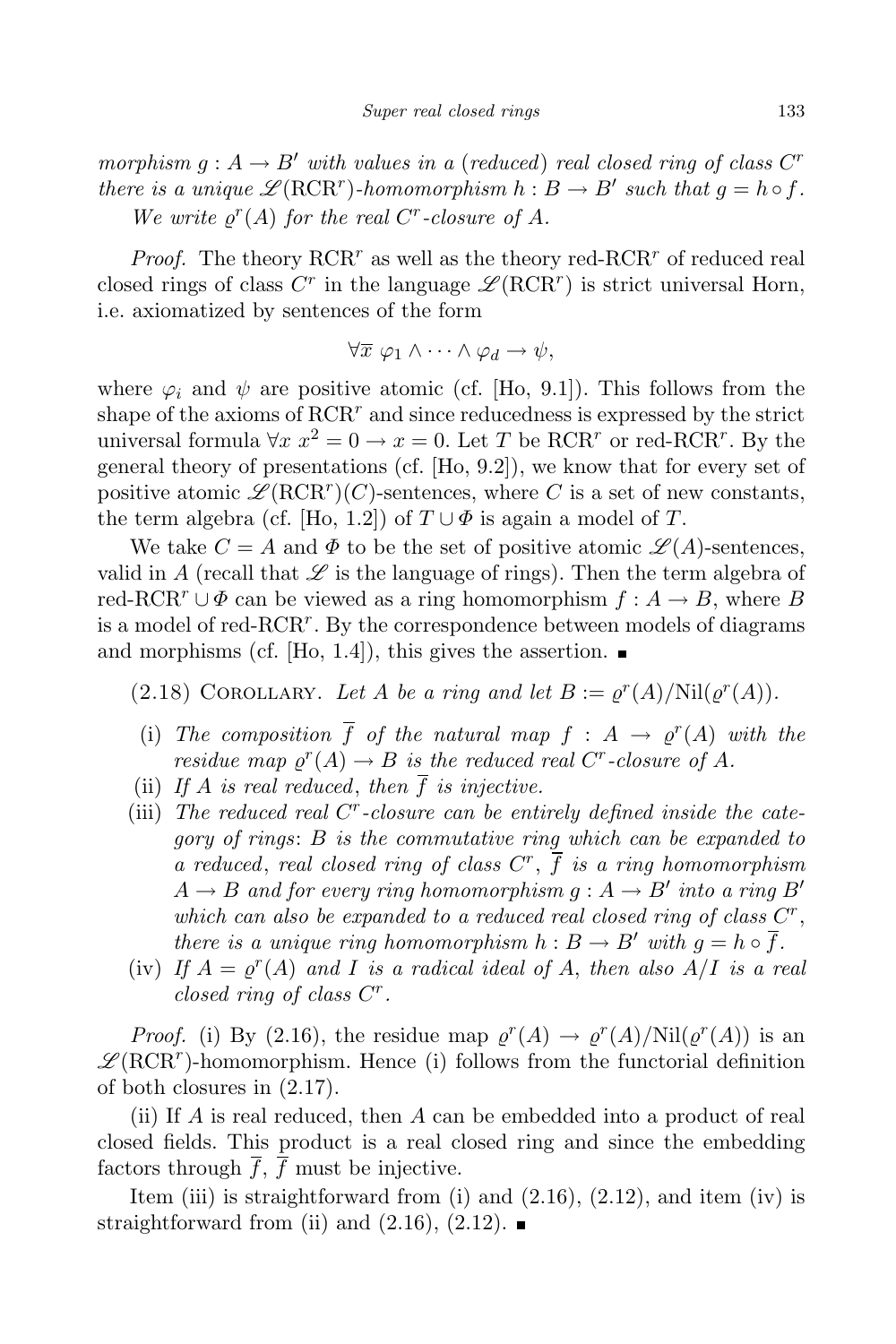**3. Computation of the z-radical in**  $C(X)$ . First we recall standard notions for rings of continuous functions (cf. [Gil-Jer]). Let X be a Tikhonov space, i.e. a completely regular Hausdorff space. Let  $C(X)$  be the ring of continuous functions  $X \to \mathbb{R}$ . Then  $C(X)$  is a subring and a sublattice of the distributive lattice  $\mathbb{R}^X$ . Recall that for every topological space Y there is a Tikhonov space X such that  $C(X)$  is isomorphic to  $C(Y)$  (cf. [Gil-Jer, 3.9]). Moreover, Tikhonov spaces are precisely the subspaces of compact spaces.

A zero set of X is a set of the form  $\{f = 0\} := \{x \in X \mid f(x) = 0\},\$ with  $f \in C(X)$ . A cozero set of X is a set of the form  $\{f \neq 0\} := \{x \in X \mid$  $f(x) \neq 0$  with  $f \in C(X)$ . Observe that any set of the form  $\{f \geq 0\}$  with  $f \in C(X)$  is a zero set, since  $\{f \geq 0\} = \{f \wedge 0 = 0\}.$ 

An ideal  $\mathfrak a$  of  $C(X)$  is a *z*-ideal if  $f \in \mathfrak a$  whenever f vanishes on a zero set of a function from **a**. The *z*-radical  $\sqrt[x]{a}$  of an arbitrary ideal **a** of  $C(X)$ is the smallest z-ideal of  $C(X)$  containing  $a$ .

Let

 $\Upsilon := \{ s : \mathbb{R} \to \mathbb{R} \mid s \text{ is continuous and } s^{-1}(0) = \{ 0 \} \}.$ 

(3.1) DEFINITION. An ideal  $\mathfrak{a}$  of  $C(X)$  is called  $\Upsilon$ -radical if  $s \circ f \in \mathfrak{a}$  for all  $f \in \mathfrak{a}$  and all  $s \in \mathcal{Y}$ . Since the intersection of  $\mathcal{Y}$ -radical ideals is obviously again *T*-radical, we may define the *T*-radical  $\sqrt{\pi}$  of an ideal **a** of  $C(X)$  as the smallest *T*-radical ideal of  $C(X)$  containing **a**.

Clearly *T*-radical ideals are radical and every *z*-radical ideal of  $C(X)$  is Υ-radical.

(3.2) DEFINITION. A subset  $\Upsilon_0$  of  $\Upsilon$  is called a set of generalized root functions if for all  $s \in \Upsilon$ , there are  $s_0 \in \Upsilon_0$  and  $\varepsilon \in \mathbb{R}$  with  $\varepsilon > 0$  and  $|s| \leq |s_0|$  on  $(0, \varepsilon)$ .

A subset  $\Upsilon_0$  of  $\Upsilon$  is called a set of generalized power functions if for all  $s \in \Upsilon$ , there are  $s_0 \in \Upsilon_0$  and  $\varepsilon \in \mathbb{R}$  with  $\varepsilon > 0$  and  $|s_0| \leq |s|$  on  $(0, \varepsilon)$ .

(3.3) PROPOSITION ([Tr1, (5.12)]). Let  $\mathfrak a$  be an ideal of  $C(X)$ . Then

(i) For every set  $\Upsilon_0 \subseteq \Upsilon$  of generalized root functions we have

$$
\sqrt[T]{\mathfrak{a}} = \{ g \cdot (s \circ f) \mid g \in C(X), \, f \in \mathfrak{a}, \, f \ge 0, \, s \in \Upsilon_0 \}.
$$

(ii) For every set  $\Upsilon_0 \subseteq \Upsilon$  of generalized power functions we have

$$
\sqrt[T]{\mathfrak{a}} = \{ f \in C(X) \mid s \circ |f| \in \mathfrak{a} \text{ for some } s \in \mathcal{Y}_0 \}.
$$

(3.4) PROPOSITION ([Tr1, (5.7)]). If a is an ideal of  $C(X)$ , then there is a largest  $\Upsilon$ -radical  $\mathfrak{a}^{\Upsilon}$  contained in  $\mathfrak{a}$  and for every set  $\Upsilon_0 \subseteq \Upsilon$  of generalized root functions we have

$$
\mathfrak{a}^{\Upsilon} = \{ F \in \mathfrak{a} \mid s_0 \circ F, s_0 \circ (-F) \in \mathfrak{a} \text{ for all } s_0 \in \Upsilon_0 \}.
$$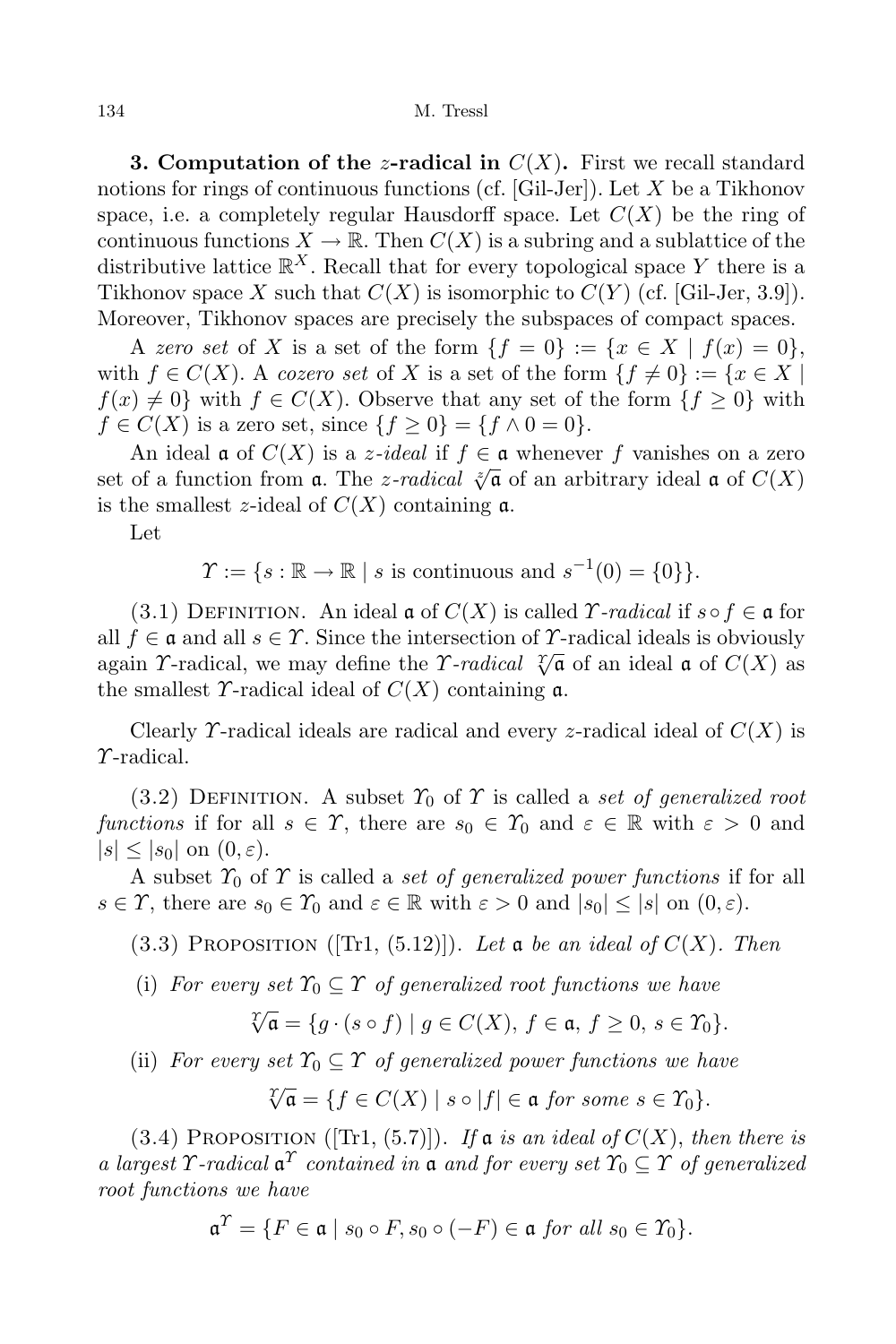The foregoing propositions imply functoriality of the  $\gamma$ -radical:

(3.5) PROPOSITION ([Tr1, (5.13)]). If  $\tau : X \to Y$  is a continuous map between Tikhonov spaces X, Y and  $\varphi: C(Y) \to C(X)$  is the corresponding ring homomorphism (so  $\varphi(q) = q \circ \tau$ ) then for every ideal  $\mathfrak{a}$  of  $C(X)$  we have

$$
\sqrt[T]{\varphi^{-1}(\mathfrak{a})} = \varphi^{-1}(\sqrt[T]{\mathfrak{a}}) \quad \text{and} \quad \varphi^{-1}(\mathfrak{a})^T = \varphi^{-1}(\mathfrak{a}^T).
$$

 $(3.6)$  DEFINITION. A Tikhonov space X has *computable z-radicals* if  $\overline{\mathcal{K}}\overline{\mathfrak{a}} = \overline{\mathfrak{c}}\overline{\mathfrak{a}}$  for all ideals  $\mathfrak{a}$  of  $C(X)$ .

 $(3.7)$  THEOREM ([Tr1,  $(8.9)$  and  $(8.15)$ ]). A cozero set X of a compact space has computable z-radicals. A subset  $X$  of  $\mathbb{R}^n$  has computable z-radicals if and only if X is locally closed.

4. A sentence in the language of rings separating continuous semi-algebraic from arbitrary continuous functions. The first order theory of the pure ring  $C(X)$  is undecidable if X is a nondiscrete metric space. This has been shown by Cherlin in [Che]. This section contributes (in a negative way) to the problem what the theory T of the class of all  $C(X)$ in the language of rings is. It was conjectured that this theory is "almost equal" to the theory of real closed rings (more precisely, that  $T$  is  $RCR^0$  plus the set of sentences which asserts that a semi-local ring which is a model of T is a product of fields). We disprove this conjecture by showing that rings of semi-algebraic functions are not a model of T. Explicitly:

Let M be an o-minimal structure expanding a real closed field (cf. [vdD]). Let  $C_M$  be the ring of M-definable, continuous maps  $M \to M$ . Then  $C_M$  is not a model of the theory of all  $C(X)$ , more precisely we construct a first order sentence in the language of rings which holds in each  $C_M$  and in no  $C(X).$ 

This will also disprove the conjecture that the theory of the class of all rings  $C(X)$  together with all the quotients  $C(X)/\mathfrak{p}$  ( $\mathfrak{p} \in \operatorname{Spec} C(X)$ ) is the theory of real closed rings (cf.  $[PS]$ ); otherwise  $C_M$  can be elementarily embedded into an ultraproduct of rings of the form  $C(X)$  or  $C(X)/\mathfrak{p}$ —since  $C_M$  is not a domain, we may assume that it is actually an ultraproduct of rings of the form  $C(X)$ ; but then the above mentioned formula must hold in at least one  $C(X)$ .

We now construct this sentence. First we construct several auxiliary sentences and formulas in the language of rings. The notation  $C_M$  below always means the ring of M-definable, continuous maps  $M \to M$  for an o-minimal expansion of a real closed field. X always denotes a Tikhonov space.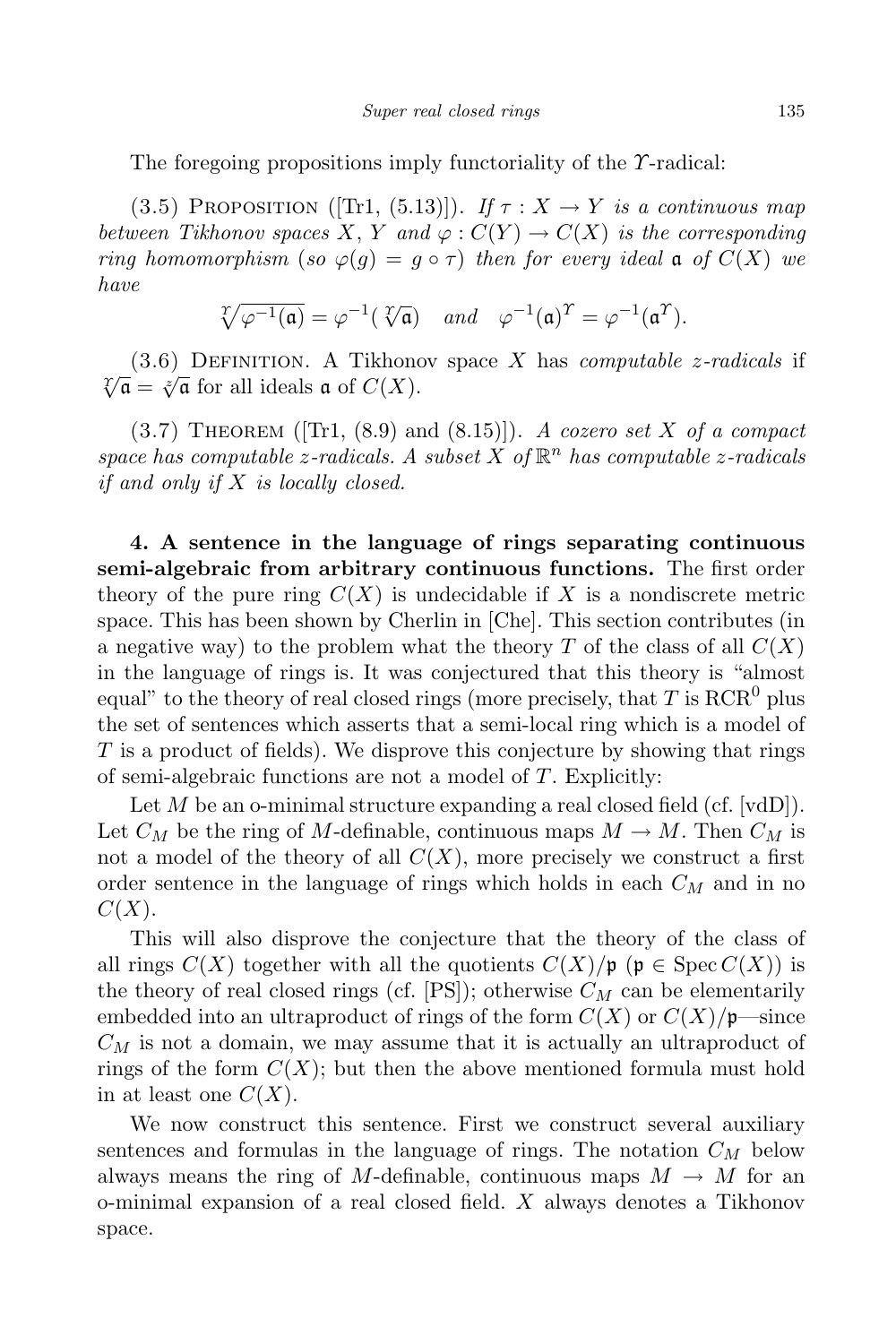1. Let  $x \prec y$  be an abbreviation for the formula

 $\forall u \exists vw 1 = w \cdot y + v \cdot (1 + u \cdot x).$ 

Then for every ring A and all  $a, b \in A$  we have  $a \prec b \Leftrightarrow a$  is in the Jacobson radical  $m\sqrt[n]{b \cdot A} := \bigcap_{m \in (\text{Spec } A)^{max}, b \in \mathfrak{m}} m$  (this is well known by basic commutative algebra).

If  $a, b \in A$  then we write  $a \rightarrow b$  if  $a \succ b$  and  $a \prec b$ .

2. Let  $A$  be a ring of functions from a set  $S$  to a field  $K$ . We say that S is weakly represented in A if for all  $f, g \in A$  we have  $f \prec g \Leftrightarrow \{g = 0\} \subseteq$  ${f = 0}$ . In this case  $f \in A$  is a unit in A if and only if f has no zeros in S.

Indeed, if f is a unit in A, then clearly f does not have zeros in  $S$ . Conversely, if f is a nonunit in A, then  $1 \nless f$ , hence  $\{f = 0\} \nsubseteq \{1 = 0\} = \emptyset$ .

For example  $M$  is weakly represented in  $C_M$  and  $X$  is weakly represented in  $C(X)$ .

3. Let A be ring of functions from a set S to a field K. We say that S is represented in A if S is weakly represented in A and if for all  $s, t \in S$  there is some  $f \in A$  with  $f(s) = 0$  and  $f(t) \neq 0$ .

For example M is represented in  $C_M$  and X is represented in  $C(X)$ .

From now on, A denotes a real closed ring of functions  $S \to K$  for some set S and some real closed field K.

4. Let  $pt(x)$  be the formula

 $pt(x) := \forall u \; ux \neq 1 \land [\forall y \; (\forall u \; uy \neq 1) \land x \prec y \rightarrow y \prec x].$ 

Then for each  $a \in A$  we have  $A \models pt(a) \Leftrightarrow a$  is a maximal element in the set of nonunits of A, with respect to the relation  $\prec$ . We write pt(A) for the realizations of  $pt(x)$  in A and call these realizations *point functions*.

For each  $f \in A$  we have  $A \models pt(f)$  if and only if the Jacobson radical of f is a maximal ideal, i.e. there is a unique maximal ideal of A containing  $f$ .

We define

$$
\mathrm{Max}_{\mathrm{pt}}(A) := \{ \mathfrak{m} \in \mathrm{Max}\,A \mid \exists f \in A : \mathfrak{m} = \sqrt[\max]{f \cdot A} \}
$$

and we call the elements of  $Max_{pt}(A)$  the *points* of A. Hence there is a 1-1 correspondence between  $\text{Max}_{\text{pt}}(A)$  and the realizations of  $\text{pt}(x)$  in A modulo the relation  $\forall$  (which is equal to  $\prec$  on pt(A)). For short,  $Max_{pt}(A)$  =  $pt(A)/\!\!\succ\!\!\prec$ .

5. If S is represented by A, then for each  $f \in A$  we have

 $A \models \text{pt}(f) \Leftrightarrow f$  has exactly one zero in S.

Indeed, clearly  $A \models pt(f)$  if f has exactly one zero in S. Conversely, suppose  $A \models pt(f)$ . Then f has zeros in S. Suppose s, t are two such zeros. Since S is represented in A there is  $g \in A$  with  $g(s) = 0 \neq g(t)$ . But then  $f \prec g^2 + f^2$  and  $g^2 + f^2 \not\prec f$ , a contradiction to  $A \models \text{pt}(f)$ .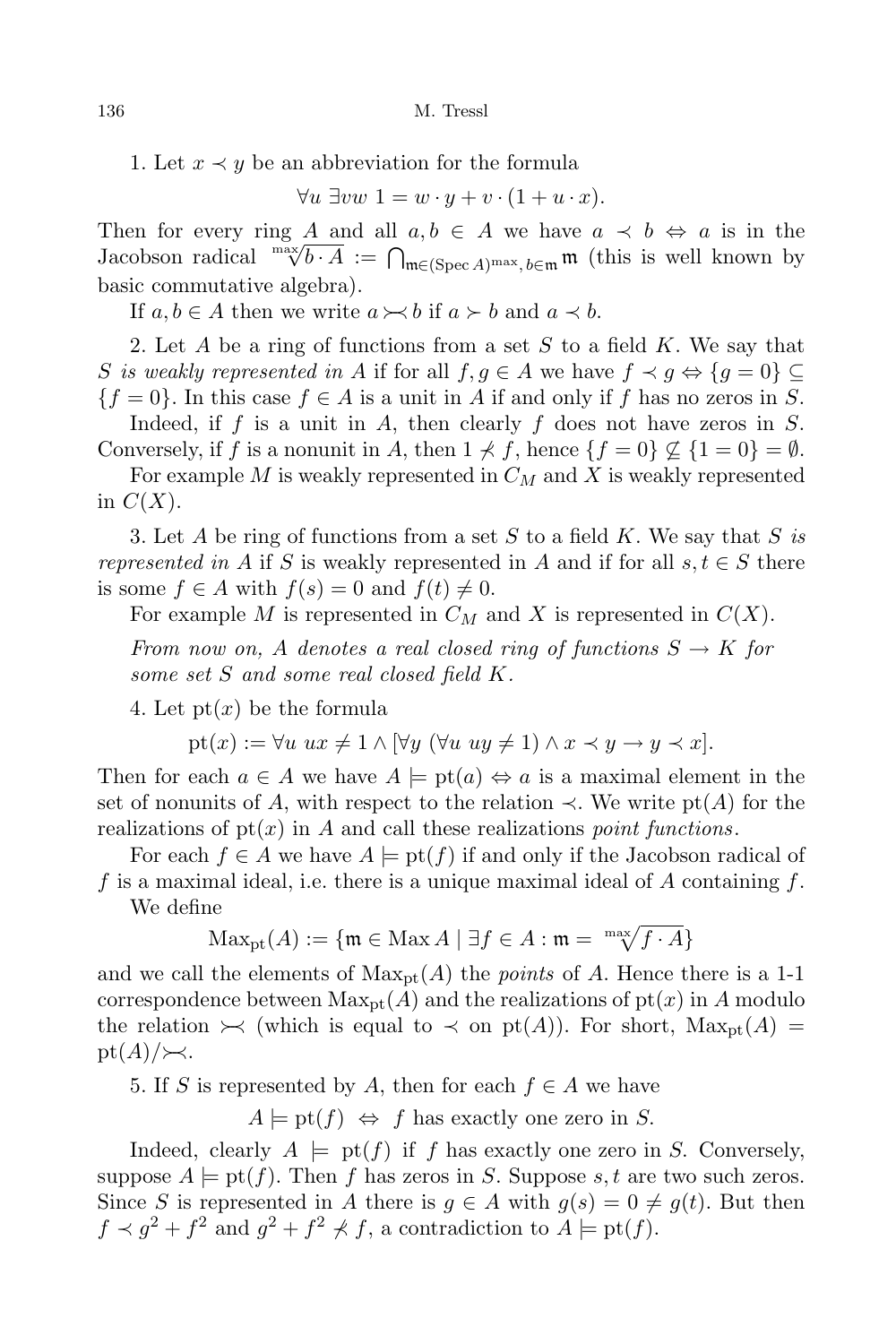6. Let DENSE and DENSEcon be the following sentences in the language of rings:

$$
\text{DENSE} := \forall x \ x \neq 0 \to \exists z \ \text{pt}(z) \land x \neq z,
$$
\n
$$
\text{DENSE}^{\text{con}} := \forall x, y \ \neg x \prec y \to \exists z \ \text{pt}(z) \land y \prec z \land \neg x \prec z.
$$

Then  $A \models$  DENSE  $\Leftrightarrow$  Max<sub>pt</sub>(A) is dense in Spec A and  $A \models$  DENSE<sup>con</sup>  $\Leftrightarrow$  $\text{Max}_{pt}(A)$  is dense in  $(\text{Spec } A)^{\text{con}}$ , i.e. in  $\text{Spec } A$  equipped with the constructible topology.

7. Let

 $P := \{ s \in S \mid \{s\} \text{ is a zero set of } A \}.$ 

If  $S$  is represented in  $A$ , then

 $A \models$  DENSE  $\Leftrightarrow$  P is dense in S with respect to

the cozero-topology induced by A,

i.e. with respect to the topology on S which has the sets  $\{f \neq 0\}$   $(f \in A)$ as a basis of open sets. In particular, if  $A = C(X)$ , then  $A \models$  DENSE  $\Leftrightarrow$ P is dense in  $X$ .

Moreover

 $A \models$  DENSE<sup>con</sup>  $\Leftrightarrow$  P is dense in S with respect to

the constructible topology induced by A,

i.e. with respect to the topology on S which has the sets  $\{f \neq 0\} \cap \{g = 0\}$  $(f, g \in A)$  as a basis of open sets.

Hence  $C_M \models$  DENSE<sup>con</sup>, in particular  $C_M \models$  DENSE.

8. Let

$$
\mathrm{pt}^*(x) := \mathrm{pt}(x) \wedge \forall y \ x \neq y^2 \wedge x \neq -y^2.
$$

Hence, as A is a real closed ring, a point function f of A is in  $pt^*(A)$  if and only if  $f$  is neither everywhere positive nor everywhere negative. We call the elements of  $pt^*(A)$  the *sign changing point functions*. Let LINE be the sentence

$$
LINE := \forall x \ (\text{pt}(x) \to \exists y \ x \rightarrowtail y \land \text{pt}^*(y)).
$$

Hence by definition,  $\tilde{A}$  satisfies LINE if and only if each point of  $\tilde{A}$  is the Jacobson radical of a point function which changes sign. This for example holds in the ring  $C_M$  and resembles the shape of M as a line. Note that in the ring of continuous semi-algebraic maps  $M^2 \to M$  no point function changes sign.

9. For  $f, g \in A$  we define  $f \parallel g$  if and only if  $f, g \in pt^*(A)$  and both  $f^+ + g^+, f^- + g^-$  are zero-divisors. Since  $pt^*(A)$  is defined by the same formula for all real closed rings, there is a first order formula  $\varphi(x, y)$  in the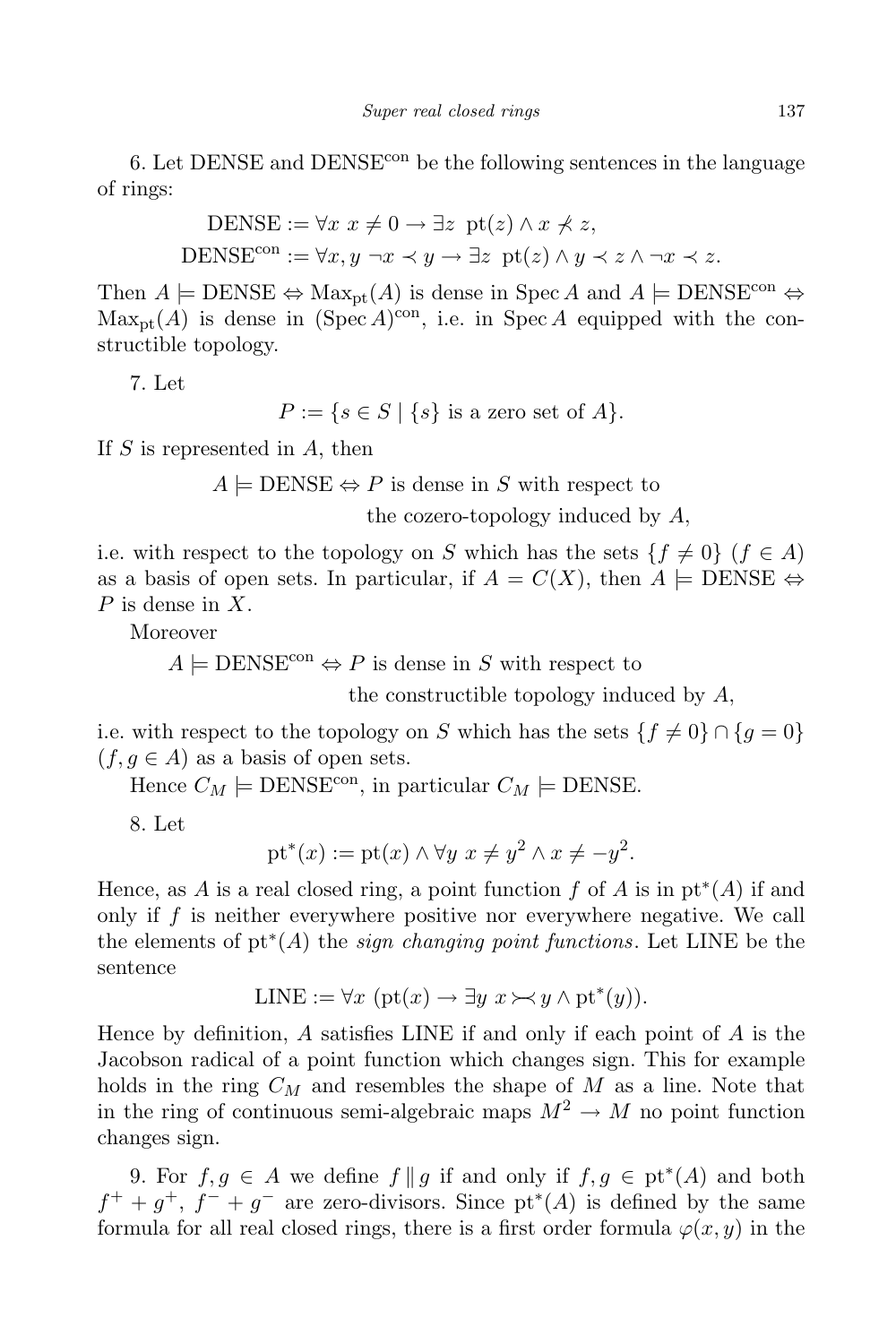language of rings such that for every real closed ring A and all  $f, g \in A$  we have

$$
f \parallel g \iff A \models \varphi(f, g).
$$

Let  $f, g \in C_M$  be point functions which change sign. Then a straightforward calculation shows that  $f \, \| g$  if and only if f is strictly increasing in a neighbourhood of its zero and  $q$  is strictly increasing in a neighbourhood of its zero, or f is strictly decreasing in a neighbourhood of its zero and  $q$  is strictly decreasing in a neighbourhood of its zero.

10. Let  $f \in \text{pt}^*(C_M)$ . Then for every  $g \in \text{pt}^*(C_M)$  we have  $f \parallel g \Leftrightarrow$  $f\nparallel -q$ , hence there is a unique  $\varepsilon(f, q) \in \{\pm 1\} \subseteq C_M$  such that  $f \parallel \varepsilon(f, q) \cdot q$ and there is a first order formula in the language of rings which defines the graph of  $\varepsilon$  in  $C_M^3$ . We define a preorder  $\sqsubseteq_f$  on  $pt^*(C_M)$  as follows. We say  $g \sqsubseteq_f h$  if and only if  $(\varepsilon(f, h) \cdot h)^+ + (-\varepsilon(f, g) \cdot g)^+$  is a non-zero-divisor.

It turns out that  $g \rightthreetimes h$  if and only if  $g \subseteq_f h$  and  $h \subseteq_f g$ . Moreover  $pt^*(C_M)/\sim$  (which is "equal" to  $Max_{pt}(C_M)$ ) equipped with the induced order of  $\sqsubseteq_f$  is order isomorphic to M or to  $M^{\text{opp}}$  (according as f is strictly increasing or strictly decreasing in a neighbourhood of its zero).

Moreover there is a first order formula  $\psi(x, y, z)$  in the language of rings such that for all  $f, g, h \in C_M$  we have

$$
g \sqsubseteq_f h \iff C_M \models \psi(f, g, h).
$$

We write  $y \sqsubseteq_x z$  for this formula and we write  $y \sqsubset_x z$  for  $y \sqsubseteq_x z \land \neg (z \sqsubseteq_x y)$ .

11. The sentence

$$
\forall x \ \mathrm{pt}^*(x) \to \big[ [\forall u, v, w \ \mathrm{pt}^*(u) \land \mathrm{pt}^*(v) \land \mathrm{pt}^*(w) \to
$$

$$
(u \sqsubseteq_x v \land v \sqsubseteq_x w \to u \sqsubseteq_x w) \land (u \sqsubseteq_x v \lor v \sqsubseteq_x u) \big]
$$

$$
\land [\forall u, v \ \mathrm{pt}^*(u) \land \mathrm{pt}^*(v) \to u \succ v \leftrightarrow (u \sqsubseteq_x v \land v \sqsubseteq_x u)] \big]
$$

holds in  $C_M$ ; it says that for each sign changing point function f, the relation  $\sqsubseteq_f$  defines a total semi-order on the set of sign changing point functions, and the induced total order is in 1-1 correspondence with those points that are generated by a sign changing point function.

Clearly there is also a sentence DLO in the language of rings which says that all these total orderings are dense without endpoints.

12. Suppose  $C(X) \models$  DENSE ∧ LINE ∧ DLO. Let  $f \in pt^*(X)$ . Let  $S := \{x \in X \mid \{x\}$  is a zero set}. Then S is dense in X and the formula  $y \sqsubseteq_f z$  defines a total semi-order on the set of sign changing point functions of  $C(X)$ . Moreover, the underlying set of the induced total order is in 1-1 correspondence with S.

Hence if we identify an element  $s$  of  $S$  with the set of point functions that vanish at s, then S is totally ordered by  $\subseteq_f$  and this order is dense without endpoints.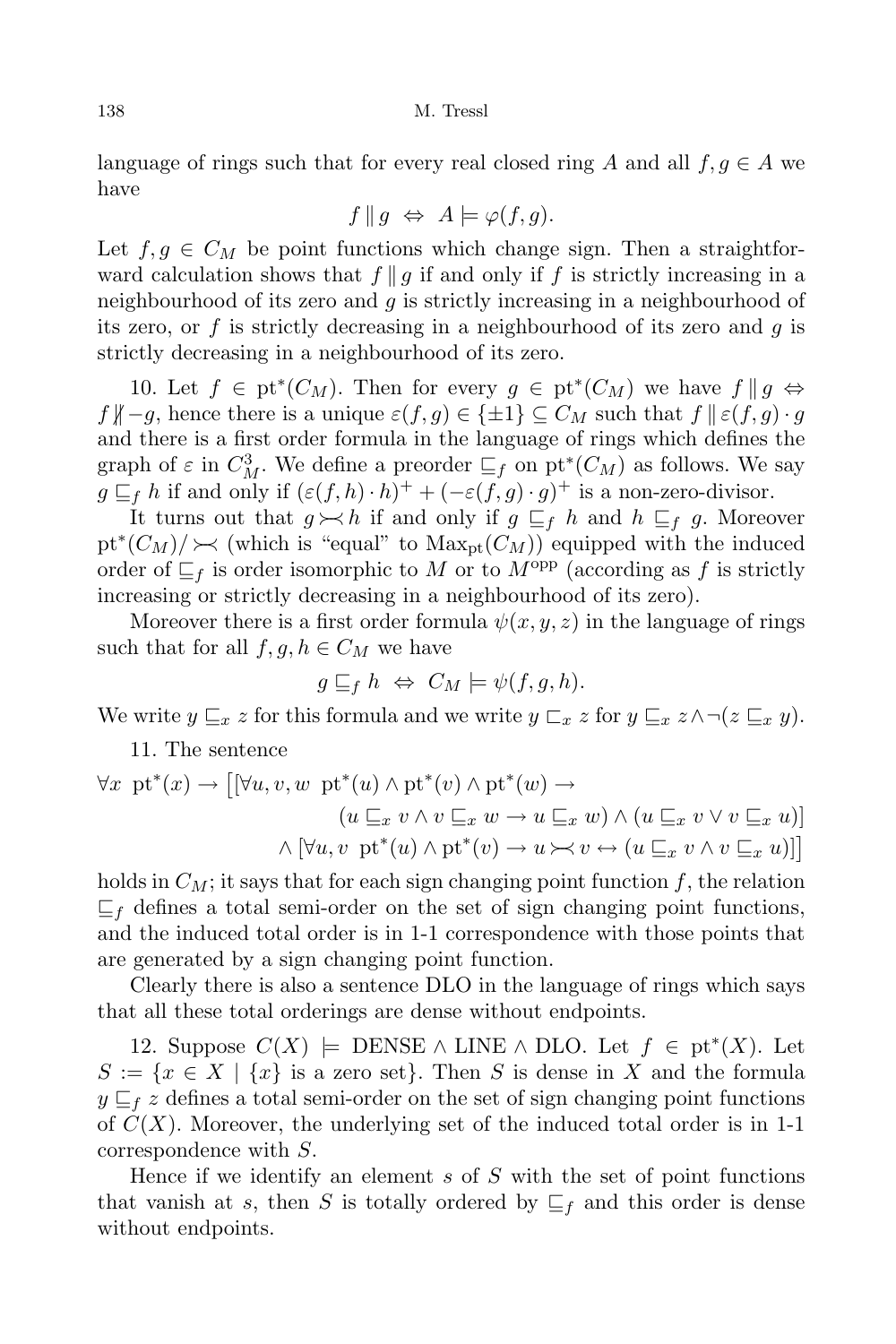13. Let BUMPS be the sentence in the language of rings which says the following: "For all sign changing point functions  $f, g, h_1, h_2$  with  $h_1 \sqsubset_f g$  $\sqsubset_f h_2$  there is F such that

- (i)  $0 \leq F \leq 1$ ,
- (ii)  $F \nless q$ ,
- (iii) for all sign changing point functions  $h'$  with  $F \nless h'$  we have  $h_1 \sqsubset f$  $h' \sqsubset_f h_2$ ."

Intuitively, BUMPS says that with respect to  $\sqsubseteq_f$ , for every point (given as the zero of  $g$ ) in an open interval (whose endpoints are given by the zeros of  $h_1$  and  $h_2$ ), there is some  $F, 0 \leq F \leq 1$ , which vanishes outside this interval and which does not vanish at the given point. Clearly BUMPS holds in  $C_M$ .

14. Let DEFCOMPLETE<sub>1</sub> $(F, f, h)$  be the formula in the language of rings which says the following: " $f$  is a sign changing point function and h is the smallest sign changing point function with respect to  $\sqsubseteq_f$  such that

- (i)  $f \sqsubseteq_f h$ ,
- (ii) either  $F \prec h'$  for all sign changing point functions  $h'$  with  $h \sqsubseteq_f h'$ , or  $F \nless h'$  for all such  $h'$ ."

Intuitively, DEFCOMPLETE<sub>1</sub>(F, f, h) says that with respect to  $\subseteq$  f, the zero of  $h$  is the supremum of all points greater than or equal to the zero of f for which F changes sign from 0 to  $\neq$  0 or from  $\neq$  0 to 0. In  $C_M$ , DEFCOMPLETE<sub>1</sub> $(F, f, h)$  in fact says precisely this.

Let

DEFCOMPLETE :=  $\forall F, f \textrm{pt}^*(f) \rightarrow \exists! h \textrm{DEFCOMPLETE}_1(F, f, h).$ 

Then  $C_M \models$  DEFCOMPLETE, by o-minimality of M.

15. We now encode in  $C_M$  the fact that in an o-minimal structure M, unary functions do not change sign close to the left hand side of any given point.

Let NOSIGNCHANGE<sub>1</sub> $(F, f, h_0, h)$  be the formula in the language of rings which says the following: " $f, h, h_0$  are sign changing point functions with  $h_0 \sqsubset_f h$ , and either  $F \prec h'$  for all sign changing point functions  $h'$ with  $h_0 \sqsubseteq_f h' \sqsubset_f h$ , or  $F \nless h'$  for all such  $h'$ ."

Hence NOSIGNCHANGE<sub>1</sub> $(F, f, h_0, h)$  says that the function F either is constantly zero on the half open interval  $[h_0, h)$  with respect to  $\sqsubseteq_f$ , or does not have any zeros in that interval.

Let NOSIGNCHANGE be the sentence

 $\forall F, f, h \; [\text{pt}^*(f) \land \text{pt}^*(h) \rightarrow \exists h_0 \; \text{NOSIGNCHANGE}_1(F, f, h_0, h)].$ 

Again, by o-minimality of  $M$ ,  $C_M \models \text{NOSIGNCHANGE}.$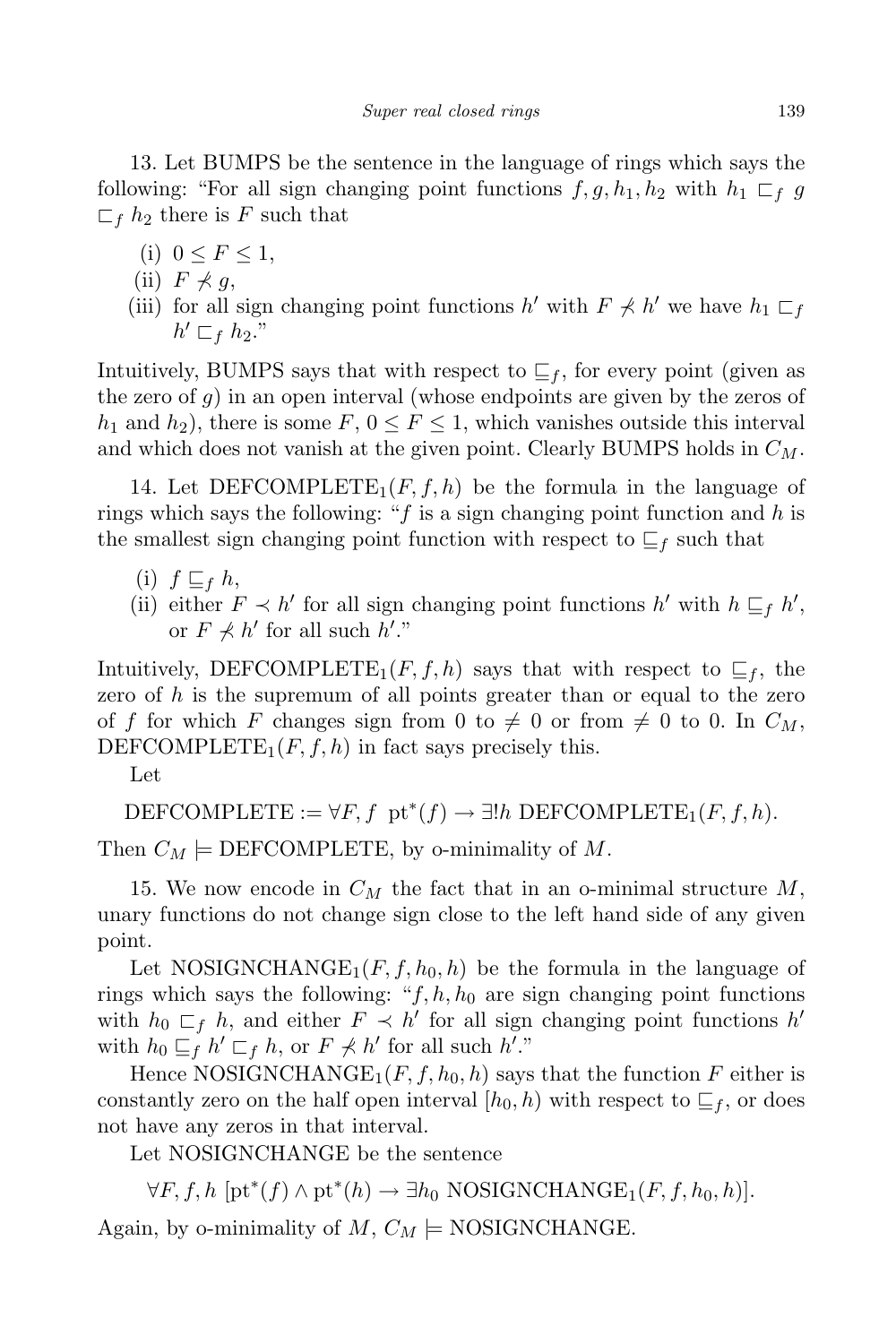### 16. The sentence

# DENSE∧LINE∧ DLO∧ BUMPS∧ DEFCOMPLETE∧ NOSIGNCHANGE

holds in every ring  $C_M$  but in no ring  $C(X)$ .

Indeed, we have already seen during the definitions of the subsentences that  $C_M$  satisfies this conjunction. Let X be a Tikhonov space and suppose the sentence

### DENSE ∧ LINE ∧ DLO ∧ BUMPS ∧ DEFCOMPLETE

holds in  $C(X)$ . We shall construct functions F, f, h in  $C(X)$  which violate the property stated in the definition of NOSIGNCHANGE.

Since  $C(X) \models$  DENSE ∧ LINE there is a sign changing point function  $f \in C(X)$ . Let  $g_i \in C(X)$   $(i \in \mathbb{N})$  be sign changing point functions with  $f \sqsubset_f g_1 \sqsubset_f g_2 \sqsubset_f \cdots$  such that the sequence  $(g_i)$  is bounded in the preorder  $\sqsubseteq_f$  defined on pt<sup>\*</sup>( $C(X)$ ); such  $g_i$  exist since  $C(X) \models$  DLO. Since  $C(X) \models$ BUMPS there are  $F_i \in C(X)$  with  $0 \leq F_i \leq 1$  such that  $F_i \nless g_{2i}$  and such that for all  $h \in \text{pt}^*(C(X))$  with  $F_i \nless h$  we have  $g_{2i-1} \sqsubset_f h \sqsubset_f g_{2i+1}$ .

Intuitively,  $(q_i)$  is a strictly increasing sequence of (representatives of) points (with respect to  $\sqsubseteq_f$ ) and the  $F_i$  are functions from  $C(X)$  which are nonzero in  $g_{2i}$  so that every nonzero point of  $F_i$  is in the open interval  $(g_{2i-1}, g_{2i+1})$  (in particular, each  $F_i$  vanishes on each  $g_{2k+1}$ ).

Since each  $F_i$  satisfies  $0 \leq F_i \leq 1$ , the function  $F := \sum_{i \in \mathbb{N}} 2^{-i} F_i$  is continuous on X. Moreover, by the choice of the  $F_i$ , for every  $h \in \text{pt}^*(C(X))$ with  $g_i \sqsubseteq_f h$   $(j \in \mathbb{N})$  we have  $F_i \prec h$ . Thus  $F_i(x) = 0$ , where x is the zero of h (cf. item 12). Thus also  $F(x) = 0$ , which in turn means  $F \prec h$ .

Since  $C(X) \models$  DEFCOMPLETE and  $(q_i)$  is a bounded sequence with respect to  $\sqsubseteq_f$ , there is a minimal  $h \in pt^*(C(X))$  such that  $F \prec h'$  for all  $h \sqsubseteq_f h' \in \text{pt}^*(C(X))$ . By construction of F, h is the supremum of the sequence  $(g_i)$  with respect to  $\sqsubseteq_f$ .

Therefore, if  $pt^*(C(X)) \ni h_0 \sqsubset_f h$ , then there is some  $i \in \mathbb{N}$  with  $h_0 \sqsubseteq_f g_{2i} \sqsubseteq_f h$ , hence also  $h_0 \sqsubseteq_f g_{2i+1} \sqsubseteq_f h$ .

But  $F \nless g_{2i}$  and  $F \nless g_{2i+1}$ , and this shows that  $F, f, h$  violate NOSIGN-CHANGE.

Hence the sentence stated in item 16 has the property described at the beginning of this section. Actually one can show that there is a sentence  $\varphi$ in the language of rings which holds in every ring  $A$  of continuous definable functions  $X \to M$  for every o-minimal expansion of a real closed field M and every definable subset X of dimension  $> 0$ , but which does not hold in any  $C(X)$  (the reason is that each such set contains a definable curve germ and then it is possible to interpret  $C_M$  in A and with this interpretation we can code the sentence in item 16).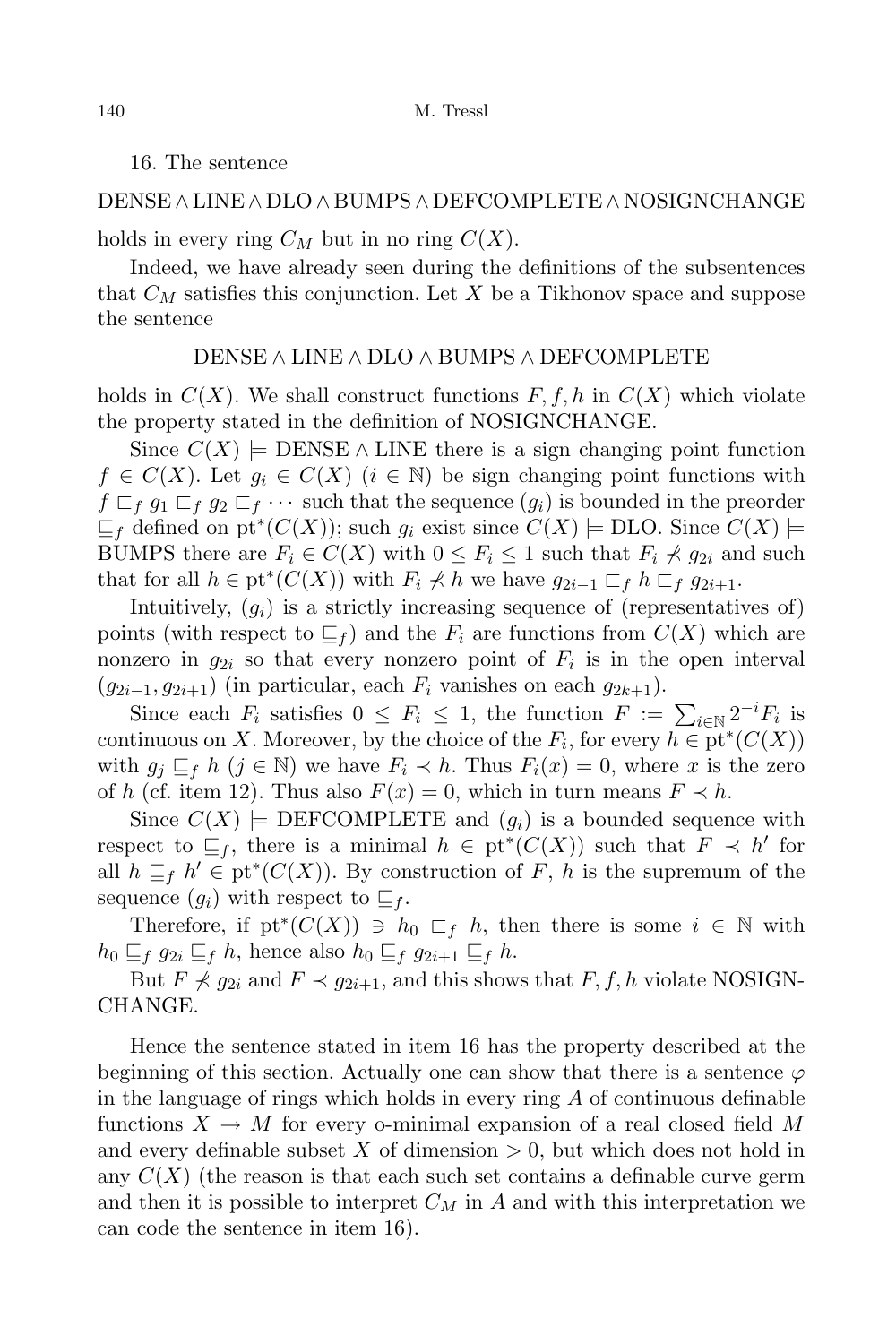## 5. Super real closed rings: Definition and basic properties

- $(5.1)$  Definition.
- (a) Let  $\mathscr{L}_{\Upsilon}$  be the first order language extending the language  $\{+,-,\cdot,\cdot,\cdot\}$ 0, 1} of rings which has in addition an n-ary function symbol  $\underline{F}$  for every continuous function  $F : \mathbb{R}^n \to \mathbb{R}$  and every  $n \in \mathbb{N}_0$ .
- (b) Let  $T_Y$  be the  $\mathscr{L}_Y$ -theory with the following axioms:
	- 1. The axioms of a commutative unital ring (with 1) in the language  $\{+, -, \cdot, 0, 1\}.$
	- 2. The axiom  $\forall xy \; (+(x,y) = x + y \land \; (x,y) = x \cdot y \land \underline{\text{id}}(x) = x \land$  $-(x) = -x \wedge 1(x) = 1 \wedge 0(x) = 1$ . Hence the symbols from the language of rings have the same meaning as the corresponding symbols when reintroduced in  $\mathcal{L}_\Upsilon$  as symbols naming continuous functions.
	- 3. All the sentences

$$
\forall \overline{x} \ \underline{F(\underline{f_1}(\overline{x}), \dots, \underline{f_n}(\overline{x}))} = \underline{F} \circ (f_1, \dots, f_n)(\overline{x})
$$
  
for  $F \in C(\mathbb{R}^n)$  and  $f_1, \dots, f_n \in C(\overline{R}^{\overline{x}})$ .

The models of  $T_{\gamma}$  are called *super real closed rings*. We shall denote the functions  $\underline{F}^A$  of a super real closed ring by  $F_A$   $(F \in C(\mathbb{R}^n))$ ; one might think of  $F_A$  as the scalar extension of F to A. If it is clear how the  $F_A$  are defined we even drop the subscript A and write F again for  $F_A$ .

If A is a super real closed ring and a local ring, a domain, a field, etc. then A is called a *super real closed local ring*, a *super real closed domain*, a super real closed field, etc.

Observe that the null ring is also considered as a super real closed ring. Note that if  $F \in C(\mathbb{R}^n)$  is considered as the function  $G \in C(\mathbb{R}^n \times$  $\mathbb{R}^k$  defined by  $G(\overline{x}, \overline{y}) := F(\overline{x})$ , then  $T_Y \vdash \forall x_1, \ldots, x_n, y_1, \ldots, y_k$   $\underline{F}(\overline{x}) =$  $\underline{G}(\overline{x}, \overline{y})$ , since  $G = F \circ p$  for the projection  $p : \mathbb{R}^n \times \mathbb{R}^k \to \mathbb{R}^n$ .

The natural examples of super real closed rings are rings of continuous functions:

 $(5.2)$  DEFINITION. If X is a Tikhonov space, then we expand  $C(X)$  to a super real closed ring, denoted by  $C(X)<sub>T</sub>$ , via

$$
\underline{F}^{C(X)\Upsilon}(f_1,\ldots,f_n):=F\circ(f_1,\ldots,f_n).
$$

In particular  $\mathbb{R}_{\gamma}$  is the super real closed field expanding the ring  $\mathbb{R}$ , where  $\underline{F}^{\mathbb{R}_T} = F.$ 

(5.3) DEFINITION. A homomorphism between  $\mathcal{L}_\mathit{Y}$ -structures is called a super homomorphism. An  $\mathcal{L}_\mathit{Y}$ -substructure of an  $\mathcal{L}_\mathit{Y}$ -structure is called a super substructure.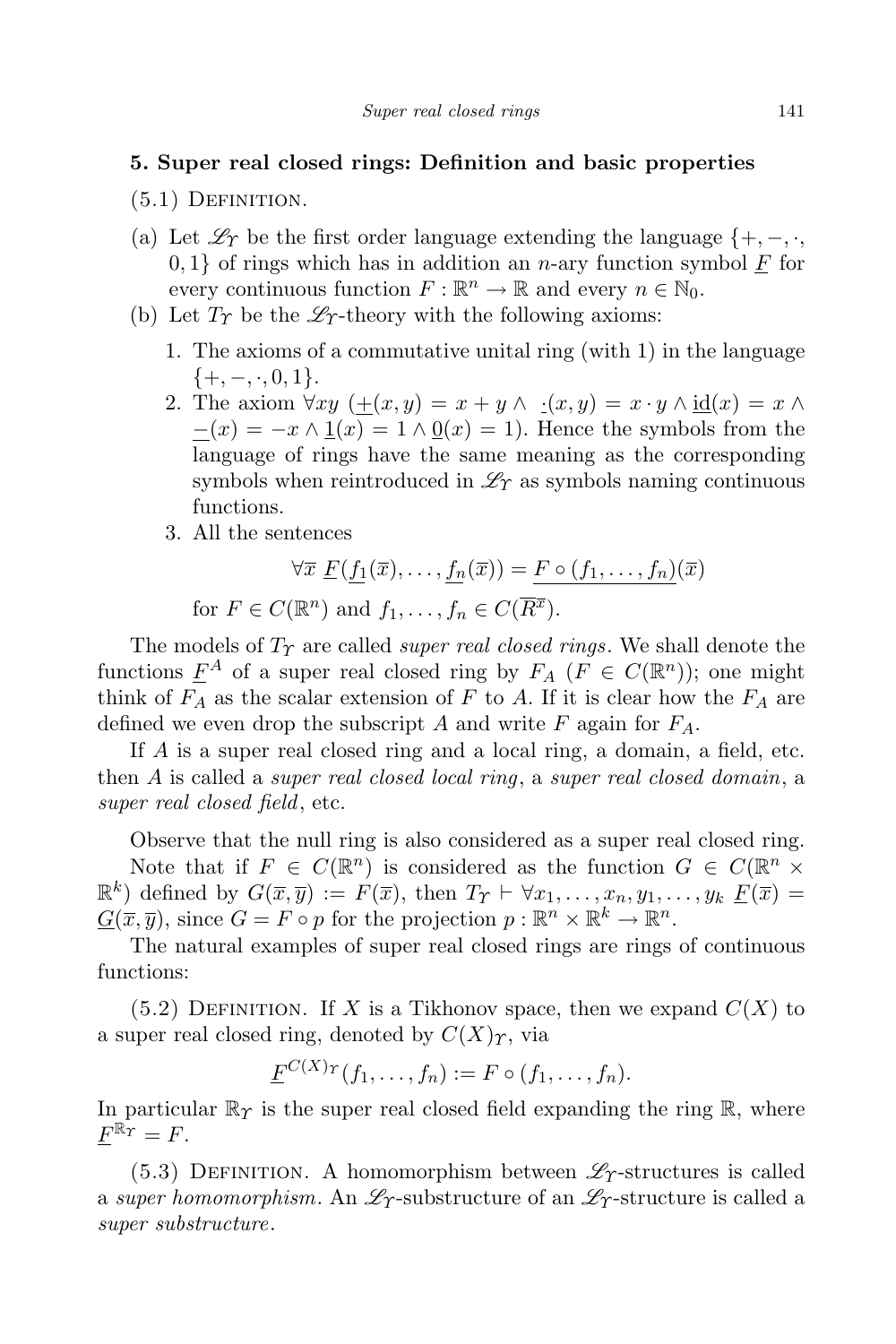(5.4) DEFINITION. Since  $T_{\gamma}$  is axiomatized by sentences of the form  $\forall \bar{x}$   $t_1(\bar{x}) = t_2(\bar{x})$  for  $\mathscr{L}_{\mathcal{V}}$ -terms  $t_1, t_2, T_{\mathcal{V}}$  has term models over any set of constants C (cf. [Ho, Section 9], where term models are called "term algebras"). We write  $\text{tm}_{\mathcal{I}}(C)$  for the term model of super real closed rings over a set C of constants.

Recall that  $\text{tm}(C)$  is the following structure: Let  $\mathscr{L}^*$  be the language  $\mathscr{L}_{\Upsilon}$  together with a new constant for every element in C. Then the universe of  $\text{tm}_{\gamma}(C)$  is the set of all constant terms in the language  $\mathscr{L}^*$  modulo the equivalence relation  $t \sim t' \Leftrightarrow T\gamma \vdash t = t'$ . The function symbols F from  $\mathscr{L}_\gamma$ are interpreted as  $\underline{F}^{\text{tm}_{\Upsilon}(C)}(t_1/\sim,\ldots,t_n/\sim) := F(t_1,\ldots,t_n)/\sim$ .

Also recall that  $tm<sub>\Upsilon</sub>(C)$  is characterized by the following property: for every super real closed ring A and every map  $f : C \to A$ , there is a unique super homomorphism  $\text{tm}_{\gamma}(C) \rightarrow A$  extending f. In other words,  $\text{Hom}_{\mathcal{V}}(\text{tm}_{\mathcal{V}}(C), A) = A^C$ . In particular  $\text{tm}_{\mathcal{V}}(C)$  is uniquely determined up to an  $\mathscr{L}_{\Upsilon}$ -isomorphism by the cardinality of C.

- $(5.5)$  THEOREM.
- (i)  $T_{\Upsilon}$  is axiomatized by sentences of the form  $\forall \overline{x}$   $t_1(\overline{x}) = t_2(\overline{x})$ , where  $t_1, t_2$  are  $\mathscr{L}_\Upsilon$ -terms. Moreover, for every  $\mathscr{L}_\Upsilon$ -term  $t(\overline{x})$ , there is some  $F \in C(\mathbb{R}^{\overline{x}})$  with  $T_Y \vdash \forall \overline{x}$   $t(\overline{x}) = F(\overline{x})$ . In particular the category of all models of  $T<sub>\Upsilon</sub>$  together with super homomorphisms is a variety in the sense of universal algebra.
- (ii)  $\mathbb{R}_{\gamma}$  is the term model of  $T_{\gamma}$ , in particular for every super real closed ring A, there is a unique super homomorphism  $\mathbb{R}_{\gamma} \to A$ .
- (iii)  $T_{\gamma}$  is an extension of RCR, hence every model of  $T_{\gamma}$  is a real closed *ring*  $(cf. (2.1))$ .
- (iv)  $T_{\Upsilon} \vdash \forall \overline{x} \underline{F}(\overline{x}) = 0 \rightarrow \underline{G}(\overline{x}) = 0$  for all  $F, G \in C(\mathbb{R}^n)$  with  $\{F =$  $0\} \subseteq \{G = 0\}.$
- (v)  $T_{\Upsilon} \cup \text{``domains''}$  is the universal theory  $\text{Th}(\mathbb{R}_{\Upsilon})_{\forall}$  of  $\mathbb{R}_{\Upsilon}$ .

*Proof.* (i) and (ii) hold by definition of  $T_{\Upsilon}$ .

(iii) holds by (our) definition of real closed rings.

(iv) By (3.7),  $\mathbb{R}^n$  has computable z-radicals. Hence  $\{F = 0\} \subseteq \{G = 0\}$ implies  $G = g \cdot s \circ (F \cdot f)$  for some  $f, g \in C(\mathbb{R}^n)$  and some  $s \in \Upsilon$ . Therefore  $T_T \vdash \forall \overline{x} \ G(\overline{x}) = g \cdot \underline{s}(F(\overline{x}) \cdot f(\overline{x}))$ . Since  $T_T \vdash \underline{s}(0) = 0$  we get the claim.

(v) Since  $\mathbb{R}_{\gamma}$  is a domain and a model of  $T_{\gamma}$  we have  $T_{\gamma} \cup$  "domains"  $\subseteq$ Th( $\mathbb{R}_{\gamma}$ )<sub>∀</sub>. Conversely, let  $\varphi(\overline{x})$  be a quantifier free  $\mathscr{L}_{\gamma}$ -formula such that  $\mathbb{R}\gamma \models \forall \bar{x} \varphi(\bar{x})$ . We have to show that in every super real closed ring A which is a domain we have  $A \models \forall \overline{x} \ \varphi(\overline{x})$ . Let  $\overline{a} \in A^{\overline{x}}$ . We have to show  $A \models \varphi(\overline{a})$ . Now  $\varphi$  is a finite conjunction of finite disjunctions of formulas of the form  $t_1(\overline{x}) = t_2(\overline{x})$  or  $t_1(\overline{x}) \neq t_2(\overline{x})$ , where  $t_1, t_2$  are  $\mathscr{L}_\Upsilon$ -terms. By (i) we may assume that these atomic parts are of the form  $F(\bar{x}) = 0$  or  $F(\bar{x}) \neq 0$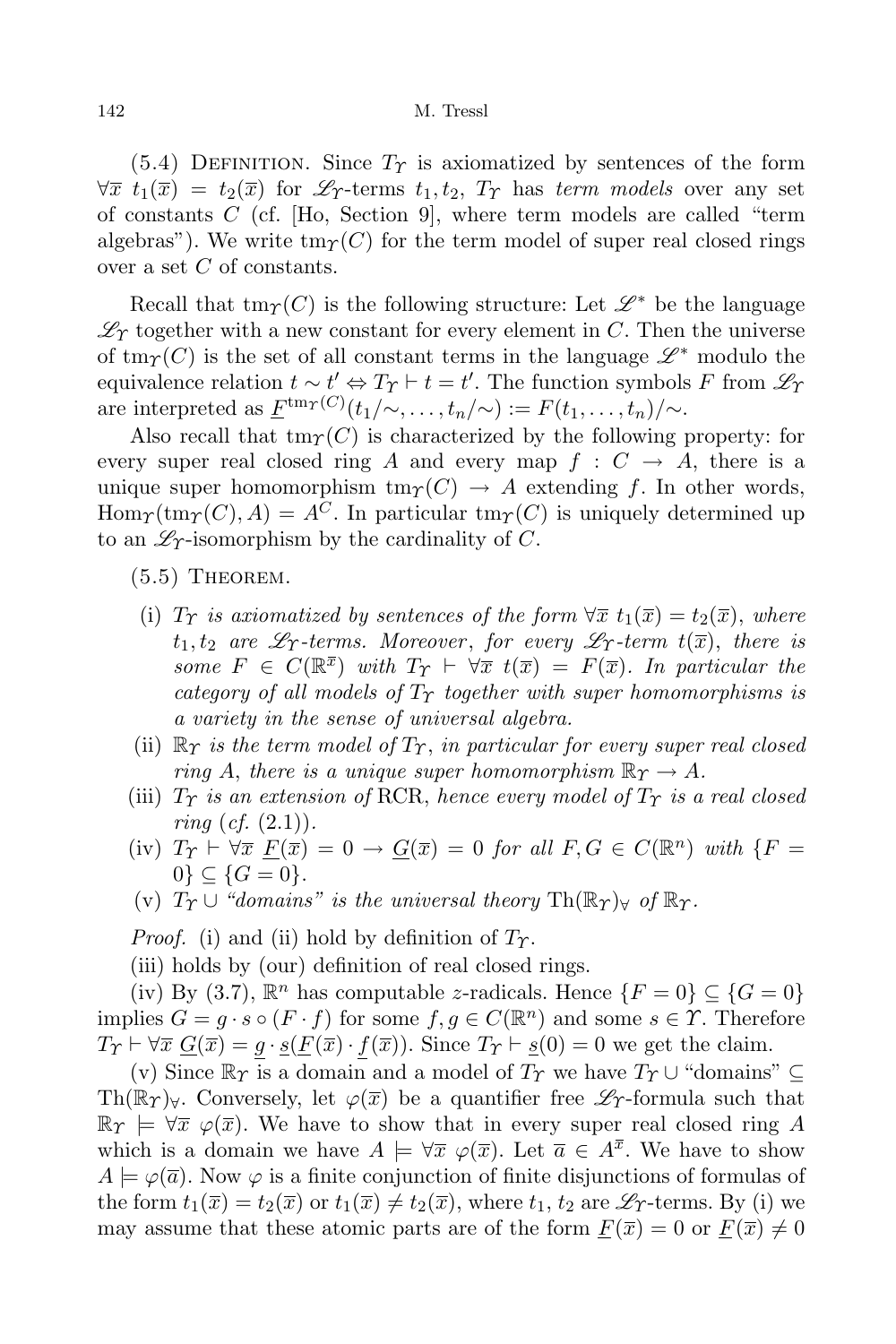for some  $F \in C(\mathbb{R}^{\overline{x}})$ . So in order to prove  $A \models \varphi(\overline{a})$  we may assume that  $\varphi$  is of the form  $\bigvee_i \underline{F_i}(\overline{x}) = 0 \vee \bigvee_j \underline{G_j}(\overline{x}) \neq 0$ . Since A is a domain it is enough to show  $A \models \prod_i \underline{F_i}(\overline{a}) = 0 \vee \sum_j \underline{G_j}^2(\overline{a}) \neq 0$ . Since  $\mathbb{R}\gamma \models \forall \overline{x} \; \varphi(\overline{x})$ we know  $\mathbb{R}_{\Upsilon} \models \forall \overline{x} \sum_j \underline{G_j}^2(\overline{x}) = 0 \rightarrow \prod_i \underline{F_i}(\overline{x}) = 0$ . So by (iv) we have  $T_T \vdash \forall \overline{x} \sum_j \frac{G_j}{\langle \overline{x} \rangle} = 0 \rightarrow \prod_i \underline{F_i}(\overline{x}) = 0$  as desired.

 $(5.6)$  COROLLARY. If A is a super real closed domain, then the super real closed ring  $\mathbb{R}_{\Upsilon}$  is existentially closed in A.

*Proof.* This is a reformulation of  $(5.5)(v)$ .

By  $(5.5)(i)$ , a super substructure A of a super real closed ring B is again a super real closed ring. We then call A a *super real closed subring*.

(5.7) LEMMA. Let  $f : A \rightarrow B$  be an injective super homomorphism between super real closed rings. Then f is an  $\mathscr{L}_{\mathcal{T}}$ -embedding, i.e. for every quantifier free  $\mathscr{L}_Y$ -formula  $\varphi(\overline{x})$  and all  $\overline{a} \in A^{\overline{x}}$  we have  $A \models \varphi(\overline{a}) \Leftrightarrow B \models$  $\varphi(f(\overline{a}))$ . In particular f is an  $\mathscr{L}_{\Upsilon}$ -isomorphism if f is bijective.

*Proof.* We may assume that  $\varphi(\overline{x})$  is of the form  $F(\overline{x}) = 0$  for some  $F \in C(\mathbb{R}^{\overline{x}})$ . If  $A \models \underline{F}(\overline{a}) = 0$ , then  $B \models \underline{F}(f(\overline{a})) = 0$ , since f is a super homomorphism. Conversely, if  $A \models \underline{F}(\overline{a}) \neq 0$ , then as f is injective we have  $f(\underline{F}(\overline{a})) \neq 0$ . Since  $f(\underline{F}(\overline{a})) = \underline{F}(f(\overline{a}))$  we get the lemma.

 $(5.8)$  PROPOSITION. If C is a finite set of cardinality n, then the term model tm $\gamma(\mathcal{C})$  is  $C(\mathbb{R}^n)$ . If  $\mathcal{C}$  is infinite, then tm $\gamma(\mathcal{C})$  is the following subring of  $C(\mathbb{R}^{\mathcal{C}})$ : for each finite subset  $\mathcal{E} \subseteq \mathcal{C}$  let  $C_{\mathcal{E}}$  be the subring of  $C(\mathbb{R}^{\mathcal{C}})$  induced by the projection  $\mathbb{R}^{\mathcal{C}} \to \mathbb{R}^{\mathcal{E}}$ ; then  $\tan(\mathcal{C}) = \bigcup_{\mathcal{E} \subseteq \mathcal{C},\text{finite}} C_{\mathcal{E}}$ .

*Proof.* Straightforward.

By the shape of the axioms of  $T_{\Upsilon}$  we get many constructions known from commutative algebra for free also in the category of super real closed rings and super homomorphisms. In order not to inflate the text we will use them ad hoc whenever needed and refer to basic model theory for the justification. For example, in (5.8) above, the free super real closed ring of cardinality card  $\mathcal C$  is introduced. Similarly, there is a free super real closed ring of cardinality  $\mathcal C$  over every given super real closed ring. Four other constructions obtained from the axiomatization should be mentioned right now:

The category of super real closed rings and super homomorphisms has direct limits and fibre sums as well as inverse limits and fibre products. Moreover the underlying ring of a direct limit, an inverse limit and a fibre product of super real closed rings is also the direct limit, the inverse limit and the fibre product in the category of commutative rings, respectively. All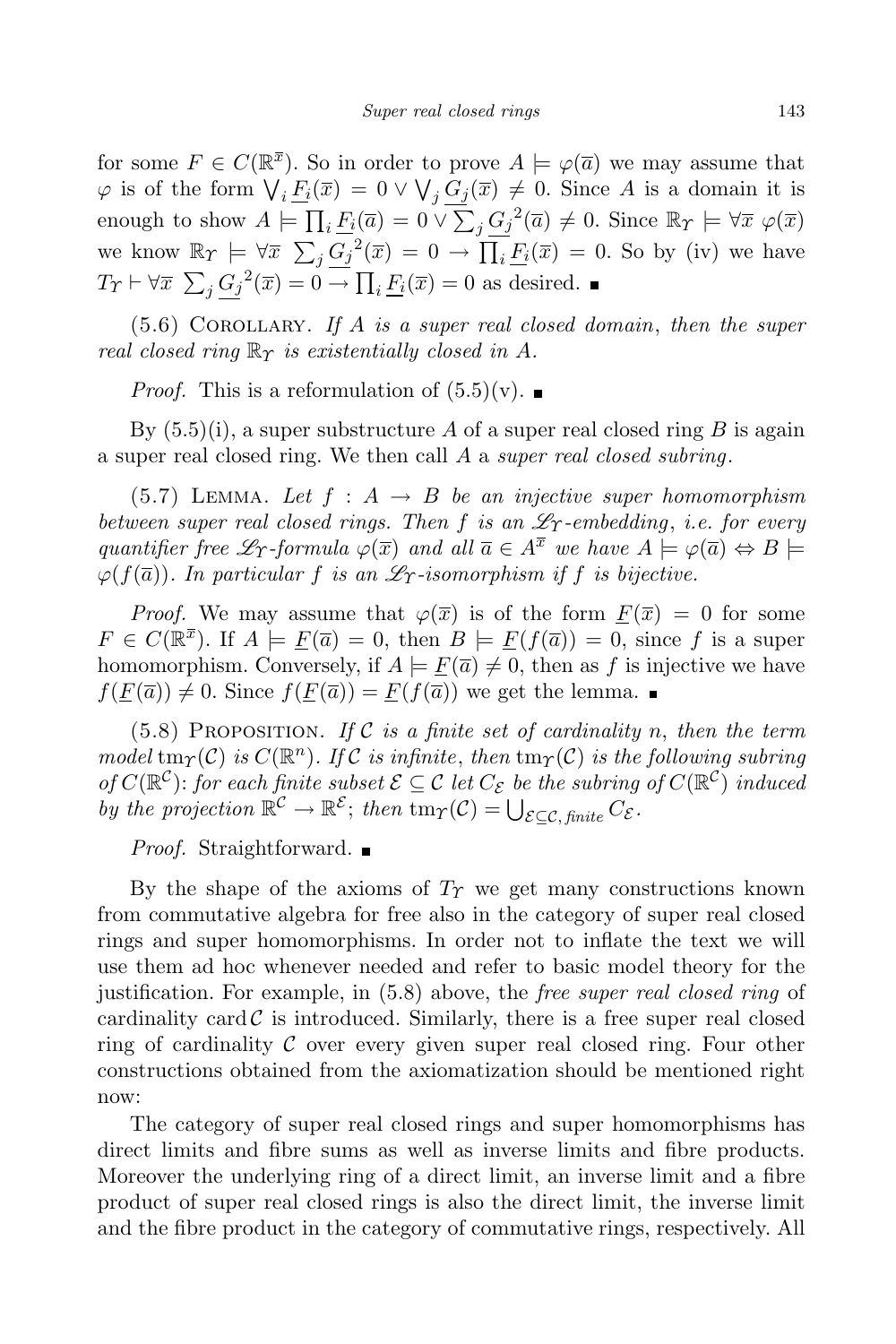this follows via routine checking from the definitions of the constructions in both categories.

On the other hand, the relation between the fibre sum of super real closed rings and the tensor product of these rings is a subtle matter. For example, given super real closed ring extensions  $A \subseteq B, C$ , it is an open problem whether the natural ring homomorphism  $f$  from the real closure (cf. (2.17)) of the tensor product  $B \otimes_A C$  in the category of rings to the fibre sum  $D$  of  $B, C$  over  $A$  in the category of super real closed rings is injective (specializing  $A, B$  and  $C$  to super real closed fields, this question asks whether super real closed fields have the amalgamation property). It is also unclear whether the image of f generates the super real closed ring D.

**6.**  $\Upsilon$ -ideals. Recall from (3.1) that an ideal a of  $C(X)$  is called  $\Upsilon$ -radical if  $s \circ f \in \mathfrak{a}$  for all  $f \in \mathfrak{a}$  and all  $s \in \Upsilon$ .

 $(6.1)$  DEFINITION. An ideal **a** of a super real closed ring A is called an *T*-ideal or an *T*-radical ideal if  $s_A(\mathfrak{a}) \subseteq \mathfrak{a}$  for all  $s \in \Upsilon$ .

We will show that  $\gamma$ -radical ideals are precisely the kernels of super homomorphisms in  $(6.3)$  below. As a preparation we need:

 $(6.2)$  LEMMA. If  $F : \mathbb{R}^n \to \mathbb{R}$  is continuous, then there is some  $s \in \mathcal{Y}$ with

$$
s(F(x_1,...,x_n) - F(y_1,...,y_n)) \in (x_1 - y_1,...,x_n - y_n),
$$

where  $(x_1-y_1, \ldots, x_n-y_n)$  denotes the ideal generated by  $x_1-y_1, \ldots, x_n-y_n$ in  $C(\mathbb{R}^n \times \mathbb{R}^n)$ .

*Proof.* Let  $G \in C(\mathbb{R}^n \times \mathbb{R}^n)$  be defined by  $G(\overline{x}, \overline{y}) := |F(\overline{x}) - F(\overline{y})|$ . Let  $H \in C(\mathbb{R}^n \times \mathbb{R}^n)$  be defined by  $H(\overline{x}, \overline{y}) := \sum_{i=1}^n (x_i - y_i)^2$ . Then  $\{H = 0\} \subseteq$  ${G = 0}$  and since  $\mathbb{R}^n \times \mathbb{R}^n$  has computable z-radicals, there is some  $s \in \gamma$ such that H divides  $s \circ G$ . Hence  $s \circ G \in H \cdot C(\mathbb{R}^n \times \mathbb{R}^n) \subseteq (x_1 - y_1, \ldots,$  $x_n - y_n$ ).  $\blacksquare$ 

 $(6.3)$  THEOREM. Let a be an ideal of a super real closed ring A. Then a is Y-radical if and only if  $a$  is the kernel of a super homomorphism  $A \to B$ for some super real closed ring  $B$ . In this case, there is a unique expansion of the ring  $A/\mathfrak{a}$  to a super real closed ring such that the residue map  $A \to A/\mathfrak{a}$ is a super homomorphism.

*Proof.* If there is a super homomorphism  $\varphi : A \to B$  with  $\mathfrak{a} = \text{Ker } \varphi$ , then for  $f \in \mathfrak{a}$  and  $s \in \Upsilon$  we have  $\varphi(s_A(f)) = s_B(\varphi(f)) = s_B(0) = 0$ , so  $s_A(f) \in \mathfrak{a}$ . Thus  $\mathfrak{a}$  is Y-radical.

Conversely, suppose  $s_A(\mathfrak{a}) \subseteq \mathfrak{a}$  for all  $s \in \Upsilon$ .

CLAIM. If  $F \in C(\mathbb{R}^n)$  and  $f_1, g_1, \ldots, f_n, g_n \in A$  with  $f_i - g_i \in \mathfrak{a}$  (1  $\leq$  $i \le n$ ) then  $F_A(f_1, ..., f_n) - F_A(g_1, ..., g_n) \in \mathfrak{a}.$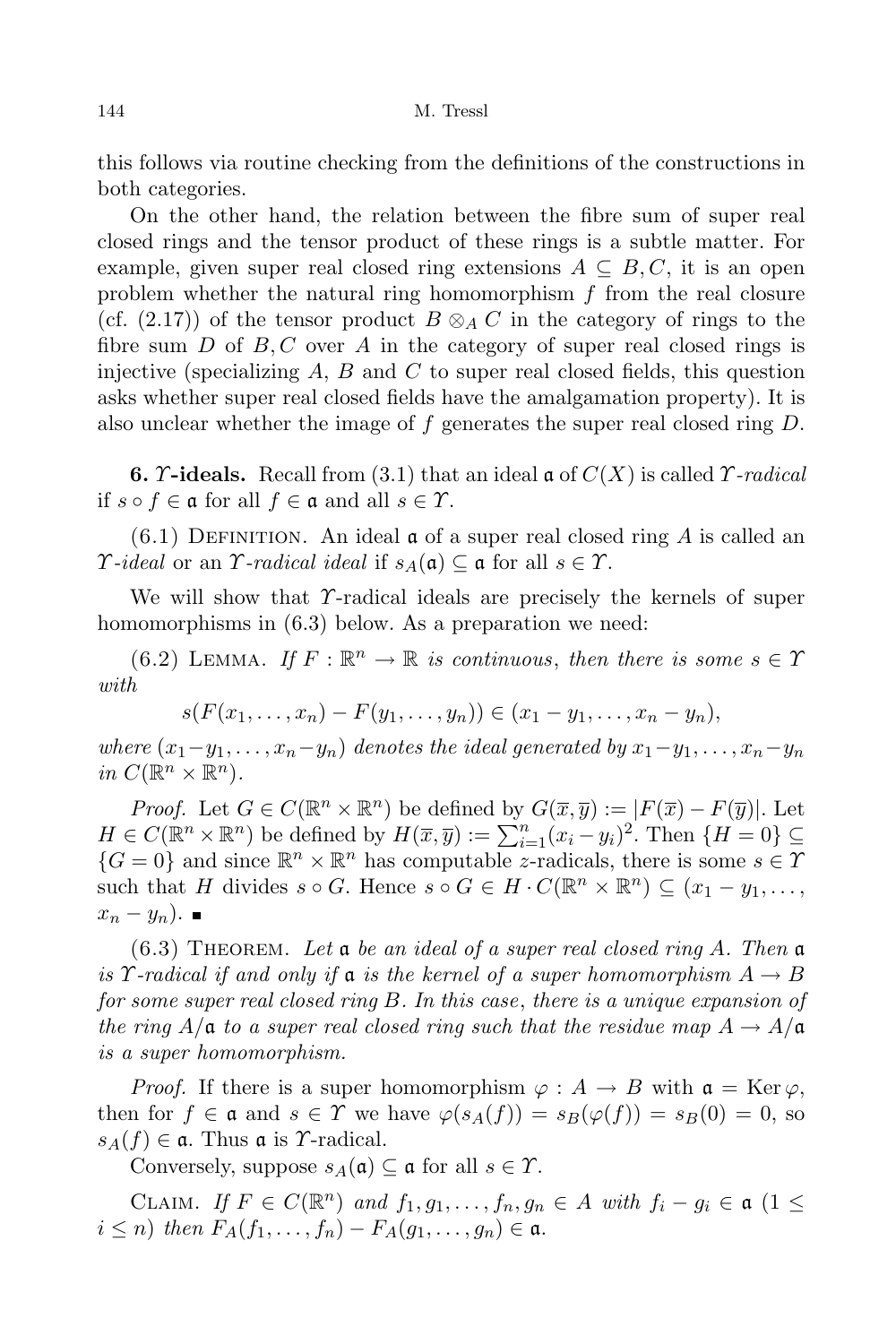*Proof.* Let  $\varphi$  be the super homomorphism  $C(\mathbb{R}^n \times \mathbb{R}^n) \to A$  which maps the projections  $x_i$  to  $f_i$  and  $y_i$  to  $g_i$  ( $1 \leq i \leq n$ ). Let  $\mathfrak{b} := \varphi^{-1}(\mathfrak{a})$ . Then, as  $s_A(\mathfrak{a}) \subseteq \mathfrak{a}$  for all  $s \in \Upsilon$ , we also have  $s(\mathfrak{b}) \subseteq \mathfrak{b}$  for all  $s \in \Upsilon$ . By (6.2) there is some  $s \in \Upsilon$  with  $s(F(x_1, \ldots, x_n) - F(y_1, \ldots, y_n)) \in$  $(x_1-y_1, \ldots, x_n-y_n)$ . By assumption  $(x_1-y_1, \ldots, x_n-y_n) \subseteq \mathfrak{b}$ . Since  $\mathfrak{b}$  is  $\mathcal{T}$ radical we get  $F(x_1, \ldots, x_n) - F(y_1, \ldots, y_n) \in \mathfrak{b} = \varphi^{-1}(\mathfrak{a}),$  so  $F_A(f_1, \ldots, f_n)$  $-F_A(g_1,..., g_n) = \varphi(F(x_1,..., x_n) - F(y_1,..., y_n)) \in \mathfrak{a}.$ 

This proves the claim and we may define, for all  $F \in C(\mathbb{R}^n)$  and all  $f_1, \ldots, f_n \in \mathfrak{a},$ 

 $F_{A/\mathfrak{a}}(f_1 \mod \mathfrak{a}, \ldots, f_n \mod \mathfrak{a}) := F_A(f_1, \ldots, f_n) \mod \mathfrak{a}.$ 

With this interpretation of the function symbols from  $\mathscr{L}_{\gamma}$ ,  $A/\mathfrak{a}$  becomes an  $\mathcal{L}_\mathcal{T}$ -structure and the residue map  $A \to A/\mathfrak{a}$  is a super homomorphism. Clearly  $A/\mathfrak{a}$  is a super real closed ring and it is the unique expansion of  $A/\mathfrak{a}$ to a super real closed ring such that the residue map  $A \to A/\mathfrak{a}$  is a super homomorphism.

 $(6.4)$  DEFINITION. If **a** is an ideal of a super real closed ring, then the smallest  $\gamma$ -ideal containing  $\alpha$  is called the  $\gamma$ -radical of  $\alpha$ . We denote the T-radical of  $\mathfrak{a}$  by  $\sqrt[\mathcal{I}]{\mathfrak{a}}$ .

 $(6.5)$  REMARK. We shall now generalize results from [Tr1, Section 5] to super real closed rings, in particular we compute the  $\gamma$ -radical of an ideal of a super real closed ring. In proving these generalizations we use mostly the following strategy.

Any super real closed ring A is the union of the finitely generated super real closed subrings of A. These are subrings B of A which are the  $\mathscr{L}_{\mathcal{T}}$ substructures of  $A$  generated by a finite subset of  $A$ . Each of these subrings is of the form  $C(\mathbb{R}^n)/I$  for some  $\Upsilon$ -radical ideal I of  $C(\mathbb{R}^n)$  (since  $\mathbb{R}^n$  has computable *z*-radicals,  $I$  is even a *z*-ideal).

Therefore we proceed by proving our statements first for quotients of rings  $C(X)$  by  $\Upsilon$ -radical ideals, and then for unions of finitely generated super real closed rings.

In doing this, we shall constantly use the observation that the preimage of an  $\gamma$ -radical ideal under a super homomorphism is again  $\gamma$ -radical (which follows immediately from the definition of  $\Upsilon$ -radical ideal, cf. (6.1)). Here is an example:

If  $\alpha$  is an ideal of a super real closed ring A, then there is a largest Υ-radical ideal contained in a.

Proof.

CLAIM. The assertion holds if  $A = C(X)/I$  for some  $\Upsilon$ -radical ideal I of  $C(X)$ .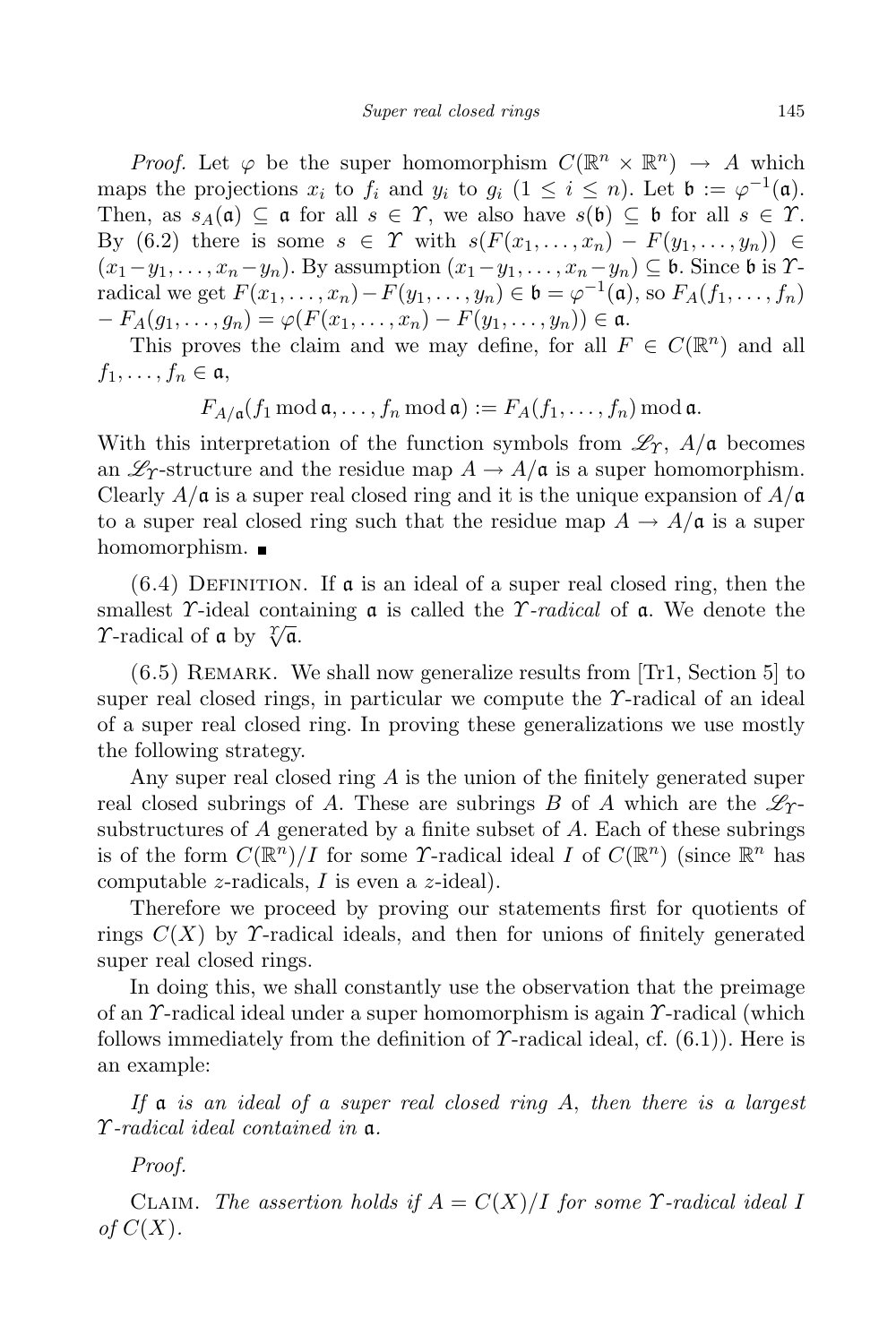By (6.3), the residue map  $C(X) \to A$  induces a bijection between the T-radical ideals of A and the T-radical ideals of  $C(X)$  containing I. Since for every ideal b of  $C(X)$  there is a largest T-radical ideal of  $C(X)$  contained in  $\mathfrak b$  (cf. [Tr1, (3.4)]) the same property also holds for all ideals of A. This shows the claim.

Now we get the assertion as follows. A is the union of the finitely generated super real closed subrings of  $A$ . By the claim, for every ideal  $\mathfrak b$  of such a ring B there is a largest T-radical ideal  $\mathfrak{b}^T$  of B contained in  $\mathfrak{b}$ . Now we see that

$$
\bigcup_{B \subseteq A, \text{ fin. gen.}} (\mathfrak{a} \cap B)^{\Upsilon}
$$

is the largest T-radical ideal of A contained in  $\mathfrak{a}$ .

So we may define

 $(6.6)$  DEFINITION. Let  $\mathfrak a$  be an ideal of a super real closed ring A. Then there is a largest T-radical ideal contained in  $\mathfrak{a}$ , which we denote by  $\mathfrak{a}^T$ .

 $(6.7)$  PROPOSITION. If **a** is an ideal of the super real closed ring A, then

$$
\mathfrak{a}^{\Upsilon} = \{ f \in A \mid s_A(f) \in \mathfrak{a} \text{ for all } s \in \Upsilon \}.
$$

If  $\Upsilon_0 \subset \Upsilon$  is a set of generalized root functions (cf. (3.2)), then

 $\mathfrak{a}^{\mathcal{T}} = \{ f \in \mathfrak{a} \mid s_{0,A}(f), s_{0,A}(-f) \in \mathfrak{a} \text{ for all } s_0 \in \mathcal{T}_0 \}.$ 

*Proof.* Follows from (3.4), using the strategy explained in (6.5).

 $(6.8)$  PROPOSITION. For all ideals  $a, b$  of a super real closed ring A we have  $\sqrt[x]{a+b} = \sqrt[x]{a} + \sqrt[x]{b}$ .

*Proof.* Follows from [Tr1, (5.8)], using the strategy explained in (6.5).

Recall that for any ring extension  $A \subseteq B$ , the induced map Spec  $B \to$  $Spec A$  is *dominant*, i.e. the image is dense, in other words every minimal prime ideal of A is in the image of this map.

 $(6.9)$  PROPOSITION. If A is a super real closed ring and p is a prime ideal of A, then  $p^{\Upsilon}$  is a prime ideal of A. In particular the minimal prime ideals of A are Υ-radical.

*Proof.* First let A be a term model of super real closed rings (cf.  $(5.4)$ ). Then A is a super real closed subring of  $C(\mathbb{R}^T)$  for some set T. Since the minimal primes of  $C(\mathbb{R}^T)$  are  $\Upsilon$ -radical (they are even z-radical) and  $Spec C(\mathbb{R}^T) \to Spec A$  is dominant, each minimal prime ideal of A is  $\Upsilon$ radical. Therefore, if  $\mathfrak p$  is a prime ideal of the term model A, then  $\mathfrak p$  contains an *Y*-ideal q which is prime. Since  $q \nsubseteq p^{\Upsilon}$  and  $p^{\Upsilon}$  is a radical ideal of A, we conclude that  $\mathfrak{p}^{\gamma}$  is prime as well.

Now let A be an arbitrary super real closed ring. Then  $A = B/I$  for some term model B of super real closed rings and some  $\Upsilon$ -radical ideal I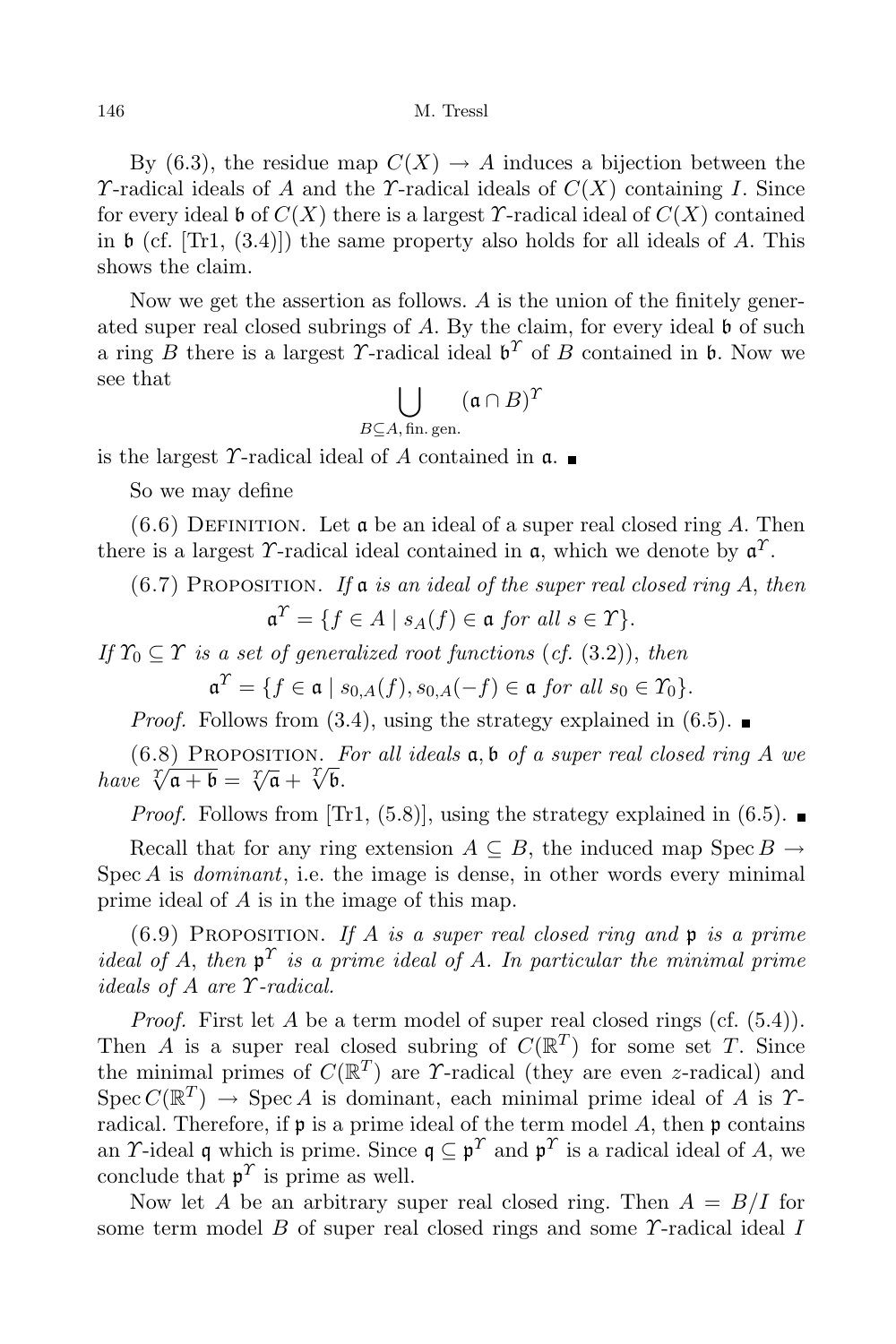of B. Since the residue map  $B \to A$  induces a bijection between the  $\Upsilon$ radical ideals of A and the Y-radical ideals of B containing I, we get the proposition.

 $(6.10)$  PROPOSITION. Let  $\mathfrak a$  be an ideal of a super real closed ring A. Then

(i) If 
$$
\Upsilon_0 \subseteq \Upsilon
$$
 is a set of generalized root functions, then

$$
\sqrt[T]{\mathfrak{a}} = \{ g \cdot s_A(f) \mid g \in A, f \in \mathfrak{a}, f \ge 0, s \in \Upsilon_0 \}.
$$

(ii) If  $\Upsilon_0 \subseteq \Upsilon$  is a set of generalized power functions, then

$$
\sqrt[T]{\mathfrak{a}}=\{f\in A\mid s_A(|f|)\in \mathfrak{a}\textit{ for some }s\in\varUpsilon_0\}.
$$

*Proof.* Follows from (3.3), using the strategy explained in (6.5).

(6.11) PROPOSITION. Let  $\varphi: A \to B$  be a super homomorphism between super real closed rings and let b be an ideal of B. Then

$$
\sqrt[T]{\varphi^{-1}(\mathfrak{b})} = \varphi^{-1}(\sqrt[T]{\mathfrak{b}}) \quad \text{and} \quad \varphi^{-1}(\mathfrak{b})^T = \varphi^{-1}(\mathfrak{b}^T).
$$

*Proof.* Follows from (3.5), using the strategy explained in (6.5).

 $(6.12)$  THEOREM. Let A be a super real closed ring. Then

 $\Upsilon$ -Spec  $A := \{ \mathfrak{p} \in \mathrm{Spec} \, A \mid \mathfrak{p} \text{ is } \Upsilon\text{-}radical \}$ 

is a proconstructible subset of Spec A containing the minimal and the maximal points of Spec A. If  $\varphi : A \to B$  is a super homomorphism, then the restriction  $\gamma$ -Spec  $\varphi$  of the map Spec  $\varphi$  to  $\gamma$ -Spec B induces a convex map

 $\Upsilon$ -Spec  $\varphi : \Upsilon$ -Spec  $B \to \Upsilon$ -Spec A.

Moreover Spec  $\varphi$  has going up if and only if  $\Upsilon$ -Spec  $\varphi$  has going up, and Spec  $\varphi$  has going down if and only if  $\Upsilon$ -Spec  $\varphi$  has going down (see [Tr1, Section 6 for the notions of "convex map", "going up" and "going down").

*Proof.* From  $(6.7)$ ,  $(6.10)$ ,  $(6.11)$  as in the proof of  $[Tr1, (6.5)]$ .

7. Localization of super real closed rings. In this section we want to extend the operation of continuous functions on a given super real closed ring A to certain localizations  $S^{-1}A$  of A. That is, we want to equip  $S^{-1}A$ with an  $\mathscr{L}_T$ -structure such that the localization map  $A \to S^{-1}A$  is a super homomorphism. This is not possible for arbitrary multiplicatively closed subsets S of A. We need the additional assumption that  $t_A(f) \in S$  whenever  $f \in S$  and  $t \in \Upsilon$  (for example, if  $f \in A$ , then  $S = \{t_A(f) \mid t \in \Upsilon\}$  has this property; also complements of  $\Upsilon$ -radical prime ideals have this property).

In order to reach our goal we first look at the "generic situation" of  $n+1$  indeterminate elements  $X_1, \ldots, X_n, Y$  and we must apply a continuous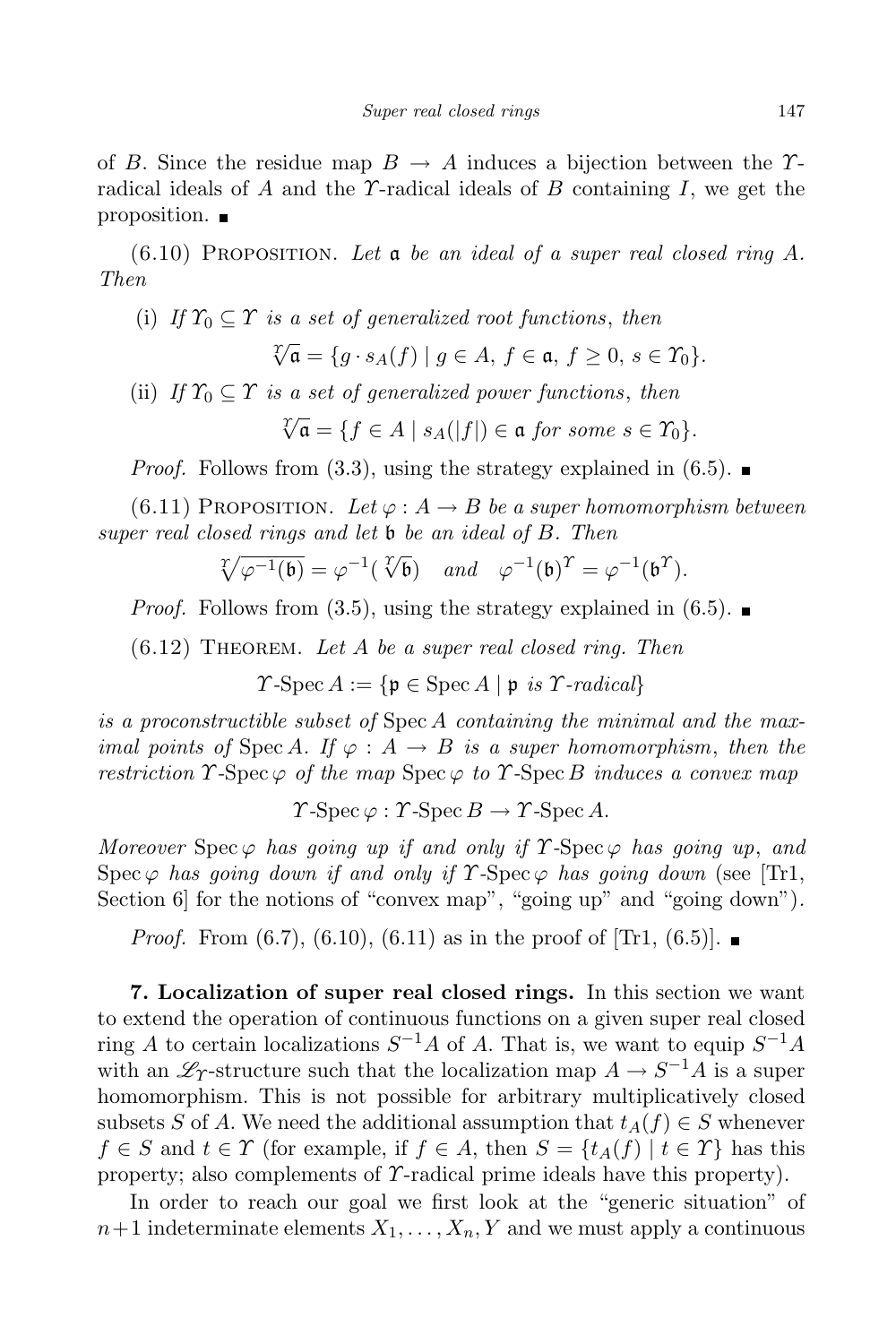function  $F \in C(\mathbb{R}^n)$  to the *n*-tuple  $(X_1/Y, \ldots, X_n/Y)$ . In (7.2) below, we show that there are  $t \in \Upsilon$  and  $G(\overline{x}, y) \in C(\mathbb{R}^n \times \mathbb{R})$  with

$$
F\left(\frac{x_1}{y},\ldots,\frac{x_n}{y}\right)=\frac{G(x_1,\ldots,x_n,y)}{t(y)}\quad ((\overline{x},y)\in\mathbb{R}^n\times(\mathbb{R}\setminus\{0\})).
$$

This equation allows the localization of super real closed rings at multiplicatively closed subsets S of A with  $t_A(S) \subseteq S$   $(t \in \Upsilon)$ .

(7.1) PROPOSITION. Let  $\varphi : [0, \infty) \to (0, \infty)$  be continuous and nondecreasing. Let  $s \in \Upsilon$  with  $s(x) > 0$  for  $x > 0$ . Let  $t : (0, \infty) \to (0, \infty)$  be defined by

$$
t(x) := \frac{s(x)}{\varphi\left(\frac{1}{x \cdot s(x)}\right)}
$$

and let  $q:(0,\infty)\times[0,\infty)\to(0,\infty)$  be defined by

$$
q(x,y) := \varphi\bigg(\frac{y}{x}\bigg) \cdot t(x).
$$

Then t has an extension to a function from  $\Upsilon$ , and q has a continuous extension  $\overline{q}$  on  $[0,\infty) \times [0,\infty)$  with  $\overline{q}(0,y) = 0$  for all  $y \geq 0$ .

*Proof.* Since  $\varphi$  is nondecreasing we have, for every  $x \in (0,1)$ ,

$$
\frac{1}{\varphi(1)} \le \frac{1}{x \cdot \varphi(x)} \quad \text{and} \quad \frac{1}{\varphi\left(\frac{1}{x \cdot \varphi(x)}\right)} \le \frac{1}{\varphi\left(\frac{1}{\varphi(1)}\right)}.
$$

Hence  $\lim_{x\to 0} t(x) = 0$ , which implies that t has an extension to a function from  $\hat{T}$ . In order to show that q has a continuous extension onto  $[0,\infty) \times$  $[0, \infty)$  we first prove that the function

$$
q_0(x,y) := \frac{\varphi\left(\frac{y}{x}\right)}{\varphi\left(\frac{1}{x \cdot s(x)}\right)}
$$

defined on  $Q := (0, \infty) \times [0, \infty)$  is locally bounded in  $[0, \infty)^2$ , i.e. for all  $x_0, y_0 \geq 0$  there is an open subset U of  $\mathbb{R}^2$  containing  $(x_0, y_0)$  such that  $q_0|_{\mathcal{O} \cap U}$  is bounded. If  $x_0 \neq 0$ , then this holds true, since  $q_0$  is continuous. So let  $x_0 = 0$ . We take  $U := s^{-1}(-\infty, 1/(y_0 + 1)) \times (0, y_0 + 1)$ . Since  $s \in \Upsilon$  and  $s(x) > 0$  for  $x > 0$ , we have  $(x_0, y_0) = (0, y_0) \in U$ . Pick  $(x, y) \in [0, \infty)^2 \cap U$ , hence  $x > 0$  and  $0 < y < y_0 + 1 < 1/s(x)$ . Since  $\varphi$  is nondecreasing and positive we get

$$
0 < \varphi\left(\frac{y}{x}\right) \le \varphi\left(\frac{\frac{1}{s(x)}}{x}\right) = \varphi\left(\frac{1}{x \cdot s(x)}\right).
$$

Thus  $0 < q_0(x, y) \le 1$  for all  $(x, y) \in (0, \infty)^2 \cap U$  as desired.

Since  $q_0$  is locally bounded in  $[0, \infty)^2$  and  $s(0) = 0$ , the function  $q(x, y) =$  $q_0(x, y) \cdot s(x)$  has a continuous extension  $\overline{q}$  on  $[0, \infty)^2$  with  $\overline{q}(0, y) = 0$  for all  $y \geq 0$ .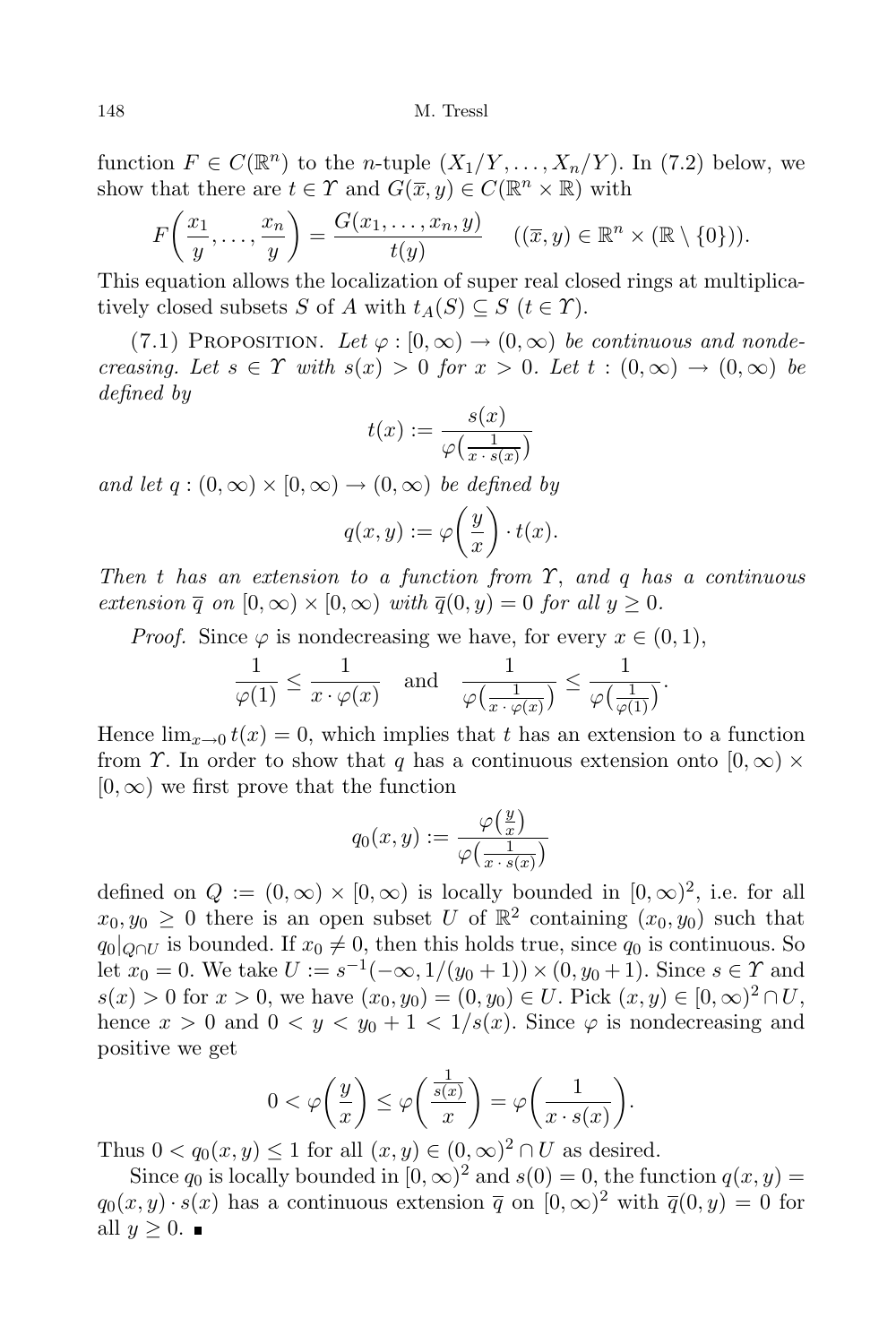The next theorem is the key tool for most of the algebra developed in the rest of the paper:

(7.2) THEOREM. Let  $F \in C(\mathbb{R}^n)$ . Then there are  $t \in \Upsilon$  and a continuous function  $G \in C(\mathbb{R}^n \times \mathbb{R})$  with

$$
F(x_1,\ldots,x_n)\cdot t(y)=G(x_1\cdot y,\ldots,x_n\cdot y,y)\quad ((\overline{x},y)\in\mathbb{R}^n\times\mathbb{R}).
$$

More precisely, we can choose t as follows:

(i) If  $\varphi : [0, \infty) \to (0, \infty)$  is continuous, nondecreasing with  $|F(\overline{x})| \leq$  $\varphi(|\overline{x}|)$ , and  $s \in \Upsilon$  with  $s(x) > 0$  for  $x > 0$ , then we can take

$$
t(x) := \begin{cases} \frac{s(|x|)}{\varphi(\frac{1}{|x| \cdot s(|x|)})} & \text{if } x \neq 0, \\ 0 & \text{if } x = 0. \end{cases}
$$

If in addition s is nondecreasing on  $(0, \infty)$  with  $\lim_{x\to\infty} s(x) = \infty$ , then also t is nondecreasing on  $(0, \infty)$  with  $\lim_{x\to\infty} t(x) = \infty$ .

(ii) If there is a polynomial  $P(T) \in \mathbb{R}[T], T = (T_1, \ldots, T_n)$ , of total degree d with  $|F| \leq |P|$ , then for every  $s \in \Upsilon$  we can choose  $t(y) =$  $y^d \cdot s(y)$ . In particular, if F is bounded we can choose  $t(y) = y$ .

*Proof.* (i) The function  $F_0(\overline{x}) := F(\overline{x})/\varphi(|\overline{x}|)$  is bounded. By (7.1),  $t \in \mathcal{X}$  and  $t(v) \cdot \varphi(|u|) = q(v \cdot u, v)$  for some continuous function  $q \in C(\mathbb{R}^2)$ with  $q(u, 0) = 0$   $(u \in \mathbb{R})$ . Then  $F(\overline{x}) \cdot t(y) = F_0(\overline{x}) \cdot q(|\overline{x}| \cdot y, y)$ . Since  $F_0$  is bounded and  $q(u, 0) = 0$   $(u \in \mathbb{R})$ , the function  $F_0(x_1/y, \ldots, x_n/y) \cdot q(\overline{x}, y)$ can be extended to a continuous function  $G \in C(\mathbb{R}^n \times \mathbb{R})$ . So  $G(x_1 \cdot y, \ldots,$  $x_n \cdot y, y) = F_0(\overline{x}) \cdot q(\overline{x} \cdot y, y) = F(\overline{x}) \cdot t(y)$  everywhere.

This shows that  $t$  and  $G$  have the required property. If  $s$  is nondecreasing on  $(0, \infty)$  and  $\lim_{x\to\infty} s(x) = \infty$ , then it is straightforward to see that t is also nondecreasing on  $(0, \infty)$  and  $\lim_{x\to\infty} t(x) = \infty$ .

(ii) Let  $G_0 \in C(\mathbb{R}^n \times (\mathbb{R} \setminus \{0\}))$  be defined by

$$
G_0(x_1,\ldots,x_n,y):=F(x_1/y,\ldots,x_n/y).
$$

Then

$$
|G_0(x_1,\ldots,x_n,y)\cdot y^d| = \left|F\left(\frac{x_1}{y},\ldots,\frac{x_n}{y}\right)\cdot y^d\right| \le \left|P\left(\frac{x_1}{y},\ldots,\frac{x_n}{y}\right)\cdot y^d\right|.
$$

Since the total degree of P is d,  $P(x_1/y, \ldots, x_n/y) \cdot y^d$  is a polynomial. Hence  $G_0(x_1,\ldots,x_n,y) \cdot y^d$  is a continuous function on  $\mathbb{R}^n \times (\mathbb{R} \setminus \{0\})$  whose absolute value is bounded by a continuous function on  $\mathbb{R}^n \times \mathbb{R}$ . Therefore, and since  $s(0) = 0, G_0 \cdot y^d \cdot s(y)$  has a continuous extension G on  $\mathbb{R}^n \times \mathbb{R}$ defined by  $G(\overline{x}, y) = 0$  if  $y = 0$ .

Clearly G satisfies  $F(x_1, \ldots, x_n) \cdot y^{d+1} = G(x_1 \cdot y, \ldots, x_n \cdot y, y)$   $((\overline{x}, y) \in$  $\mathbb{R}^n \times \mathbb{R}$ ).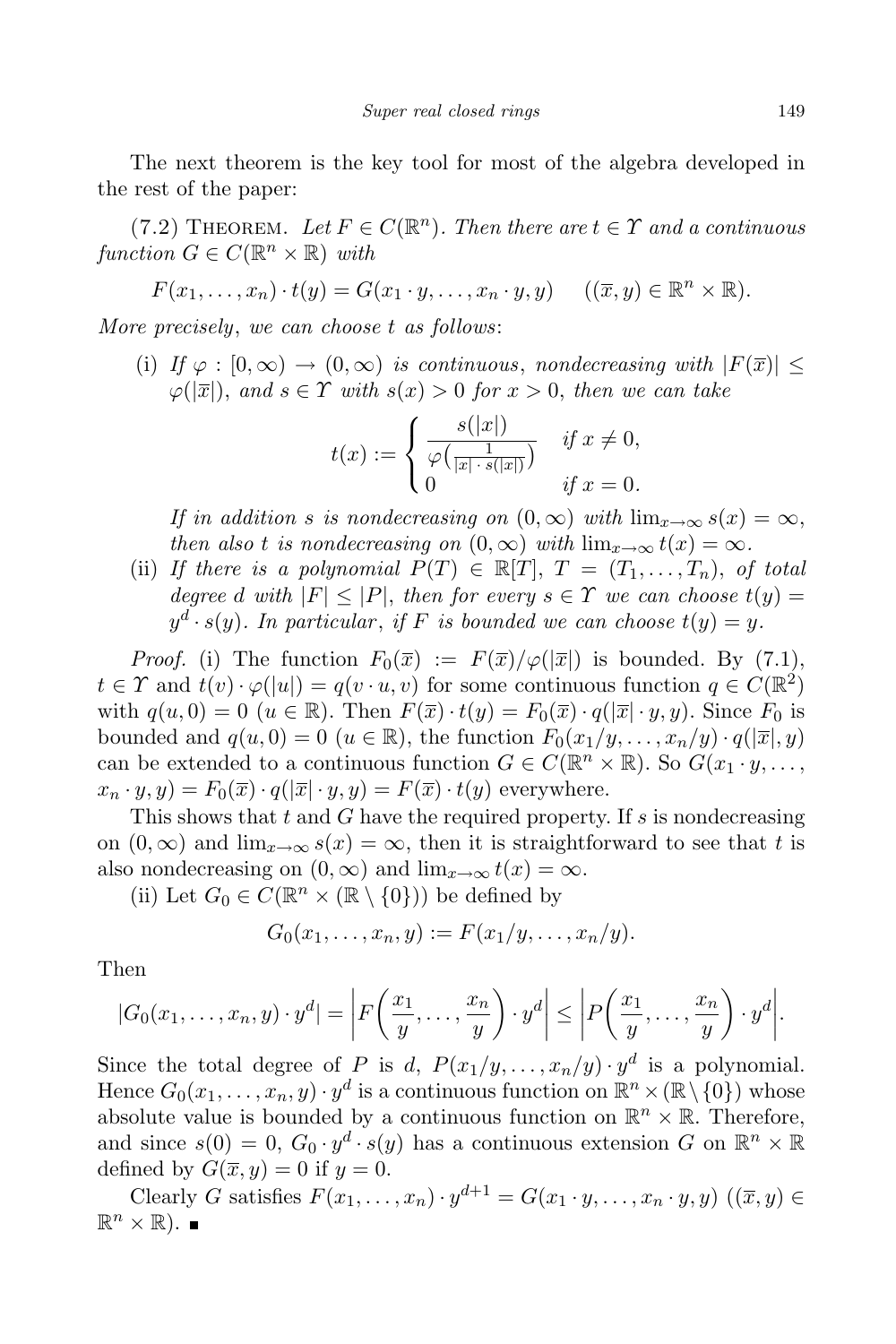#### 150 M. Tressl

(7.3) DEFINITION. Let A be a super real closed ring and let  $1 \in S \subseteq A$ . We say that S is  $\Upsilon$ -multiplicatively closed if  $S \cdot S \subseteq S$  and  $t_A(S) \subseteq S$  for all  $t \in \Upsilon$ .

 $(7.4)$  THEOREM (Localization of super real closed rings). Let A be a super real closed ring and let  $1 \in S \subseteq A$  be  $\Upsilon$ -multiplicatively closed. Then there is a unique expansion of the localization  $S^{-1}A$  to a super real closed ring such that the localization map  $A \to S^{-1}A$  is a super homomorphism. The operation of  $F \in C(\mathbb{R}^n)$  on  $(S^{-1}A)^n$  is given as follows: Pick  $t \in \mathcal{Y}$ and a continuous function  $G \in C(\mathbb{R}^n \times \mathbb{R})$  with

 $F(x_1, ..., x_n) \cdot t(y) = G(x_1 \cdot y, ..., x_n \cdot y, y)$  $((\overline{x}, y) \in \mathbb{R}^n \times \mathbb{R}).$ 

Such functions exist by (7.2). Then for  $f_1, \ldots, f_n \in A$  and  $g \in S$ ,

$$
F_{S^{-1}A}\left(\frac{f_1}{g},\ldots,\frac{f_n}{g}\right):=\frac{G_A(f_1,\ldots,f_n,g)}{t_A(g)}.
$$

*Proof.* First we show that the definition of  $F_{S^{-1}A}$  does not depend on the choice of G and t. Let  $t^* \in \Upsilon$  and  $G^* \in C(\mathbb{R}^n \times \mathbb{R})$  with

$$
F(x_1,\ldots,x_n)\cdot t^*(y)=G^*(x_1\cdot y,\ldots,x_n\cdot y,y) \quad ((\overline{x},y)\in\mathbb{R}^n\times\mathbb{R}).
$$

Then  $t^*(y) \cdot G(x_1 \cdot y, \ldots, x_n \cdot y, y) = t(y) \cdot G^*(x_1 \cdot y, \ldots, x_n \cdot y, y)$  for all  $(\overline{x}, y)$  $\in \mathbb{R}^n \times \mathbb{R}$ . Hence for all  $y, z_1, \ldots, z_n \in \mathbb{R}$  with  $y \neq 0$  and  $x_i := z_i/y$  we have

$$
t^*(y) \cdot G(z_1, ..., z_n, y) = t^*(y) \cdot G(x_1 \cdot y, ..., x_n \cdot y, y)
$$
  
=  $t(y) \cdot G^*(x_1 \cdot y, ..., x_n \cdot y, y)$   
=  $t(y) \cdot G^*(z_1, ..., z_n, y).$ 

If  $y = 0$ , then  $t^*(y) = t(y) = 0$ , and this shows that  $t^*(y) \cdot G(z_1, ..., z_n, y) =$  $t^*(y) \cdot G(z_1,\ldots,z_n,y)$  for all  $(\overline{z},y) \in \mathbb{R}^n \times \mathbb{R}$ . Therefore  $t(g) \cdot G^*(f_1,\ldots,f_n,g)$  $-t^{*}(g) \cdot G(f_{1},...,f_{n},g) = 0$ , in particular  $G(f_{1},...,f_{n},g)/t(g) = G^{*}(f_{1},...,f_{n},g)$  $f_n, g)/t^*(g)$  in  $S^{-1}A$ .

Hence we know that  $F_{S^{-1}A}$  is well defined and we may consider  $S^{-1}A$ as an  $\mathcal{L}_\Upsilon$ -structure with these definitions of the  $\underline{F}$ 's.

In order to see that  $S^{-1}A$  is a super real closed ring, let  $F \in C(\mathbb{R}^n)$ and let  $F_1, \ldots, F_n \in C(\mathbb{R}^k)$ . Let  $F^* := F \circ (F_1, \ldots, F_n) \in C(\mathbb{R}^k)$ . Take  $t_1, \ldots, t_n \in \Upsilon$  and  $G_1, \ldots, G_n \in C(\mathbb{R}^k \times \mathbb{R})$  as in the definition of  $F_{1,S^{-1}A}$ ,  $\ldots, F_{n,S^{-1}A}$ . For  $x_1, \ldots, x_k, y \in \mathbb{R}$  with  $y \neq 0$  we have

$$
F^*\left(\frac{x_1}{y},\ldots,\frac{x_k}{y}\right) = F\left(F_1\left(\frac{x_1}{y},\ldots,\frac{x_k}{y}\right),\ldots,F_n\left(\frac{x_1}{y},\ldots,\frac{x_k}{y}\right)\right)
$$
  

$$
= F\left(\frac{G_1(x_1,\ldots,x_k,y)}{t_1(y)},\ldots,\frac{G_n(x_1,\ldots,x_k,y)}{t_n(y)}\right)
$$
  

$$
= F\left(\frac{\widetilde{G}_1(x_1,\ldots,x_k,y)}{\widetilde{t}(y)},\ldots,\frac{\widetilde{G}_n(x_1,\ldots,x_k,y)}{\widetilde{t}(y)}\right),
$$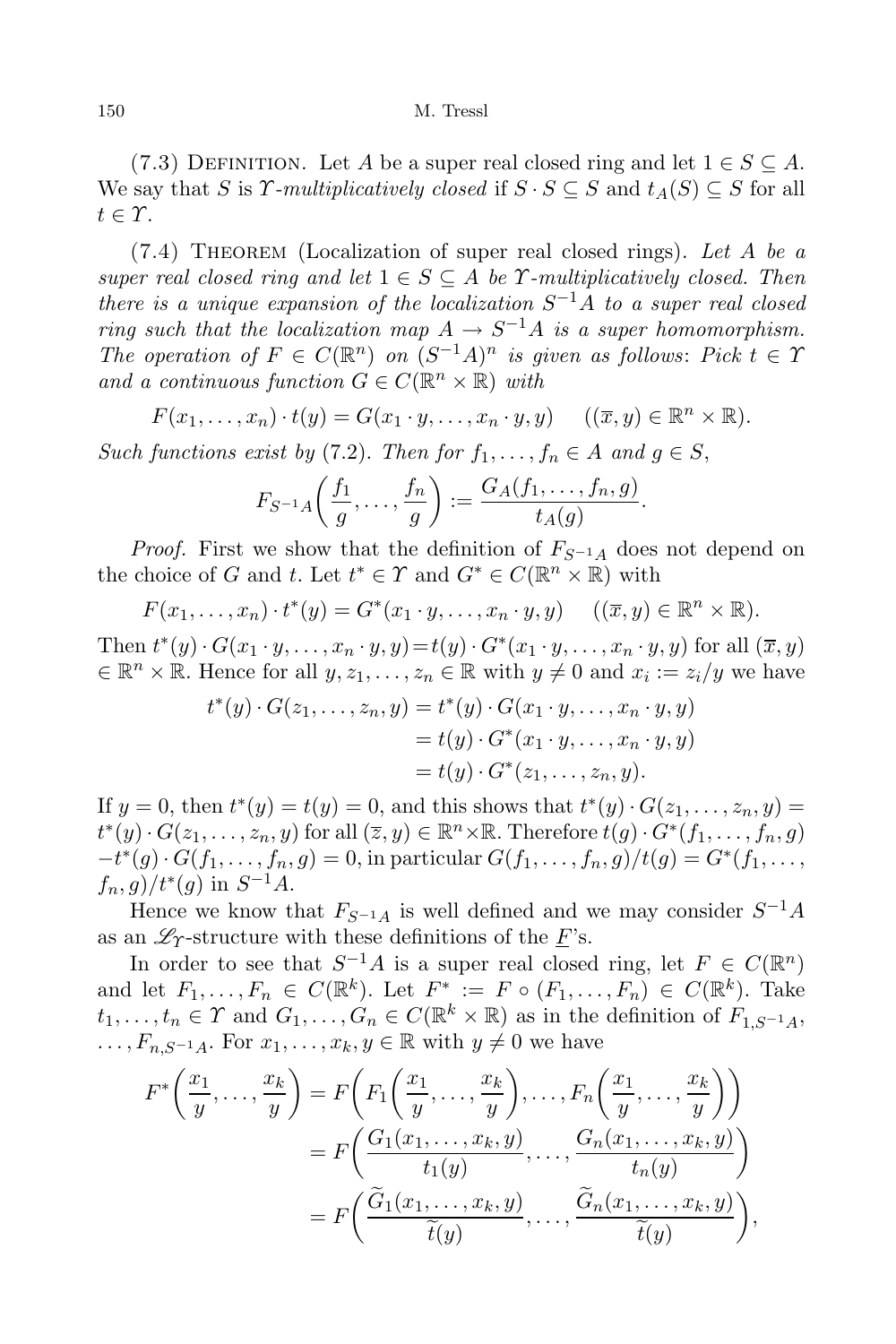where  $\widetilde{t} := t_1 \cdots t_n \in \Upsilon$  and

$$
\widetilde{G}_i(x_1,\ldots,x_k,y)=G_i(x_1,\ldots,x_k,y)\cdot\prod_{j=1,j\neq i}^n t_j(y)\in C(\mathbb{R}^n\times\mathbb{R}).
$$

Take  $t \in \Upsilon$  and  $G \in C(\mathbb{R}^n \times \mathbb{R})$  as in the definition of  $F_{S^{-1}A}$ . Then

$$
F^*\left(\frac{x_1}{y},\ldots,\frac{x_k}{y}\right)=\frac{G(\widetilde{G}_1(x_1,\ldots,x_k,y),\ldots,\widetilde{G}_n(x_1,\ldots,x_k,y),\widetilde{t}(y))}{t(\widetilde{t}(y))}.
$$

Hence  $G^*(x_1, \ldots, x_k, y) := G(G_1(x_1, \ldots, x_k, y), \ldots, G_n(x_1, \ldots, x_k, y), \tilde{t}(y))$  $\in C(\mathbb{R}^k \times \mathbb{R})$  and  $t^* := t \circ \tilde{t} \in \Upsilon$  satisfy

 $F^*(x_1, ..., x_n) \cdot t^*(y) = G^*(x_1 \cdot y, ..., x_n \cdot y, y) \quad ((\overline{x}, y) \in \mathbb{R}^k \times \mathbb{R}).$ This shows that  $F_{S^{-1}A}^* = F_{S^{-1}A}(F_{1,S^{-1}A}, \ldots, F_{n,S^{-1}A})$ , so  $S^{-1}A$  is a super real closed ring.

Clearly the localization map  $A \to S^{-1}A$  is a super homomorphism with respect to the  $\mathscr{L}_{\Upsilon}$ -structure provided by the  $F_{S^{-1}A}$ . It remains to show that this structure is uniquely determined by the requirement that the localization map  $A \to S^{-1}A$  is a super homomorphism. Let B be another expansion of  $S^{-1}A$  to a super real closed ring such that the localization map  $A \to S^{-1}A$  is a super homomorphism. If  $F \in C(\mathbb{R}^n)$ , then clearly  $F_B(f_1, \ldots, f_n) = F_{S^{-1}A}(f_1, \ldots, f_n)$  for all  $f_1, \ldots, f_n \in A$ . If  $g \in S$ , then take  $t \in \Upsilon$  and a continuous function  $G \in C(\mathbb{R}^n \times \mathbb{R})$  with

$$
F(x_1,\ldots,x_n)\cdot t(y)=G(x_1\cdot y,\ldots,x_n\cdot y,y)\quad ((\overline{x},y)\in\mathbb{R}^n\times\mathbb{R}).
$$

Since  $g$  is a unit in  $B$  and  $B$  is a super real closed ring we have

$$
F_B\left(\frac{f_1}{g},\ldots,\frac{f_n}{g}\right)\cdot t_B(g) = G_B\left(\frac{f_1}{g}\cdot g,\ldots,\frac{f_n}{g}\cdot g,g\right) = G_{S^{-1}A}(f_1,\ldots,f_n,g).
$$

Since also  $t_B(q) = t_{S^{-1}A}(q)$  it follows that

$$
F_B\left(\frac{f_1}{g}, \dots, \frac{f_n}{g}\right) = \frac{G_{S^{-1}A}(f_1, \dots, f_n, g)}{t_{S^{-1}A}(g)} = F_{S^{-1}A}\left(\frac{f_1}{g}, \dots, \frac{f_n}{g}\right)
$$

as desired.

(7.5) COROLLARY. Let A be a super real closed ring and let  $P \subseteq A$  be arbitrary. Let S be the smallest  $\Upsilon$ -multiplicatively closed subset of A containing P. If  $\varphi: A \to B$  is a super homomorphism with  $\varphi(P) \subseteq B^*$ , then also  $\varphi(S) \subseteq B^*$  and there is a unique super homomorphism  $\psi : S^{-1}A \to B$ such that the diagram



commutes (where  $A \rightarrow S^{-1}A$  is the localization map).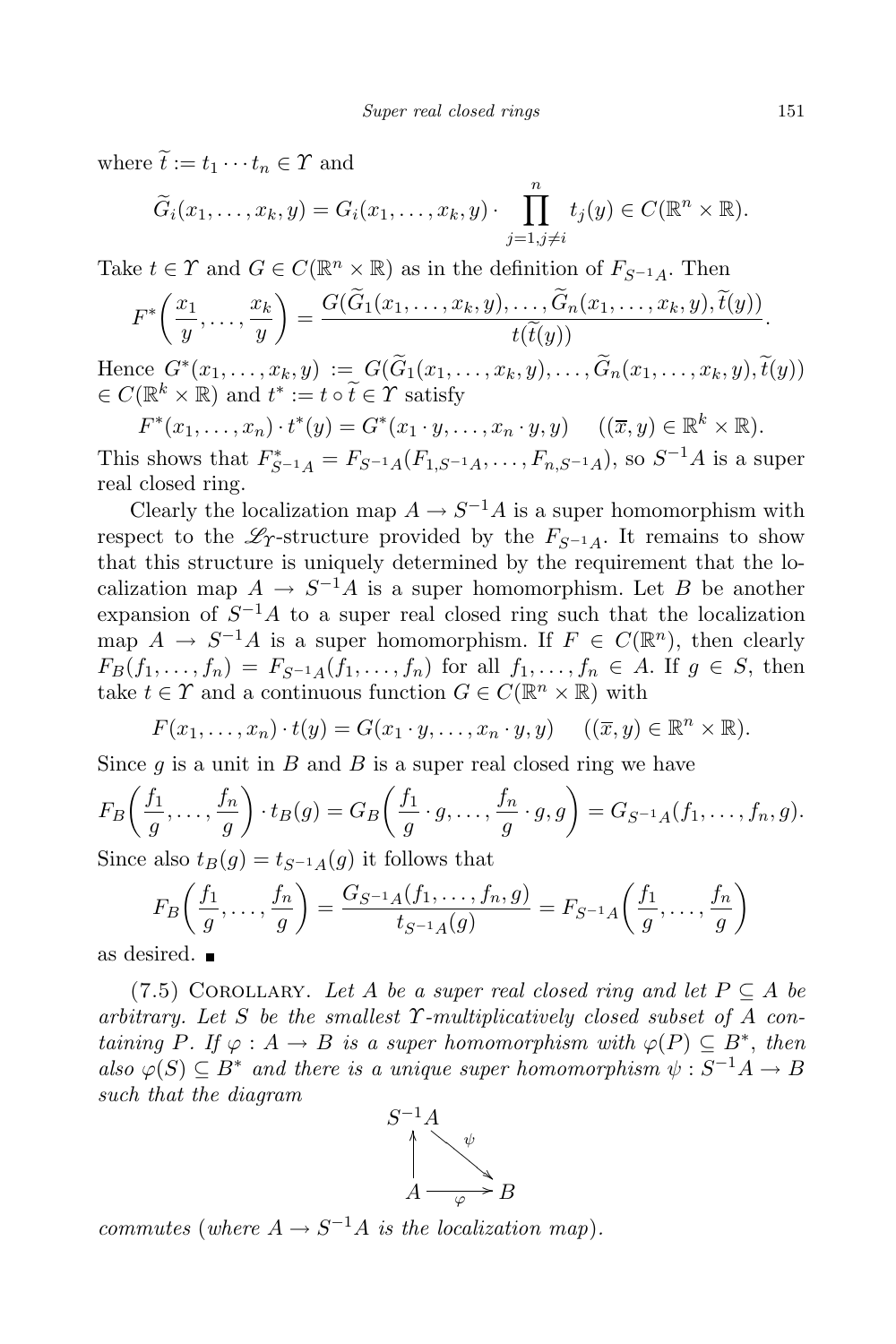*Proof.* The set S is the closure of P under multiplication and the application of elements from  $\hat{T}$ . By (6.12) every maximal ideal of A is  $\hat{T}$ -radical, hence for every  $t \in \Upsilon$  and  $b \in B$ , b is a unit in B if and only if  $t(b)$  is a unit in B. Since  $\varphi$  is a super homomorphism,  $\varphi(S) \subset B^*$  and the corollary follows from  $(7.4)$ .

(7.6) PROPOSITION. Let A be a super real closed domain and let  $\mathfrak{p} \in$ T-Spec A be a proper, direct specialization of (0) in T-Spec A, i.e. there is no  $\mathfrak{q} \in \Upsilon$ -Spec A with  $(0) \subsetneq \mathfrak{q} \subsetneq \mathfrak{p}$ . Then  $\mathfrak{p}$  is convex in the quotient field of A.

*Proof.* Let  $f, g, p \in A$ ,  $f, g, p > 0$  with  $f/g < p \in \mathfrak{p}$ . We must show that  $f/q \in A$ . If  $q \ge 1$ , then q is a unit in A and we are done. So we assume that  $g < 1$ . Since **p** is a proper, direct specialization of (0), there is some strictly increasing  $s \in \Upsilon$  with  $0 < s(p) \leq g$ . Since  $p < 1$  we may replace s by a strictly increasing and bounded function from  $\hat{T}$ . Since  $0 < s(p) \leq q$ and  $f/g < p$  we have  $s(f/g) \leq g$ . By (7.4) and since s is bounded, there is  $F \in C(\mathbb{R}^2)$  with  $s(f/g) = F(f, g)/g$ . It follows that  $F(f, g) \leq g^2$  and the convexity condition for real closed rings implies that g divides  $F(f, g)$ in A. Thus  $s(f/g) = F(f, g)/g \in A$ . Since  $s \in \Upsilon$  is strictly increasing, there is some  $\varepsilon \in \mathbb{R}$ ,  $\varepsilon > 0$ , such that  $s_0 := s|_{(-\varepsilon,\varepsilon)} : (-\varepsilon,\varepsilon) \to s((-\varepsilon,\varepsilon))$  is a homeomorphism. Take  $t \in \Upsilon$  with  $t|_{s((-\varepsilon,\varepsilon))} = s_0^{-1}$ .

Since  $0 < f/g < p \in \mathfrak{p}$ ,  $f/g$  is positive infinitesimal (with respect to  $\mathbb{R}$ ) in qf(A). Then also  $s(f/g)$  is positive infinitesimal, hence  $0 < f/g, s(f/g) < \varepsilon$ and  $f/g = t(s_0(f/g)) = t(s(f/g)) \in A$ .

8. Application: o-minimal structures on super real closed fields. Throughout this section,  $T$  is an o-minimal extension of real closed fields in the language  $\mathscr L$  extending the language of ordered rings. We do not assume that T is complete here. The reference on o-minimality is  $[\text{vdD}]$ .

 $(8.1)$  THEOREM. Let T be an o-minimal (not necessarily complete) theory extending the theory of fields, in the language  $\mathscr L$  extending the language of ordered rings, and suppose  $\mathscr L$  has function symbols for all bounded, continuous, T-definable functions. Then

- (i) T has quantifier elimination.
- (ii) Let  $M \models T$  and let A be an  $\mathscr L$ -substructure of M. Then A is a domain and the quotient field of  $A$  in  $M$  is an elementary substructure of M.

This is a folklore theorem in the case when T is complete. I am not aware of a reference and I will give the proof for arbitrary T.

First the explanation of the term "T-definable function".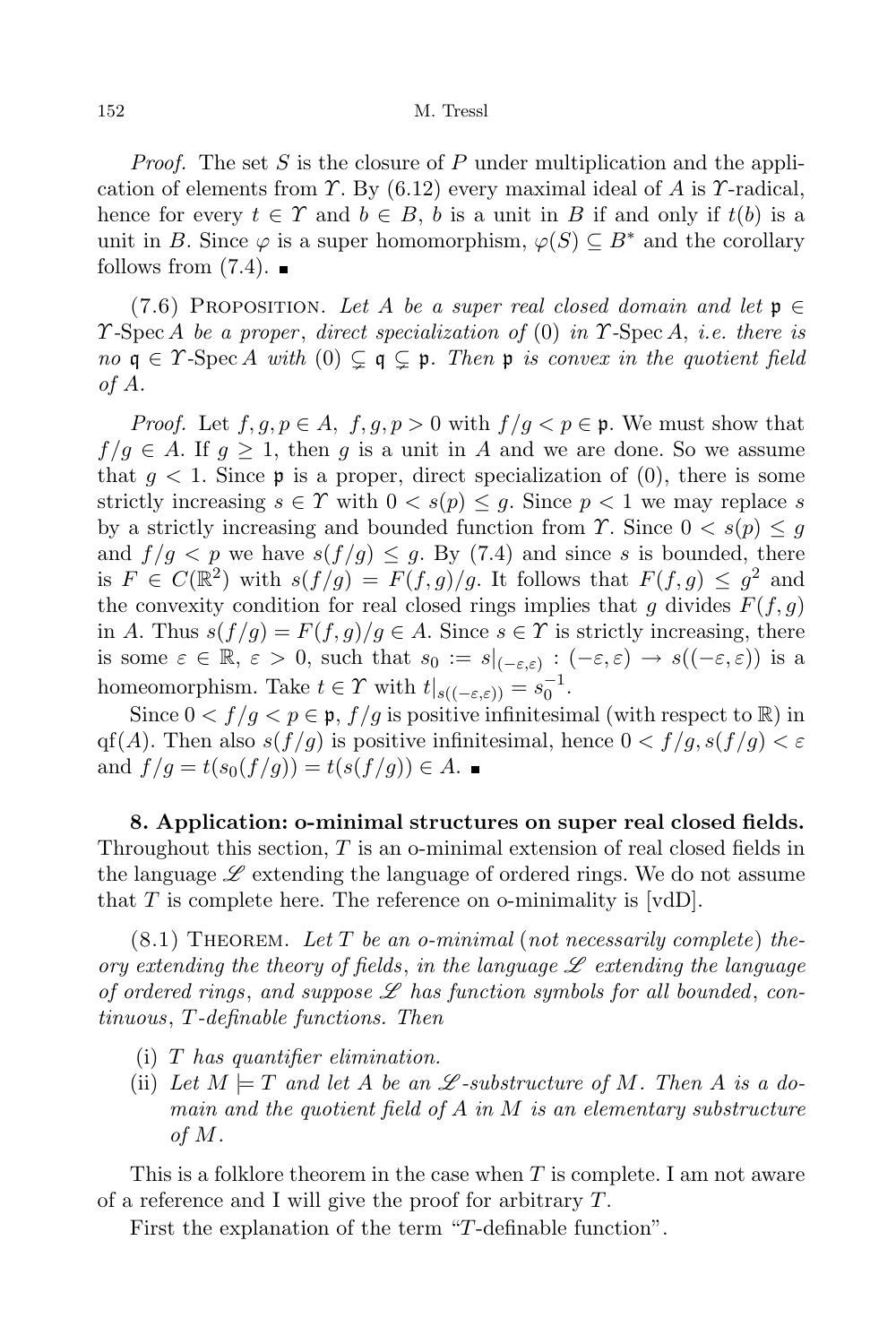(8.2) DEFINITION. Let T be an  $\mathscr{L}\text{-theory}$ . A T-definable function is an  $\mathscr{L}$ -formula  $\varphi(x_1,\ldots,x_n,y)$  for some  $n \in \mathbb{N}_0$  such that

$$
T \vdash \forall \overline{x} \; \exists ! y \; \varphi(\overline{x}, y).
$$

In other words,  $\varphi(\overline{x}, y)$  is a T-definable function if and only if for every model M of T,  $\varphi(\overline{x}, y)$  defines the graph of a function  $M^{\overline{x}} \to M$ .

If M is a model of T and  $f : M^n \to M$  is a map, then f is called T-definable if the graph of f is defined by a T-definable function. Now let  $T$ be an extension of an ordered abelian group. A T-definable function  $\varphi(\overline{x}, y)$ is continuous if

$$
T \vdash \forall \overline{x}, y \ \forall \varepsilon > 0 \ \exists \delta > 0 \ \forall \overline{u}, v
$$

$$
\varphi(\overline{x}, y) \land \varphi(\overline{u}, v) \land \max_{i} \{|x_i - u_i|\} < \delta \to |y - v| < \varepsilon.
$$

Again, a formula  $\varphi(\overline{x}, y)$  is a continuous T-definable function if  $\varphi$  defines a continuous function  $M^{\overline{x}} \to M$  in every model M of T.

 $(8.3)$  DEFINITION. Let T be o-minimal (not necessarily complete) in the language  $\mathscr L$  expanding the language of ordered rings. We say that  $\mathscr L$ has function symbols for all (bounded) continuous, T-definable functions if for every T-definable, continuous function  $\varphi(\overline{x}, y)$  (such that there is some  $n \in \mathbb{N}$  with  $T \vdash \forall \overline{x}, y \; \varphi(\overline{x}, y) \rightarrow |y| \leq n$  there is a function symbol  $f(\overline{x})$  in L with  $T \vdash \forall \overline{x}, y \ \varphi(\overline{x}, y) \leftrightarrow y = f(\overline{x}).$ 

For each L-formula  $\varphi(\overline{x}), \overline{x} = (x_1, \ldots, x_n)$ , let  $D_{\varphi}(\overline{z}, y)$  be the L-formula

$$
y = \inf\{\|\overline{x} - \overline{z}\| \mid \varphi(\overline{x}) \text{ holds}\}.
$$

So if M is a model of T, then  $D_{\varphi}(\overline{z}, y)$  is the graph of the distance function  $d_{\varphi}(\overline{z})$  of the set of all realizations of  $\varphi(\overline{x})$ .

*Proof of Theorem*  $(8.1)(i)$ *.* If  $\varphi(\overline{x})$  is an  $\mathscr{L}$ -formula defining a closed set in every model of  $T$ , then there is a  $T$ -definable bounded continuous function which defines the graph of  $d_{\varphi}(\overline{x})/(1+d_{\varphi}(\overline{x})^2)$  in every model of T. Since the zero set of this function is the set of realizations of  $\varphi$  in every model of T, it remains to show that every  $\mathscr L$ -formula is T-equivalent to a boolean combination of formulas, each defining a closed set in every model of T.

In order to prove this we use the following facts from o-minimality theory. Let M be a model of T and let  $X \subseteq M^n$  be definable. Then

- 1. The frontier  $\partial X := \overline{X} \backslash X$  of X is of dimension strictly less than dim X (cf. [vdD, IV, (1.8)]). We define  $\partial_0 X = X$ ,  $\partial_{n+1}(X) := \partial(\partial_n(X))$ .
- 2. Let  $L(X) := \{x \in X \mid \text{there is } \varepsilon \in M, \varepsilon > 0, \text{ such that } B_{\varepsilon}(x) \cap X \text{ is } \varepsilon \leq 0 \}$ closed in  $B_{\varepsilon}(x)$ , where  $B_{\varepsilon}(x)$  is the open ball of radius  $\varepsilon$  around x. Then  $L(X)$  is a locally closed subset of  $M^n$  which is dense and open in X. Moreover  $X \setminus L(X) = \partial_2(X)$ ; this is straightforward from the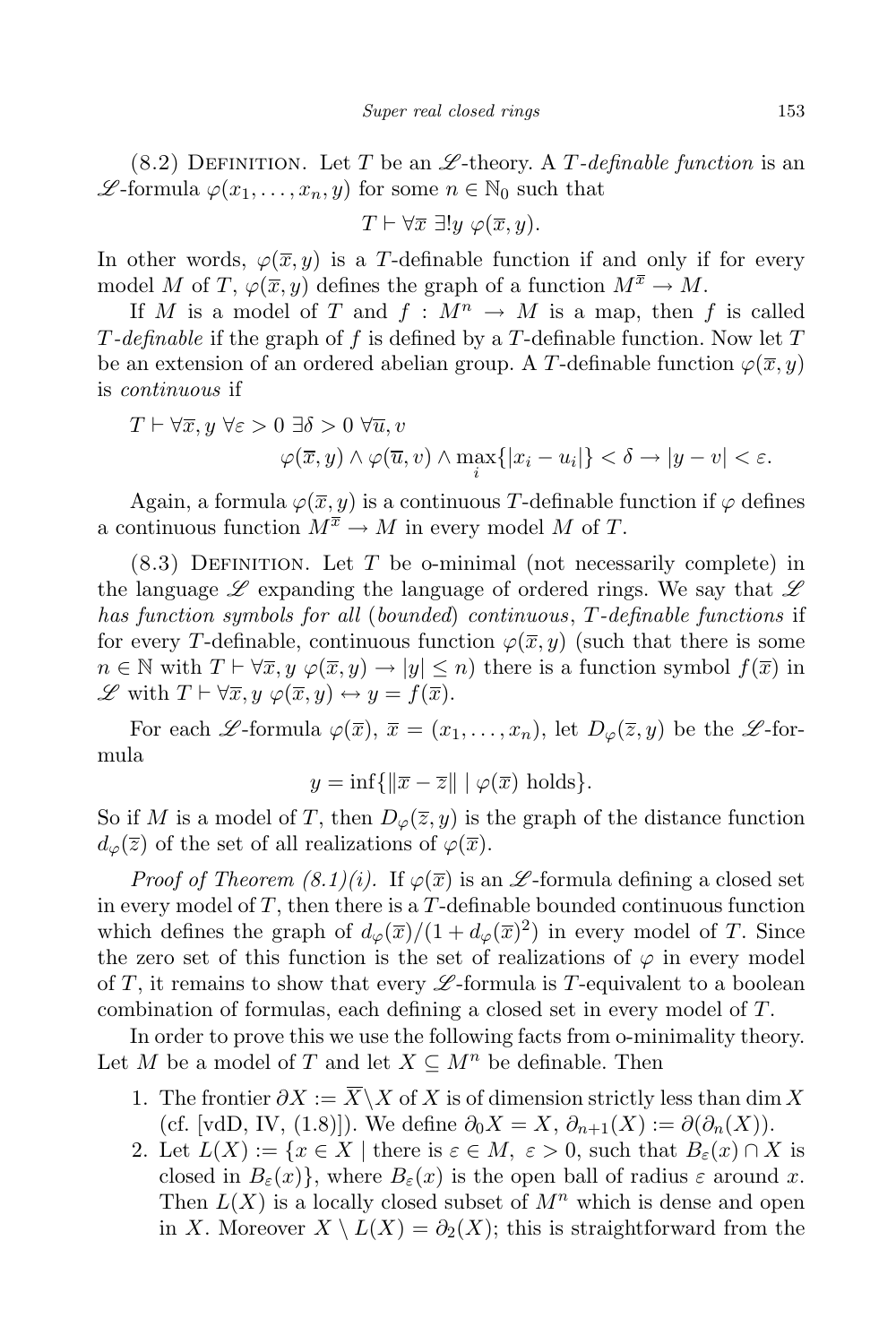observation that  $B_{\varepsilon}(x) \cap X$  is closed in  $B_{\varepsilon}(x)$  if and only if  $B_{\varepsilon}(x) \cap$  $\partial X = \emptyset$ .

It follows that

(\*) 
$$
X = L(X) \cup L(\partial_2(X)) \cup L(\partial_4(X)) \cup \cdots \cup L(\partial_{2k}(X)),
$$

where  $k \in \mathbb{N}$  is such that  $2k \geq n$ : by item 1,  $\partial_{2k}(X)$  is a finite set, hence the process stops at this index. We shall now formulate (∗) in terms of formulas.

For each L -formula  $\varphi(\overline{x}), \overline{x} = (x_1, \ldots, x_n),$  let  $\psi_{\varphi}(\overline{x})$  be the formula which defines the closure  $\varphi[M^n]$  in models M of T. Let  $O_{\varphi}(\overline{z})$  be the  $\mathscr{L}$ formula

 $\exists \overline{x}, \varepsilon \|\overline{x} - \overline{z}\| < \varepsilon \wedge \varphi(\overline{x}) \wedge \text{``} B_{\varepsilon}(\overline{x}) \cap \varphi(\overline{x})$  is closed in  $B_{\varepsilon}(\overline{x})$ ".

Hence in every model M of T,  $O_{\varphi}(\overline{z})$  defines an open subset of  $M^n$  such that  $L(\varphi[M^n]) = O_{\varphi}[M^n] \cap \varphi[M^n]$ . But then also  $L(\varphi[M^n]) = O_{\varphi}[M^n] \cap \psi_{\varphi}[M^n]$ .

Pick  $k \in \mathbb{N}$  with  $2k \geq n$ . We define formulas  $\varphi_0(\overline{x}), \psi_0(\overline{x}), \chi_0(\overline{x}), \ldots$  $\varphi_k(\overline{x}), \psi_k(\overline{x}), \chi_k(\overline{x})$  as follows:  $\varphi_0 := \varphi, \psi_0 := \psi_\varphi, \chi_0 := \neg O_\varphi$  and inductively,

$$
\varphi_{i+1} = \varphi_i \wedge \neg((\psi_0 \wedge \neg \chi_0) \vee \cdots \vee (\psi_i \wedge \neg \chi_i)),
$$
  

$$
\psi_{i+1} = \psi_{\varphi_{i+1}}, \qquad \chi_{i+1} = \neg O_{\varphi_{i+1}}.
$$

Inductively we see that  $(\psi_i \wedge \neg \chi_i)[M^n]$  defines  $L(\partial_{2i}(\varphi[M^n]))$  and  $\varphi_i$  defines  $\partial_{2i}(\varphi[M^n])$  in models M of T. Since all the  $\psi_i$  and  $\chi_i$  define closed sets in models of  $T$ , the representation  $(*)$  shows:

(8.4) Proposition.

$$
T \vdash \forall \overline{x} \left[ \varphi(\overline{x}) \leftrightarrow \bigvee_{i=0}^{k} \psi_i(\overline{x}) \land \neg \chi_i(\overline{x}) \right]
$$

and for every model M of T the sets  $\psi_i[M^n]$  and  $\chi_i[M^n]$  are closed subsets of  $M^n$ .

In particular T has quantifier elimination.

*Proof of Theorem 8.1(ii).* Of course, A is a domain. In order to prove that the quotient field of A is an elementary substructure of M it is enough to show that  $qf(A)$  is the definable closure of A in M (by o-minimality). Take a function  $F: M^n \to M$ , 0-definable in M, and let  $a_1, \ldots, a_n \in M$ . We must show that  $F(a_1, \ldots, a_n) \in \text{qf}(A)$ . Clearly, we may assume  $|F(a_1, \ldots, a_n)|$  $\leq 1$  and that  $\dim\{a_1,\ldots,a_n\}=n$ , where dim denotes the dimension in the sense of Th $(M)$ . We may also assume that F is T-definable and less than or equal to 1 everywhere. Suppose the graph of F is defined by  $\gamma_0(\overline{x}, y)$  in M; then the formula

$$
\gamma(\overline{x}, y) := [\gamma_0(\overline{x}, y) \land \exists! z \ |z| \leq 1 \land \gamma_0(\overline{x}, z)] \lor [y = 0 \land \neg \exists! z \ |z| \leq 1 \land \gamma_0(\overline{x}, z)]
$$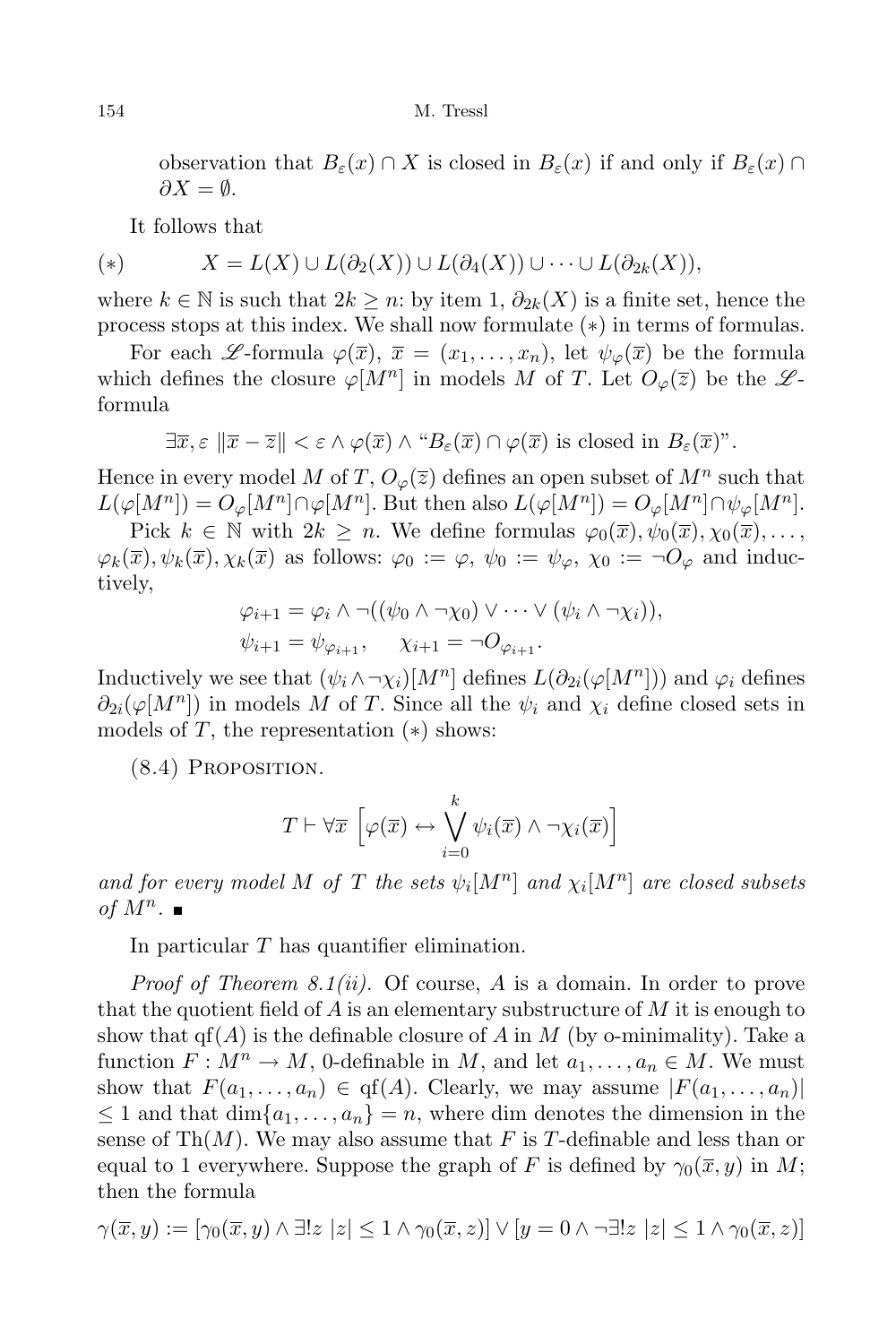defines the graph of F and defines a function of absolute value  $\leq 1$  in every  $\mathscr{L}$ -structure.

We have to find T-definable, bounded, continuous functions  $\varphi(\overline{x}, y)$ ,  $\psi(\overline{x}, y)$  such that for every model M of T we have  $M \models F(\overline{a}) \cdot H(\overline{a}) =$  $G(\overline{a}) \wedge H(\overline{a}) \neq 0$ , where  $G, H : M^n \to M$  denote the functions defined by  $\varphi, \psi$  in M respectively. Let  $\delta(\overline{x})$  be the formula which says that F is continuous at  $\bar{x}$  and of absolute value  $\langle 2 \rangle$ :

$$
\delta(\overline{x}) := |F(\overline{x})| < 2 \land \forall \varepsilon > 0 \exists \delta > 0 \,\forall \overline{y} \|\overline{x} - \overline{y}\| < \delta \rightarrow |F(\overline{x}) - F(\overline{y})| < \varepsilon.
$$

Let  $\psi(\overline{x}, y)$  be the formula which defines the distance function to the complement of  $\delta(\bar{x})$ , composed with the function  $y_0^2/(1+y_0^2)$  if this complement is nonempty, and the constant function 1 otherwise. Hence

$$
\psi(\overline{x}, y) = [\forall \overline{u} \ \delta(\overline{u}) \land y = 1]
$$

$$
\lor \left[\exists \overline{u}, y_0 \ \neg \delta(\overline{u}) \land y = \frac{y_0^2}{y_0^2 + 1} \land y_0 = \inf\{z \mid \exists \overline{u} \ \neg \delta(\overline{u}) \land \|\overline{x} - \overline{u}\| = z\}\right].
$$

Clearly  $\psi(\overline{x}, y)$  is a bounded, continuous, T-definable function. Finally, let

$$
\varphi(\overline{x},y) := \exists y_1, y_2 \ y = y_1 \cdot y_2 \wedge \gamma(\overline{x}, y_1) \wedge \psi(\overline{x}, y_2).
$$

We claim that  $\varphi(\overline{x}, y)$  is a bounded, continuous, T-definable function. To see this, let N be a model of T and let  $f, h$  be the functions defined by  $\gamma(\bar{x}, y)$ ,  $\psi(\bar{x}, y)$  in N respectively. By definition,  $\varphi(\bar{x}, y)$  defines the graph of the product  $g := f \cdot h$  in N and we must show that g is continuous at every  $\overline{c} \in N^{\overline{x}}$ . The formula  $\delta(\overline{x})$  defines the set

 $S := {\overline{n} \in N^{\overline{x}} \mid f \text{ is continuous at } \overline{n} \text{ and } |f(\overline{n})| < 2}.$ 

If  $S = N^{\overline{x}}$ , then by definition  $h = 1$  and  $g = f$  is continuous of absolute value  $\leq 1$ . So we assume that  $S \neq N^{\overline{x}}$ . Then h is the distance function to  $N^{\overline{x}} \setminus S$  composed with the function  $y_0^2/(1+y_0^2)$ , and by definition of S we have  $|f| \leq 2$  on  $N^{\overline{x}}$ .

If  $\overline{c} \in S$ , then f is continuous at  $\overline{c}$ , so  $g = f \cdot h$  is also continuous at  $\overline{c}$ .

If  $\overline{c} \notin S$ , then  $h(\overline{c}) = 0$  and  $|g(\overline{x})| \leq 2h(\overline{x}) \to 0$  as  $\overline{x} \to \overline{c}$ . This shows that q is also continuous at  $\overline{c}$ .

So we have defined bounded (by  $2 \in \mathbb{N}$ ), continuous, T-definable functions  $\varphi$ ,  $\psi$  and we return to our initial data, M, A and  $\overline{a} \in A^{\overline{x}}$ . Let  $G, H: M^n \to M$  denote the functions defined by  $\varphi, \psi$  in M respectively. We have assumed that  $|F(\overline{a})| \leq 1$  and that  $\dim\{a_1,\ldots,a_n\} = n$ . Let  $\mathscr P$  be the definable closure of  $\emptyset$  in M. By o-minimality, there is an open, 0-definable subset U of  $\mathscr{P}^n$  such that F is continuous and of absolute value  $\lt 2$  in U, and  $\overline{a} \in U_M$ . Therefore, the function H defined by  $\psi(\overline{x}, y)$  in M is not zero at  $\overline{a}$ . It follows that  $M \models F(\overline{a}) \cdot H(\overline{a}) = G(\overline{a}) \wedge H(\overline{a}) \neq 0$ , as desired. ■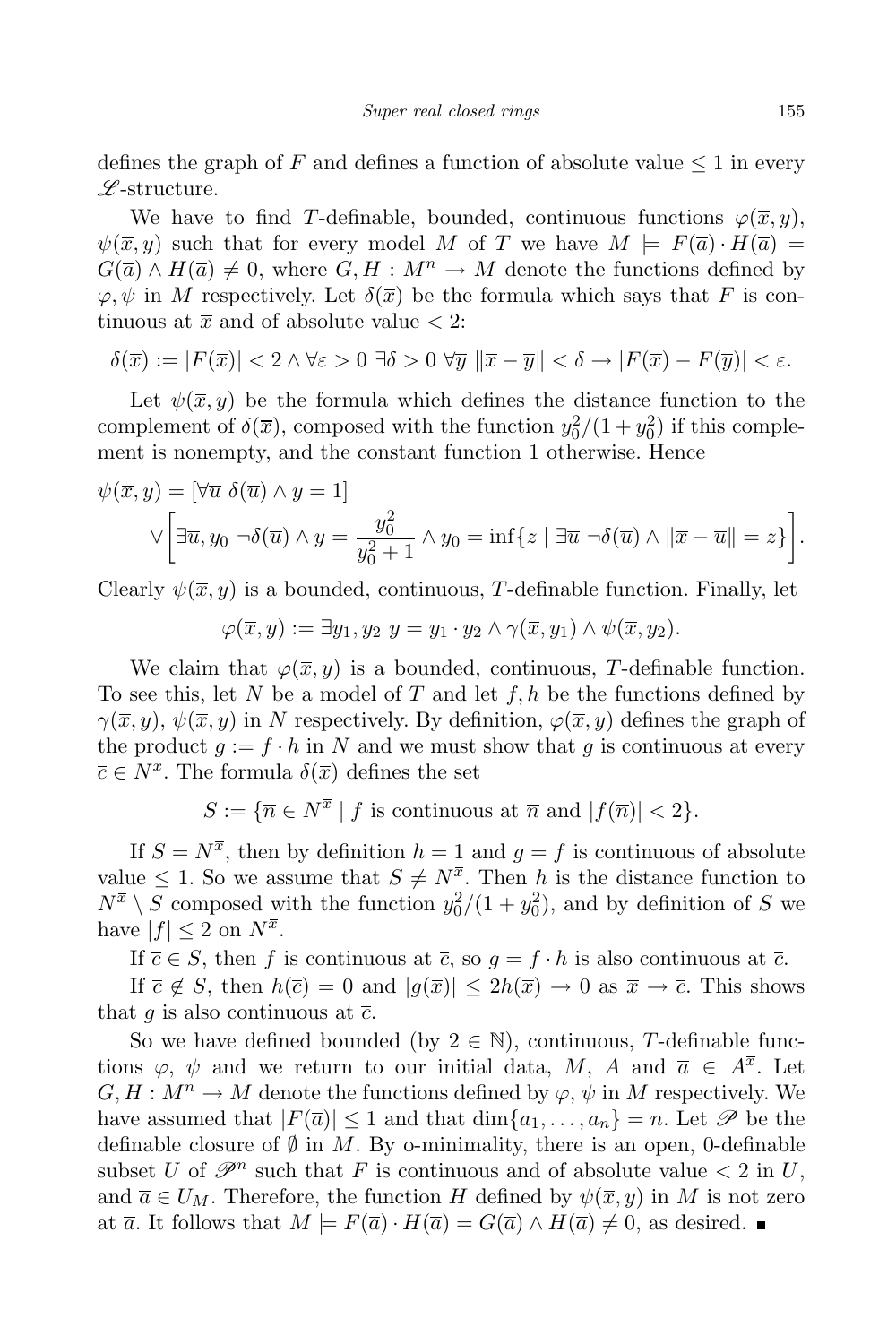$(8.5)$  THEOREM. Let A be a super real closed ring and let p be an  $\Upsilon$ radical prime ideal of A.

- (i) There is a unique expansion K of the quotient field of A at  $\mathfrak p$  such that the residue map  $A \to \mathcal{K}$  is a super homomorphism.
- (ii) For every o-minimal expansion M of the field  $\mathbb R$  in the language  $\mathscr L$ (consisting of function symbols for continuous definable functions  $\mathbb{R}^n \to \mathbb{R}$ , the restriction of K to L is an elementary extension of M.

*Proof.* (i) holds by  $(6.3)$  and  $(7.4)$ .

(ii) Let N be the restriction of K to  $\mathscr L$ . Since the super real closed field  $\mathbb R$  is existentially closed in  $\mathcal K$  by (5.6),  $M$  is also existentially closed in  $N$ . Hence there is an  $\mathscr{L}\text{-embedding of }N$  into an elementary extension M' of M. By  $(8.1)(ii)$  applied to the theory of M, N is a model of that theory. From  $(8.1)(i)$  it follows that M is an elementary substructure of N.

**9. Convexity in super real closed rings.** If  $F : \mathbb{R}^n \to \mathbb{R}$  is continuous with  $F(0) = 0$ , then there is some  $s \in \Upsilon$  with

$$
|F(x_1,\ldots,x_n)|\leq s(x_1)+\cdots+s(x_n)\quad (x_i\in\mathbb{R}).
$$

For example the map  $s(t) := |t| \vee \max\{|F(\overline{x})| \mid |x_1|, \ldots, |x_n| \leq |t|\}$  has this property. This observation generates the following super real closed rings:

 $(9.1)$  PROPOSITION. Let B be a super real closed ring and let M be a subgroup of  $(B,+)$  such that

1. M is absolutely convex in B, i.e. for all  $b, m \in B$  we have

 $|b| \le |m|, m \in M \Rightarrow b \in M.$ 

2. M is closed under  $\Upsilon$ , i.e.  $s_B(M) \subseteq M$   $(s \in \Upsilon)$ .

Then

- (i) If  $A \subseteq B$  is a super real closed subring of B and M is an Asubmodule of B, then  $A + M$  is a super real closed subring of B.
- (ii) The set  $C := \{c \in B \mid c \cdot M \subseteq M\}$  is an absolutely convex super real closed subring of B, and M is an ideal of C.

*Proof.* (i) Let  $F \in C(\mathbb{R}^n)$ , let  $\overline{a} \in A^n$  and let  $\overline{\mu} \in M^n$ . By assumption we know that  $F_B(\overline{a}) \in A$  and it is enough to show that  $F_B(\overline{a}+\overline{\mu})-F_B(\overline{a}) \in M$ .

Let  $G(\overline{x}, \overline{y}) := F(\overline{x} + \overline{y}) - F(\overline{x})$ . Hence  $G : \mathbb{R}^n \times \mathbb{R}^n \to \mathbb{R}$  is continuous. Let  $H: \mathbb{R}^n \times \mathbb{R}^n \to \mathbb{R}$  be defined by  $H(\overline{x}, \overline{y}) = y_1^2 + \cdots + y_n^2$ . Then every zero of H is a zero of G. Since  $\mathbb{R}^n$  has computable z-radicals, there is a homeomorphism  $s \in \Upsilon$  and some  $Q \in C(\mathbb{R}^n \times \mathbb{R}^n)$  such that  $s \circ |G| = Q \cdot H$ . Take  $\widetilde{s} \in \Upsilon$  such that  $|Q(t_1,\ldots,t_{2n})| \leq |Q(\overline{0})| + \widetilde{s}(t_1) + \cdots + \widetilde{s}(t_{2n})$  on  $\mathbb{R}^{2n}$ .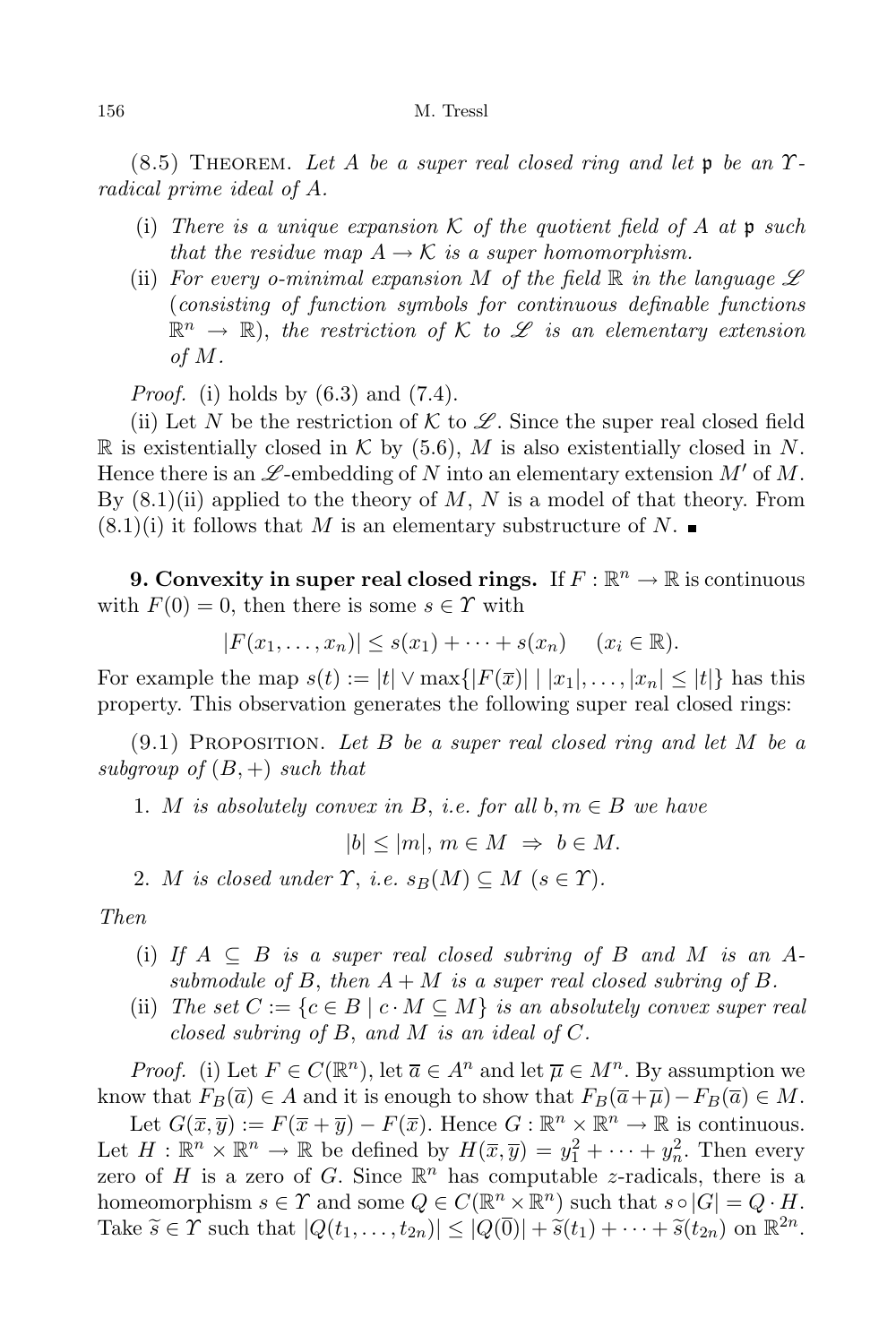Then

$$
|s_B \circ |G_B(\overline{a}, \overline{\mu})||
$$
  
\n
$$
\leq (\mu_1^2 + \cdots + \mu_n^2) \cdot (|Q(\overline{0})| + \widetilde{s}_B(a_1) + \cdots + \widetilde{s}_B(a_n) + \widetilde{s}_B(\mu_1) + \cdots + \widetilde{s}_B(\mu_n)).
$$

By assumption 2 and since M is an A-module and A is closed under  $\gamma$ , the right hand side of this inequality is in  $M$ . By assumption 1, we get  $s_B \circ |G_B(\overline{a}, \overline{\mu})| \in M$ . Since s is a homeomorphism, assumption 2 implies  $|G_B(\overline{a}, \overline{\mu})| \in M$ , hence by assumption 1 again,  $G_B(\overline{a}, \overline{\mu}) \in M$ , as desired.

(ii) Clearly  $C$  is a subring of  $B$ , and  $M$  is a  $C$ -module. By assumptions 1 and 2,  $M \subseteq C$ , hence M is an ideal of C. If  $c \in C$  and  $b \in B$  with  $|b| \leq |c|$ , then  $b \cdot M \subseteq M$ , since for  $m \in M$  we have  $|b \cdot m| \leq |c \cdot m|$  and  $c \cdot m \in M$ ; so by assumption 1,  $b \cdot m \in M$ .

Hence  $C$  is an absolutely convex subring of  $B$  and it remains to show that C is a super real closed subring of B. Since C is an absolutely convex subring and every  $F \in C(\mathbb{R}^n)$  can be bounded above by a natural number plus the sum of  $s(x_i)$   $(1 \leq i \leq n)$  for some  $s \in \Upsilon$ , it is enough to show that  $C$  is closed under  $\Upsilon$ .

Let  $s \in \Upsilon$ . Since C is absolutely convex and there is an increasing homeomorphism  $h \in \Upsilon$  such that  $|s| \leq |h|$  we may assume that s is an increasing homeomorphism  $\mathbb{R} \to \mathbb{R}$ . By (7.2) (i), there is some  $t \in \Upsilon$  with  $\lim_{x\to\infty} t(x) = \infty$  and some continuous  $G : \mathbb{R}^2 \to \mathbb{R}$  such that  $s(x) \cdot t(y) =$  $G(x \cdot y, y)$ . As  $\lim_{x\to\infty} t(x) = \infty$ , there is some  $\tilde{t} \in \mathcal{X}$  such that  $x \leq t \circ \tilde{t}(x)$ for all  $x \geq 0$ . Take  $c \in C$  and  $m \in M$ . Then

$$
|s_B(c) \cdot m| \leq |s_B(c) \cdot t_B(\widetilde{t}_B(|m|))| = G_B(c \cdot \widetilde{t}_B(|m|), \widetilde{t}_B(|m|)).
$$

Since  $\tilde{t}_B(|m|) \in M$  by assumption 2 and  $c \in C$  we know that also  $c \cdot \tilde{t}_B(|m|)$  $\in M$ . Since  $|G(x,y)| \leq s_1(x) + s_2(y)$  for some  $s_1, s_2 \in \Upsilon$  (observe that  $G(0,0) = 0$ ) we get  $|s_B(c) \cdot m| \leq s_{1,B}(c \cdot \tilde{t}_B(|m|)) + s_{2,B}(\tilde{t}_B(|m|)) \in M$ . By assumption 1 we get  $s_B(c) \cdot m \in M$ .

This shows that  $s_B(c) \in C$ .

 $(9.2)$  COROLLARY. Let B be a super real closed ring and let A be a subring of B, closed under  $\Upsilon$ . Then

- (i) The convex hull of A in B (defined as  ${b \in B \mid |b| \leq |a|}$  for some  $a \in A$ ) is a super real closed subring of B.
- (ii) If A is a super real closed subring of B and I is an  $\Upsilon$ -radical ideal of B, then  $A + I$  is a super real closed subring of B.
- (iii) If A is an  $\Upsilon$ -subring of B, and I is an  $\Upsilon$ -radical ideal of A, then  $C := \{b \in B \mid b \cdot J \subseteq J\}$  with  $J := \{b \in B \mid |b| \leq |a| \text{ for some } a \in I\}$ is a convex super real closed subring of B, and J is an  $\Upsilon$ -radical ideal of C, lying over  $I$ .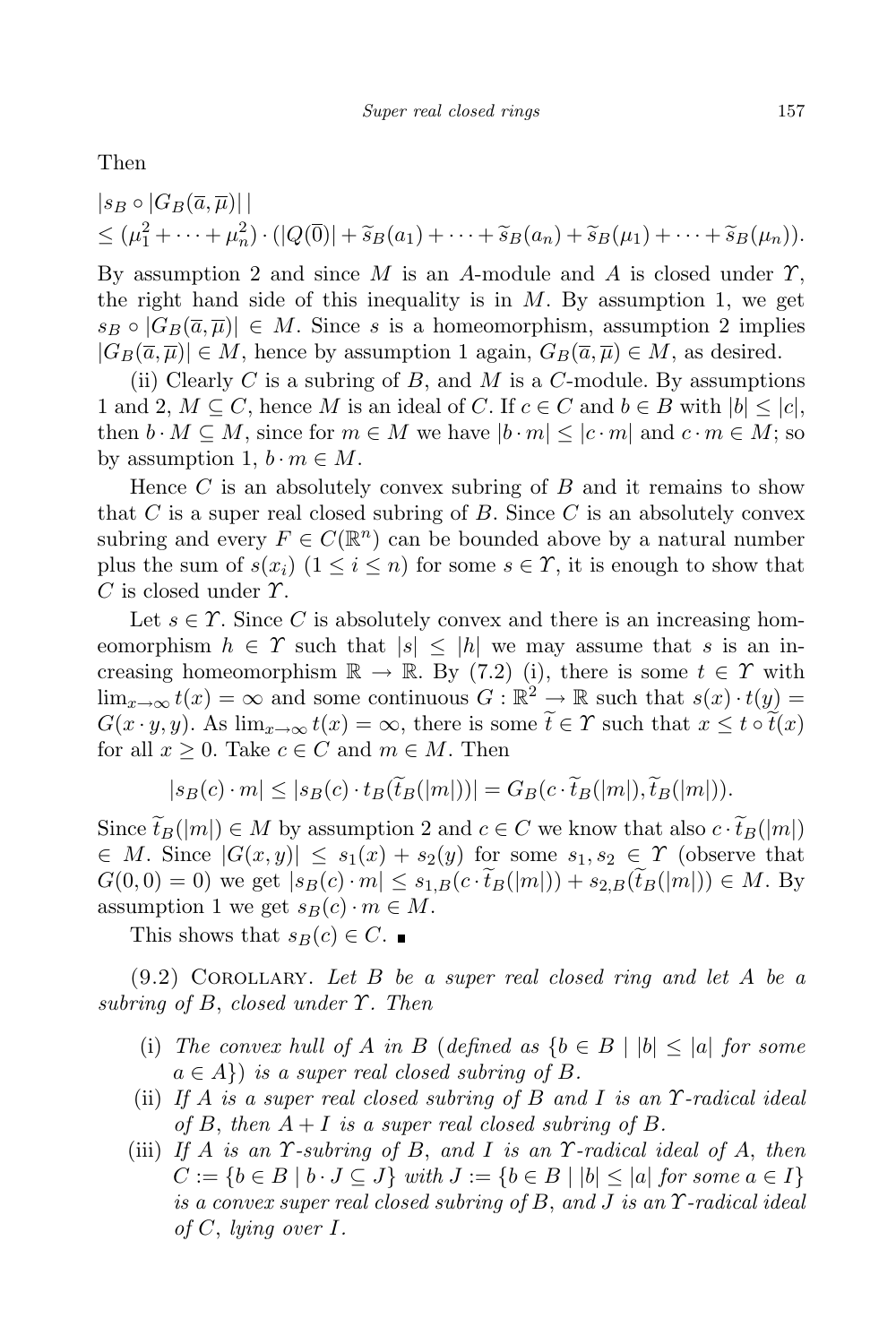*Proof.* (i) holds, since the convex hull M of A in B satisfies conditions 1 and 2 of (9.1). Now apply (9.1) for M and the super real closed subring  $\mathbb R$ of B.

(ii) Let  $M := I$ . Since M is a radical ideal of B, it satisfies condition 1 of  $(9.1)$ . Since M is Y-radical, it also satisfies condition 2 of  $(9.1)$ . Hence  $A + I = A + M$  is a super real closed subring of B.

(iii) By  $(9.1)$ (ii) it is enough to show that J satisfies conditions 1 and 2 of  $(9.1)$ . By definition, J satisfies condition 1 of  $(9.1)$  and it remains to show that J is closed under  $\Upsilon$ . Let  $s \in \Upsilon$ . Take some strictly increasing homeomorphism  $t \in \Upsilon$  with  $|s| \leq |t|$ . Then for  $b \in J$  and  $a \in I$  with  $|b| \leq |a|$ we have  $|s_B(b)| \leq |t_B(b)| \leq |t_B(a)|$ . Since  $t_B(a) \in I$  we get  $s_B(b) \in J$  as desired. ■

10. An extended Gelfand–Kolmogorov theorem. Let  $A$  be a ring with *normal spectrum*, i.e. every prime ideal of  $A$  is contained in a unique maximal ideal of A. Let  $r : \text{Spec } A \to (\text{Spec } A)^{\text{max}}$  be the map which sends a prime ideal to the maximal ideal containing it. Then  $r$  is continuous and any ring homomorphism  $\varphi : A \to B$  induces a continuous map  $\iota : (\text{Spec } B)^{\text{max}} \to$  $(\text{Spec } A)^{\text{max}}$  by mapping  $\mathfrak{m}$  to  $r(\varphi^{-1}(\mathfrak{m}))$  (in the proof of (10.1) below, this is explained with references to proofs).

The Gelfand–Kolmogorov theorem says that this map is a homeomorphism if  $A = C^*(X)$ ,  $B = C(X)$  and  $\varphi$  is the inclusion.

We generalize this in  $(10.1)$  to arbitrary rings with normal spectrum by calculating the fibres of  $\iota$ . In (10.5) we apply (10.1) to convex subrings of real closed rings (which then gives back the original statement). At the end of this section we apply our results to rings of continuous functions. In the next section we apply the results to super real closed rings.

First some notations. For a subset S of an arbitrary ring  $A, V(S)$  denotes the set of prime ideals of A containing S. Recall from [Tr1, Section] 4, the ideal construction  $O(\mathfrak{a})$  for an ideal  $\mathfrak{a}$  of a ring A.  $O(\mathfrak{a})$  is the radical ideal which defines the Zariski closure of  $\bigcap_{V(\mathfrak{a})\subseteq O, O \text{ open}} O$  in Spec A. By [Tr1,  $(4.9)$ ],

 $O(\mathfrak{a}) = \{ f \in A \mid \text{there are } a \in \mathfrak{a} \text{ and } k \in \mathbb{N} \text{ such that } f^k \cdot (1 - a) = 0 \}$ 

is the radical ideal generated by the kernel of the localization map  $A \rightarrow$  $(1 + \mathfrak{a})^{-1}A$ .

 $(10.1)$  THEOREM (Gelfand–Kolmogorov for rings with normal spectrum). Let A be a ring with normal spectrum and let  $\varphi : A \to B$  be a ring homomorphism. Then the map

 $\iota : (\text{Spec } B)^{\text{max}} \to (\text{Spec } A)^{\text{max}}, \quad \mathfrak{n} \mapsto \sqrt{\text{max}} \sqrt{\varphi^{-1}(\mathfrak{n})},$ 

is continuous and closed with image  $V(\text{Ker }\varphi)^\text{max}$ , and for each m in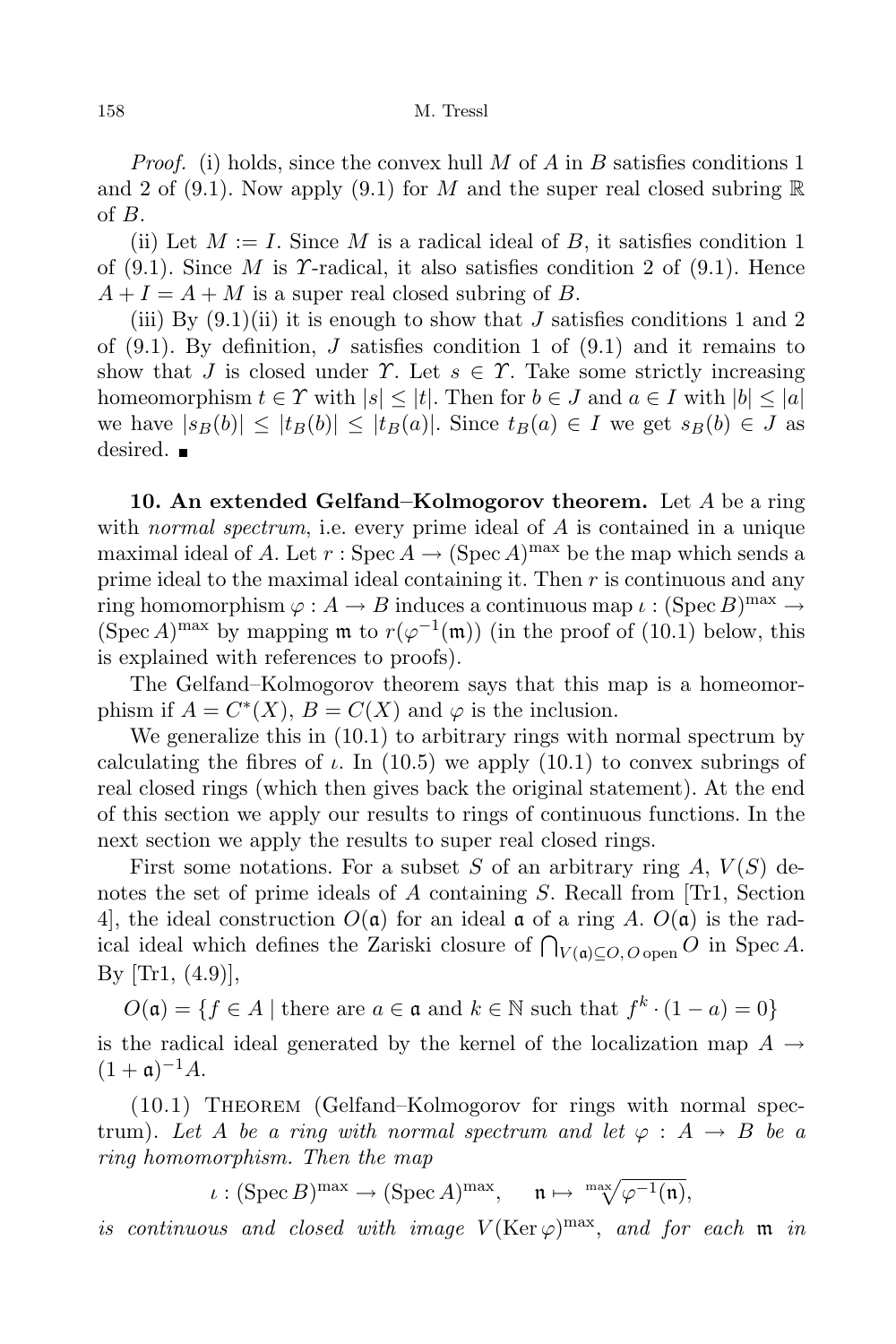$(Spec A)^{max}$  the fibre of  $\iota$  at  $\mathfrak{m}$  is

$$
\iota^{-1}(\mathfrak{m})=V(O(\mathfrak{m})\cdot B)^{\max}.
$$

Moreover the following are equivalent:

- (i)  $\iota$  is injective.
- (ii) For every maximal ideal  $\mathfrak m$  of A the localization  $B_{\mathfrak m}$  of the A-algebra B at m is a local ring.
- (iii) For all  $f \in B$  the ideals  $\varphi^{-1}(fB)$  and  $\varphi^{-1}((1-f)B)$  of A are coprime.

*Proof. ι* is continuous, since *ι* is the composition of the continuous map Spec  $\varphi$  with the retraction  $r : \operatorname{Spec} A \to (\operatorname{Spec} A)^{\operatorname{max}}$ . That r is continuous (and closed) can be found in [Kn-Sch, Kapitel III, §6, Satz 5], under the additional assumption that  $Spec A$  is completely normal—but this proof only needs the assumption that every prime ideal of  $A$  is contained in a unique maximal ideal.

So we have a continuous map  $\iota : (\operatorname{Spec} B)^{\max} \to (\operatorname{Spec} A)^{\max}$ . Since  $(Spec B)^{max}$  is compact and  $(Spec A)^{max}$  is Hausdorff (this follows again from the assumption that every prime ideal of A is contained in a unique maximal ideal, together with the separation lemma for spectral spaces, cf. [Tr1,  $(2.6)$ ], we deduce that  $\iota$  is closed.

We now prove that  $\iota^{-1}(\mathfrak{m}) = V(O(\mathfrak{m}) \cdot B)^{\max}$ . Let  $\mathfrak{m} \in (\operatorname{Spec} A)^{\max}$  and  $\mathfrak{n} \in (\operatorname{Spec} B)^{\operatorname{max}}.$ 

 $\subseteq$ : If  $\iota(\mathfrak{n}) = \mathfrak{m}$ , then  $O(\mathfrak{m}) \subseteq \varphi^{-1}(\mathfrak{n})$ , by definition of  $O(\mathfrak{m})$ . Consequently,  $\mathfrak{n} \in V(O(\mathfrak{m}) \cdot B)^{\max}$ .

 $\supseteq$ : If  $O(\mathfrak{m}) \cdot B \subseteq \mathfrak{n}$ , then  $O(\mathfrak{m}) \subseteq \varphi^{-1}(\mathfrak{n})$ , and since  $\text{Spec } A$  is normal we get  $\iota(\mathfrak{n}) = \mathfrak{m}$ .

Clearly, the image of  $\iota$  is contained in  $V(\mathrm{Ker}\,\varphi)^{\mathrm{max}}$ . Conversely, if m in  $(\text{Spec } A)^{\text{max}}$  is not in the image of  $\iota$ , then we already know that  $1 \in O(\mathfrak{m}) \cdot B$ ; so take  $a_1, \ldots, a_n \in O(\mathfrak{m})$  and  $b_1, \ldots, b_n \in B$  with

(\*) 
$$
1 = \varphi(a_1)b_1 + \cdots + \varphi(a_n)b_n.
$$

Since  $a_i \in O(\mathfrak{m})$  there are  $\mu_1, \ldots, \mu_n \in \mathfrak{m}$  and some  $k \in \mathbb{N}$  with  $a_i^k \cdot (1 + \mu_i)$  $= 0$ . By taking the  $(kn)$ <sup>th</sup> power of  $(*)$  we may assume that  $k = 1$ . Take  $a := (1 + \mu_1) \cdots (1 + \mu_n)$ . Then  $a \notin \mathfrak{m}$  and from  $(*)$  we get  $\varphi(a) = 0$ . This shows that the image of  $\iota$  is  $V(\mathrm{Ker}\,\varphi)^{\mathrm{max}}$ .

It remains to prove the characterizations of the injectivity of  $\iota$ .

(i) is equivalent to (ii), since for every  $\mathfrak{m} \in (\text{Spec } A)$ <sup>max</sup> the natural map Spec  $B_m \to \text{Spec } B$  is a homeomorphism onto the set of all prime ideals q of B with  $\varphi^{-1}(\mathfrak{q}) \subseteq \mathfrak{m}$ .

(i)⇒(iii). Suppose  $\iota$  is injective and let  $f \in B$ . Suppose there is some maximal ideal **m** of A containing  $\varphi^{-1}(fB) + \varphi^{-1}((1-f)B)$ . Let  $\mathfrak{b} := f \cdot B$ . We apply what we have already proved to the  $(A/\varphi^{-1}(\mathfrak{b}))$ -algebra  $B/\mathfrak{b}$ . This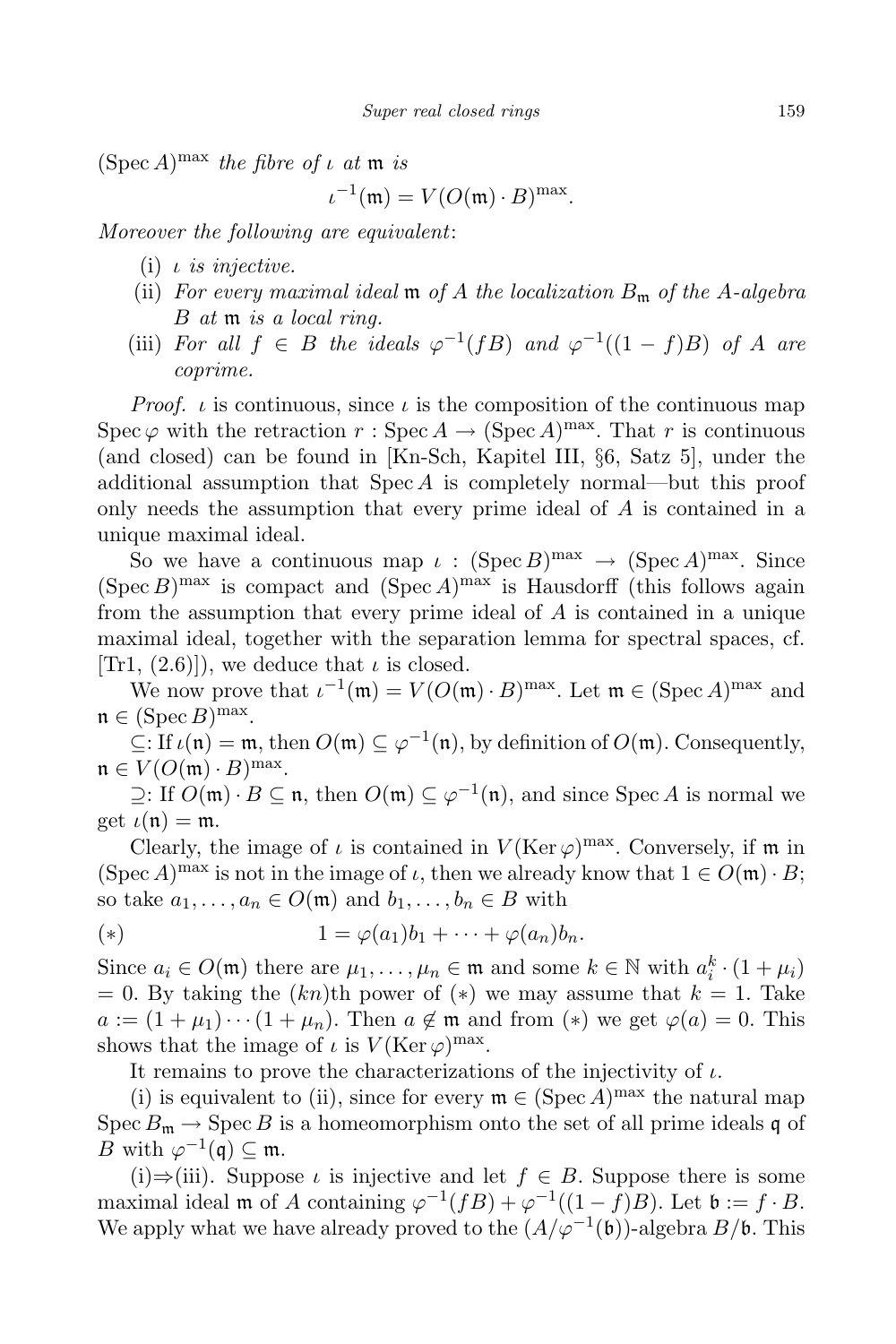shows that there is some  $\mathfrak{n}_1 \in (\operatorname{Spec} B)^{\max}$  containing f with  $\iota(\mathfrak{n}_1) = \mathfrak{m}$ . The same argument applied to  $1 - f$  shows that there is some  $\mathfrak{n}_2 \in (\text{Spec } B)^{\text{max}}$ containing  $1 - f$  with  $\iota(\mathfrak{n}_2) = \mathfrak{m}$ . Since  $\iota$  is injective we must have  $\mathfrak{n}_1 = \mathfrak{n}_2$ , which is impossible, as  $f \in \mathfrak{n}_1$  and  $1 - f \in \mathfrak{n}_2$ .

(iii) $\Rightarrow$ (i). Suppose  $1 \in \varphi^{-1}(fB) + \varphi^{-1}((1-f)B)$  for all  $f \in B$ . Let  $\mathfrak{n}_1, \mathfrak{n}_2 \in (\operatorname{Spec} B)^{\text{max}}$  with  $\mathfrak{n}_1 \neq \mathfrak{n}_2$ . Then there are  $f \in \mathfrak{n}_1$  and  $g \in \mathfrak{n}_2$  with  $f + g = 1$ . By assumption, there are  $a_f \in \varphi^{-1}(\mathfrak{n}_1)$  and  $a_g \in \varphi^{-1}(\mathfrak{n}_1)$  with  $1 = a_f + a_g$ . So  $\iota(\mathfrak{n}_1) \neq \iota(\mathfrak{n}_2)$ . This shows that  $\iota$  is injective.

(10.2) COROLLARY. Let A be a ring with normal spectrum and let  $\varphi$ :  $A \rightarrow B$  be an A-algebra. Let

 $\iota : (\operatorname{Spec} B)^{\max} \to (\operatorname{Spec} A)^{\max}, \quad \mathfrak{n} \mapsto {\max_{\forall \varphi^{-1}(\mathfrak{n})}}$ 

and let b be an ideal of B. Then the restriction r of  $\iota$  to  $V(\mathfrak{b})^{\max}$  is a surjective, continuous and closed map

$$
r: V(\mathfrak{b})^{\max} \to V(\varphi^{-1}(\mathfrak{b}))^{\max}.
$$

If  $\iota$  is injective, then  $r$  is a homeomorphism.

*Proof.* Let r denote the restriction of  $\iota$  to  $V(\mathfrak{b})^{\max}$ . Clearly r has values in  $V(\varphi^{-1}(\mathfrak{b}))^{\max}$ . Since  $A/\varphi^{-1}(\mathfrak{b})$  is again normal we may apply (10.1) to the injective ring homomorphism  $A/\varphi^{-1}(\mathfrak{b}) \to B/\mathfrak{b}$  and we see that r is onto  $V(\varphi^{-1}(\mathfrak{b}))^{\max}$ . If  $\iota$  is injective, then r is a continuous bijection from a quasi-compact space onto a Hausdorff space, hence a homeomorphism.

Our main application of  $(10.1)$  will concern the case where  $B$  is a real closed ring and  $A$  is squeezed between  $B$  and the holomorphy ring of  $B$ . Recall that the *holomorphy ring*  $Hol(B)$  of a real closed ring B is the subring of all elements  $f \in B$  such that  $|f| \leq N$  for some  $N \in \mathbb{N}$ . As a preparation we need

(10.3) LEMMA. Let A be a real closed ring. Then for all  $f \in A$ ,  $f^2 +$  $(1-f)^2$  is a unit in A with  $f^2 + (1-f)^2 \ge 1/2$ .

*Proof.* We may consider A as a ring of functions  $X \to R$  for some real closed field  $R$  and some set  $X$ .

Let  $\varphi : \mathbb{R}_{\text{alg}} \to \mathbb{R}_{\text{alg}}$  be the continuous semi-algebraic function defined by  $\varphi(x) = 1/(x^2 + (1-x)^2)$ . As A is real closed, also  $\varphi \circ f \in A$ . But  $(\varphi \circ f) \cdot (f^2 + (1 - f)^2) = 1$  as we see by evaluating at each  $x \in X$ . Since  $x^2 + (1-x)^2 \ge 1/2$  on R we have  $f^2 + (1-f)^2 \ge 1/2$ .

(10.4) OBSERVATION. Let  $a$  be an ideal of a real closed ring A and let  $f \in A$  be such that  $0 \le f \le 1 \text{ mod } \mathfrak{p}$  for all  $\mathfrak{p} \in V(\mathfrak{a})$ . Then  $g := (f \wedge 1) \vee 0$ satisfies  $f - g \in \sqrt{\mathfrak{a}}$  and  $0 \le g \le 1$  mod  $\mathfrak{p}$  for all  $\mathfrak{p} \in \text{Spec } A$ .

*Proof.* We omit the easy proof.  $\blacksquare$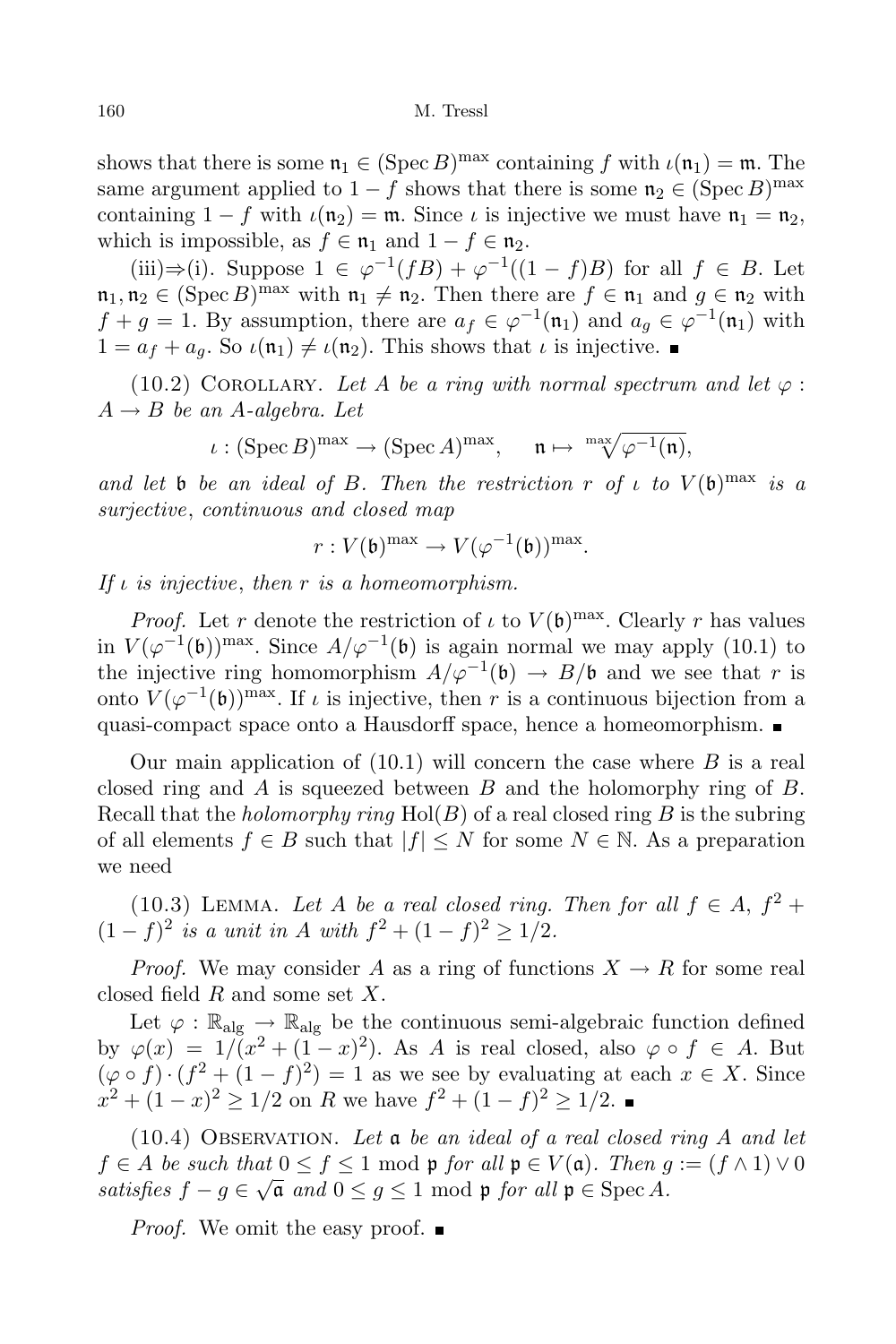For a subset S of an arbitrary ring A,  $D(S)$  denotes the set of all prime ideals **p** of A with  $\mathfrak{p} \cap S = \emptyset$  (hence  $D(S)$  is in general not the complement of  $V(S)$ ). The set  $D(S)$  is an *inverse closed* subset of Spec A, i.e.  $D(S)$ is closed in the inverse topology of  $Spec A$ , which has the quasi-compact open subsets of Spec A as a basis of closed sets. Moreover, if S is multiplicatively closed, then a straightforward calculation shows that the map Spec  $\varphi$  : Spec  $S^{-1}A \to \text{Spec } A$  induced by the localization  $\varphi : A \to S^{-1}A$ is a homeomorphism onto  $D(S)$  with inverse  $\mathfrak{p} \mapsto \mathfrak{p} \cdot (S^{-1} \cdot A)$ . Hence if  $A \to S^{-1}A$  is injective, then  $D(S)$  contains all minimal prime ideals of A (as  $Spec \varphi$  is dominant).

(10.5) THEOREM. Let  $A \subseteq B \subseteq R$  be rings such that R is real closed and  $A$  contains the holomorphy ring of  $R$ . Then  $A$  and  $B$  are real closed, convex subrings of R,  $B = S^{-1} \cdot A$  with  $S := B^* \cap A$ , and for every ideal b of B the map

$$
\iota: V(\mathfrak{b})^{\mathrm{max}} \to V(\mathfrak{b} \cap A)^{\mathrm{max}}, \quad \mathfrak{n} \mapsto \sqrt{\mathfrak{m} \cap A},
$$

is a homeomorphism.

*Proof.* A is convex in R, since for all  $f \in R$  and  $a \in A$  with  $0 \le f \le a$ we have  $1 + a^2 \in R^*$  and  $f/(1 + a^2) \in Hol(R)$ , so  $f = (1 + a^2) \cdot f/(1 + a^2) \in \mathbb{R}$  $A \cdot Hol(R) \subseteq A$ . As a convex subring of a real closed ring, A is real closed. Hence, also  $B$  is real closed and convex in  $R$ .

Let  $S := B^* \cap A$ . Clearly S is a multiplicatively closed set of non-zerodivisors of A containing 1. If  $b \in B$ , then  $s := 1/(1 + b^2) \in Hol(R) \subseteq A \subseteq B$ , hence  $s \in B^* \cap A$ . Since  $b = s^{-1} \cdot b/(1 + b^2)$  and  $b/(1 + b^2) \in Hol(R) \subseteq A$  it follows that  $B = S^{-1} \cdot A$ .

Since  $1/(1+f^2) \in Hol(R)$  for all  $f \in B$  and  $|f/(1+f^2)|, 1/(1+f^2) \le 1$ we have  $f/(1+f^2), 1/(1+f^2) \in A$  for all  $f \in B$ . Consequently, every ideal  $\mathfrak b$  of B is generated by  $\mathfrak b \cap A$ .

Since  $Spec A$  is completely normal we can apply  $(10.2)$ , and by  $(10.1)$  it is enough to show that  $fB \cap A$  and  $(1-f)B \cap A$  are coprime for all  $f \in B$ .

Since B is real closed and Hol(B)  $\subseteq$  A we know from (10.3) that  $1/(f^2 + (1-f)^2) \in A$  for all  $f \in B$ . Consequently, for every  $f \in A$  we have

$$
\frac{f^2}{f^2 + (1 - f)^2} \in f B \cap A, \quad \frac{(1 - f)^2}{f^2 + (1 - f)^2} \in (1 - f)B \cap A
$$

and

$$
1 = \frac{f^2}{f^2 + (1 - f)^2} + \frac{(1 - f)^2}{f^2 + (1 - f)^2},
$$

as required.

Observe that for a proper convex subring  $A$  of a real closed ring  $B$ , there is some  $\mathfrak{m} \in (\operatorname{Spec} A)^{\text{max}}$  with  $\mathfrak{m} \cdot B = B$ . To see this take some  $b \in B \setminus A$ .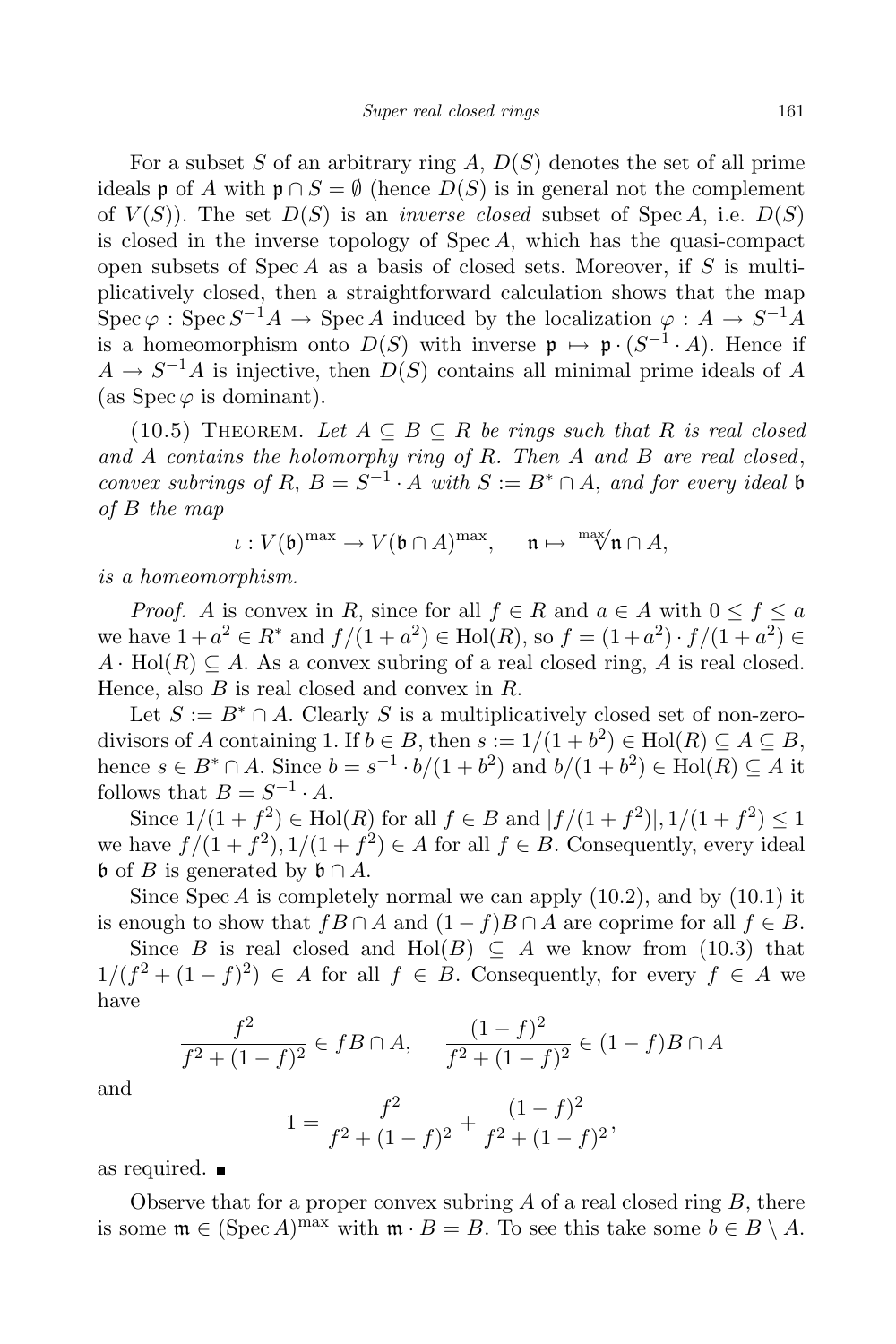Then  $f := 1 + b^2 \notin A$ , since  $-f \leq b \leq f$ . Since  $f \in B^*$  and  $f^{-1} \in A$ , any maximal ideal of A containing  $f^{-1}$  satisfies  $\mathfrak{m} \cdot B = B$ .

Not every inverse closed subset of  $Spec A$  containing  $(Spec A)^{min}$  is of the form  $D(S)$ , where  $S = B^* \cap A$  and B is a real closed overring of A as in (10.5). To see an example, let  $X := \mathbb{R}^n$ . Then X is cozero complemented (cf. [He-Wo]), i.e.  $Z := (\operatorname{Spec} C(X))^{\text{min}}$  is an inverse closed subset of  $\operatorname{Spec} C(X)$ . On the other hand, if B is a real closed ring containing  $A := C(X)$  as a convex subring, then by (10.5),  $(\text{Spec } B)^{\text{max}}$  is homeomorphic to  $\beta X$ . Since  $X = \mathbb{R}^n$ ,  $\beta X$  is not boolean, so  $(\text{Spec } B)^{\text{max}}$  is not boolean and Z cannot be the image of  $Spec B \to Spec C(X)$ . The same argument also works for  $C^*(X)$  instead of  $C(X)$ .

### 11. The convex closure of a super real closed ring

(11.1) LEMMA. Let  $\varphi : A \to B$  be a surjective ring homomorphism between real closed rings (actually, lattice ordered rings are enough). Let  $F \subseteq C \subseteq B$  be such that F is finite and C is countable. Suppose we have a section  $\iota : F \to A$  such that  $\iota : F \to \iota F$  is an order isomorphism. Then *i* can be extended to a section  $\iota' : C \to A$  which is an order isomorphism onto  $\iota'(C)$ .

*Proof.* Straightforward by induction on the cardinality of  $F$ .

 $(11.2)$  PROPOSITION AND DEFINITION. Let A be a real closed ring. Let  $S := \{f \in A \mid f \geq 0, f \text{ a non-zero-divisor and } \forall a \in A : 0 \leq a \leq f \Rightarrow f \mid a\}.$ Then

- (i) For all  $a, b \in A$  and  $f \in S$  with  $0 \le a \le b$  and  $f \mid b$  we have  $f \mid a$ .
- (ii)  $1 \in S$  and  $S \cdot S \subseteq S$ .
- (iii) The ring  $B := S^{-1}A$  is the largest real closed ring so that A is convex in B, more precisely: if C is a real closed overring of A such that A is convex in C, then there is a unique A-embedding of  $C$ into B.

B is called the convex closure of A.

- (iv) For  $f \in A$  we have  $f \in B^*$  if and only if  $|f| \in S$  if and only if  $f^2 \in S$ .
- (v) For  $f \in S$  and  $f \leq g \in A$  we have  $g \in S$ , in particular  $g \mid f$ .

*Proof.* (i) Let  $0 \le a \le b$  and let  $b' \in A$  with  $b = fb'$ . By replacing b with |b'| if necessary, we may assume that  $b' \geq 0$ . Let  $c := b' \vee 1 \in A$ . Then  $fb' \leq fc$  and since  $c \geq 1$ , c is a unit in A. Hence with  $a' := a/c^2 \in A$  we have  $0 \le a' \le f$ . Since  $f \in S$  there is some  $a'' \in A$  with  $a' = fa''$ . So  $a = a'c^2 = fa''c^2$  and  $f | a$ .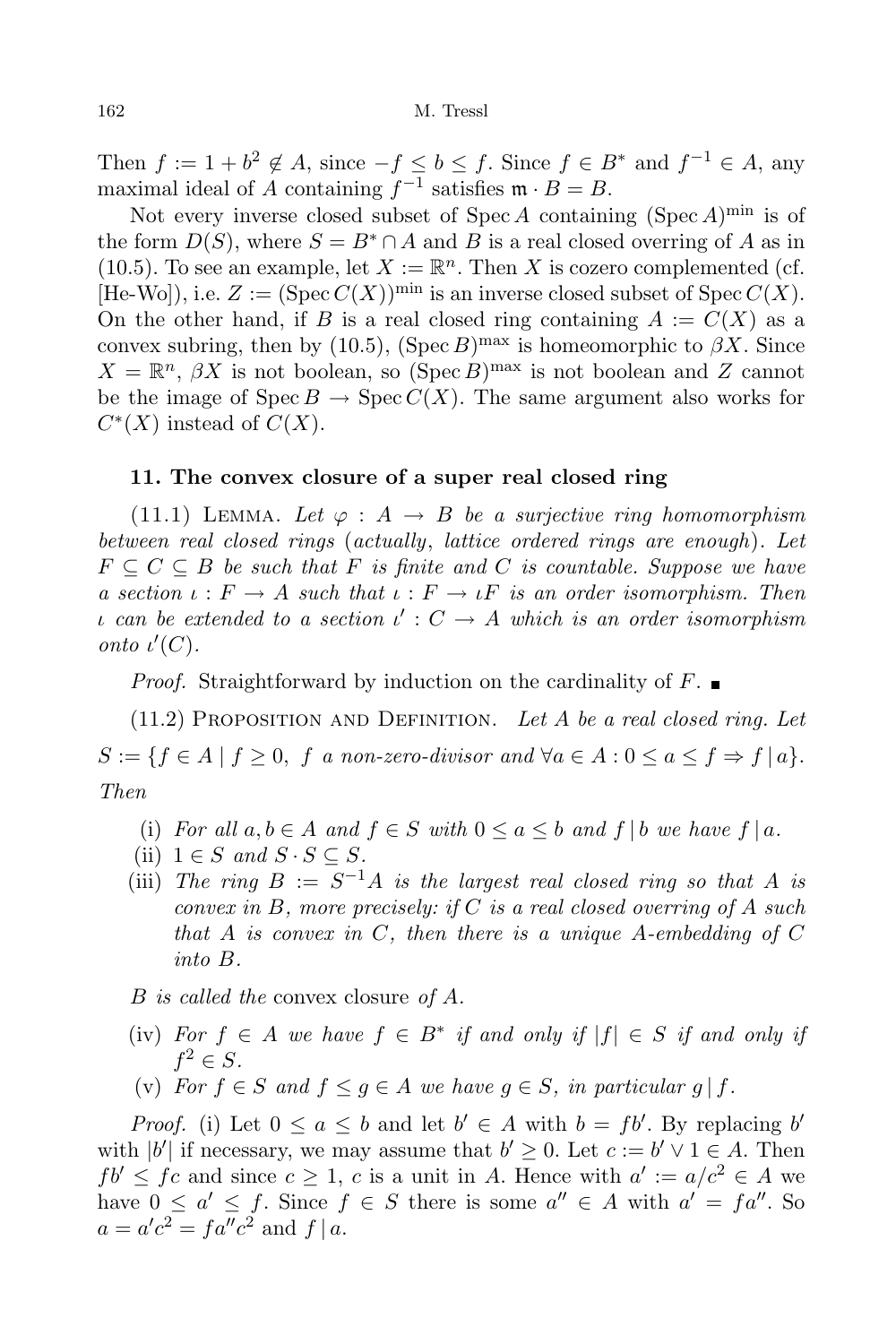(ii) Clearly  $1 \in S$ . Let  $f, g \in S$  and  $0 \le a \le fg$ ,  $a \in A$ . Since  $f \in S$ , (i) says that there is  $a_1 \in A$  with  $a = a_1 f$ . Hence  $0 \le a_1 f \le fg$  and since f is a non-zero-divisor,  $f \ge 0$  implies  $0 \le a_1 \le g$ . Since  $g \in S$ , there is some  $a_2 \in A$  with  $a_1 = a_2g$ . Thus  $a = a_1f = a_2gf$ , i.e.  $fg | a$ . This shows that  $f \circ g \in S$ , so  $S \cdot S \subset S$ .

Before we prove (iii), (iv) and  $(v)$  we need

CLAIM. Let  $C$  be a real closed overring of  $A$  such that  $A$  is convex in  $C$ . If  $f \in C^* \cap A$ , then  $|f| \in S$ .

*Proof of the Claim.* Since  $A \subseteq C$ , f is a non-zero-divisor of A, hence so is |f|. Take  $a \in A$  with  $0 \le a \le |f|$ . Then  $0 \le a/|f| \le 1$  in  $C$ , as  $f \in C^*$ . Since A is convex in C we get  $|f| | a$  in A. This shows the claim.

(iii) A is convex in  $B = S^{-1}A$ , since for  $0 \le a/f \le a'$ ,  $a, a' \in A, f \in S$ we have  $0 \le a \le a'f$ , hence by (i),  $f | a$  in A and  $a/f \in A$ .

Now let C be a real closed overring of A such that A is convex in  $C$ . We already know from (10.5) that  $C = T^{-1}A$  with  $T = C^* \cap A$ . By the claim we have  $T' := \{t^2 \mid t \in T\} \subseteq S$ . Since  $a/t = at/t^2$  for all  $a \in A, t \in T$ , we have  $C = T^{-1}A = T'^{-1}A \subseteq S^{-1}A = B$ .

(iv) If  $f \in B^* \cap A$ , then  $|f| \in S$  by the claim. If  $|f| \in S$ , then  $f^2 = |f|^2$  $\in S$ . If  $f^2 \in S$ , then  $f^2 \in B^*$  and  $f \cdot (f \cdot (f^2)^{-1}) = 1$ , that is,  $f \in B^*$ .

(v) Let  $S \ni f \leq g \in A$ . Then  $0 \leq f \in B^*$  and therefore  $f \leq g$  implies  $g \in B^*$ . By (iv),  $g = |g| \in S$ .

Note that by [Kn-Zh2, Theorem 9.15], the convex closure of a real closed ring is the Prüfer hull (cf.  $[Kn-Zh1]$ ) of that ring.

Our next goal is to prove that the convex closure of a super real closed ring is again a super real closed ring in a natural way. In order to carry out this task we will prove that the set S from  $(11.2)$  is stable under the application of  $s \in \Upsilon$ .

First a characterization of the elements from S in the case of the super real closed rings  $C(X)/\mathfrak{a}$  for a z-radical ideal  $\mathfrak{a}$  of  $C(X)$ .

(11.3) PROPOSITION. For  $f \in C(X)$ ,  $f \geq 0$ , and every z-ideal a of  $C(X)$  the following are equivalent:

- (i)  $\forall g \in C(X) : 0 \leq g \mod \mathfrak{a} \leq f \mod \mathfrak{a} \Rightarrow f \mod \mathfrak{a} \mid g \mod \mathfrak{a}.$
- (ii)  $\forall g \in C(X) : 0 \le g \le f \Rightarrow f \mod \mathfrak{a} \mid g \mod \mathfrak{a}.$
- (iii)  $D := \{f \neq 0\}$  is  $C^*$ -embedded into X at  $f := \{\{a = 0\} \mid a \in \mathfrak{a}\}, i.e.$ for every  $H \in C^*(D)$  there are  $Z \in \mathfrak{f}$  and an extension  $h \in C(X)$ of  $H|_{Z\cap D}$ .

*Proof.* (iii)⇒(i). Let  $g \in C(X)$  with  $0 \le g \le f$  modulo **a**. By (11.1) there are  $g', f' \in C(X)$  with  $g - g', f - f' \in \mathfrak{a}$  and  $0 \le g' \le f'$ . By replacing f by  $f'$  and g by g' we may assume that  $0 \le g \le f$ . Let  $H := g|_D/f|_D \in C^*(D)$ . So by assumption there is  $Z \in \mathfrak{f}$  such that  $H|_{Z\cap D}$  can be extended to an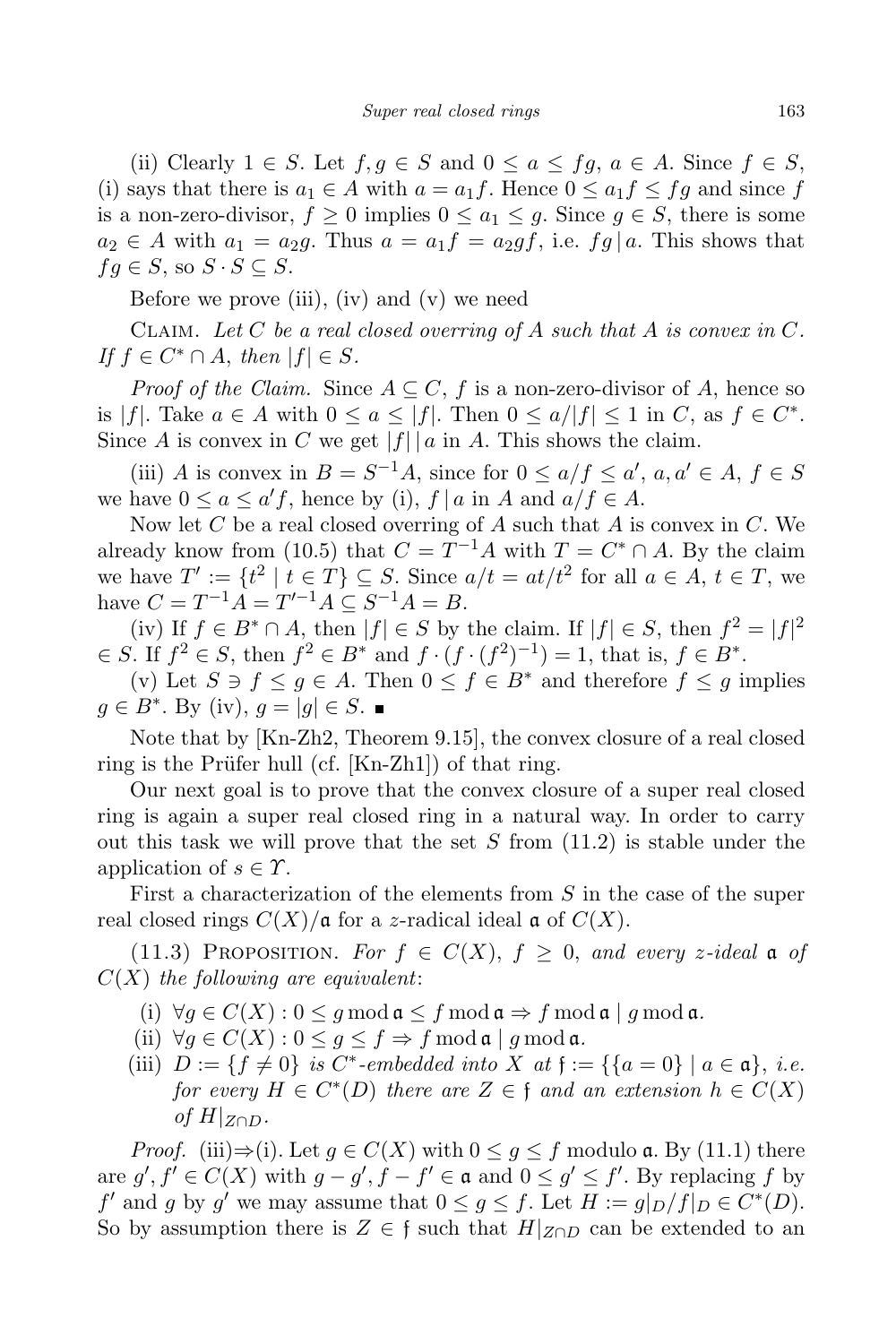$h \in C(X)$ . Then  $\{h \cdot f - g = 0\} \supseteq Z \cap D$ . On  $Z \setminus D$  we have  $0 \le g \le f \equiv 0$ , hence  $\{h \cdot f - g = 0\} \supseteq Z$  and this shows that f mod  $\mathfrak{a} \mid g \mod \mathfrak{a}$ .

 $(i)$ ⇒(ii) is a weakening.

(ii)⇒(iii). Suppose  $\forall g \in C(X) : 0 \le g \le f \Rightarrow f \mod \mathfrak{a} | g \mod \mathfrak{a}$ . Let  $H \in C^*(D)$ . We have to find some  $Z \in \mathfrak{f}$  such that  $H|_{Z \cap D}$  can be extended to a continuous function on X. Since  $H = H^+ - H^-$  we may assume that  $H \geq 0$  and of course also that  $H \leq 1$ . Since D is the cozero set of f,  $f|_D \cdot H$  has an extension  $g \in C(X)$  with  $g(x) = 0$  for all  $x \in \{f = 0\}$ . Since  $0 \leq H \leq 1$  and  $f \geq 0$  we have  $0 \leq g \leq f$ . By (ii), f mod a | g mod a and there is some  $h \in C(X)$  with  $f \cdot h - g \in \mathfrak{a}$ . So  $Z := \{f \cdot h - g = 0\}$  is a set from f such that h extends  $H|_{Z\cap D}$ .

(11.4) COROLLARY. If  $f \in C(X)$ ,  $f \neq 0$ , and  $D := \{f \neq 0\}$ , then the following are equivalent:

(i)  $\forall g \in C(X) : 0 \leq g \leq f \Rightarrow f \mid g$ .

(ii)  $\{f \neq 0\}$  is C<sup>\*</sup>-embedded into X.

*Proof.* By (11.3) applied to the z-ideal  $\mathfrak{a} = \{0\}$ .

 $(11.5)$  COROLLARY. Let A be the super real closed ring  $C(X)/\mathfrak{a}$  for some z-radical ideal  $a$  of  $C(X)$ . Let  $a \in A$ ,  $a \geq 0$ , and let  $s \in \Upsilon$  with  $s(t) \geq 0$  $(t \geq 0)$ . Then

 $\forall b \in A : 0 \leq b \leq a \Rightarrow a \mid b \Leftrightarrow \forall b \in A : 0 \leq b \leq s(a) \Rightarrow s(a) \mid b.$ 

*Proof.* Pick  $f \in C(X)$ ,  $f \geq 0$ , with  $a = f \mod \mathfrak{a}$ . By (11.3),  $\forall b \in A$ :  $0 \leq b \leq a \Rightarrow a \mid b$  if and only if  $D := \{f \neq 0\}$  is  $C^*$ -embedded into X at  $f := \{h = 0\} \mid h \in \mathfrak{a}\}\)$ . This latter property only depends on the cozero set of f, hence it holds for f if and only if it holds for  $s \circ f$ , and this shows the corollary.

(11.6) PROPOSITION. Let A be a real closed ring and let  $f \in A$  with  $f \geq 0$ . Then the following are equivalent:

- (i)  $\forall a \in A : 0 \leq a \leq f \Rightarrow f|a$ .
- (ii) The natural map between the holomorphy rings  $\text{Hol}(A) \to \text{Hol}(A_f)$ is surjective.

*Proof.* First note that  $\text{Hol}(A) \to A \to A_f$  has indeed values in  $\text{Hol}(A_f)$ . To see this let  $a \in Hol(A)$ . There is some  $N \in \mathbb{N}$  with  $|a| \leq_{\beta} N$  ( $\beta \in Sper A$ , the real spectrum of A). But then also  $|a/1| \leq_\alpha N$  for all  $\alpha \in \text{Sper } A_f$ , hence  $a/1 \in Hol(A_f).$ 

(ii)⇒(i). Let  $0 \le a \le f$ . Then  $0 \le a/f \le 1$  in  $A_f$ , so by (ii) there is some  $g \in A$  such that  $g/1 = a/f$  in  $A_f$ . We claim that  $g \cdot f = a$  in A. To see this take a prime ideal  $\mathfrak p$  of A. If  $f \in \mathfrak p$ , then also  $a \in \mathfrak p$ , as  $0 \le a \le f$ . If  $f \notin \mathfrak{p}$ , then  $gf - a \in \mathfrak{p}$ , since  $g/1 = a/f$  in  $A_f$ . Hence  $gf - a \in \mathfrak{p}$  for all prime ideals  $\mathfrak p$  of A, and this shows  $gf = a$  in A.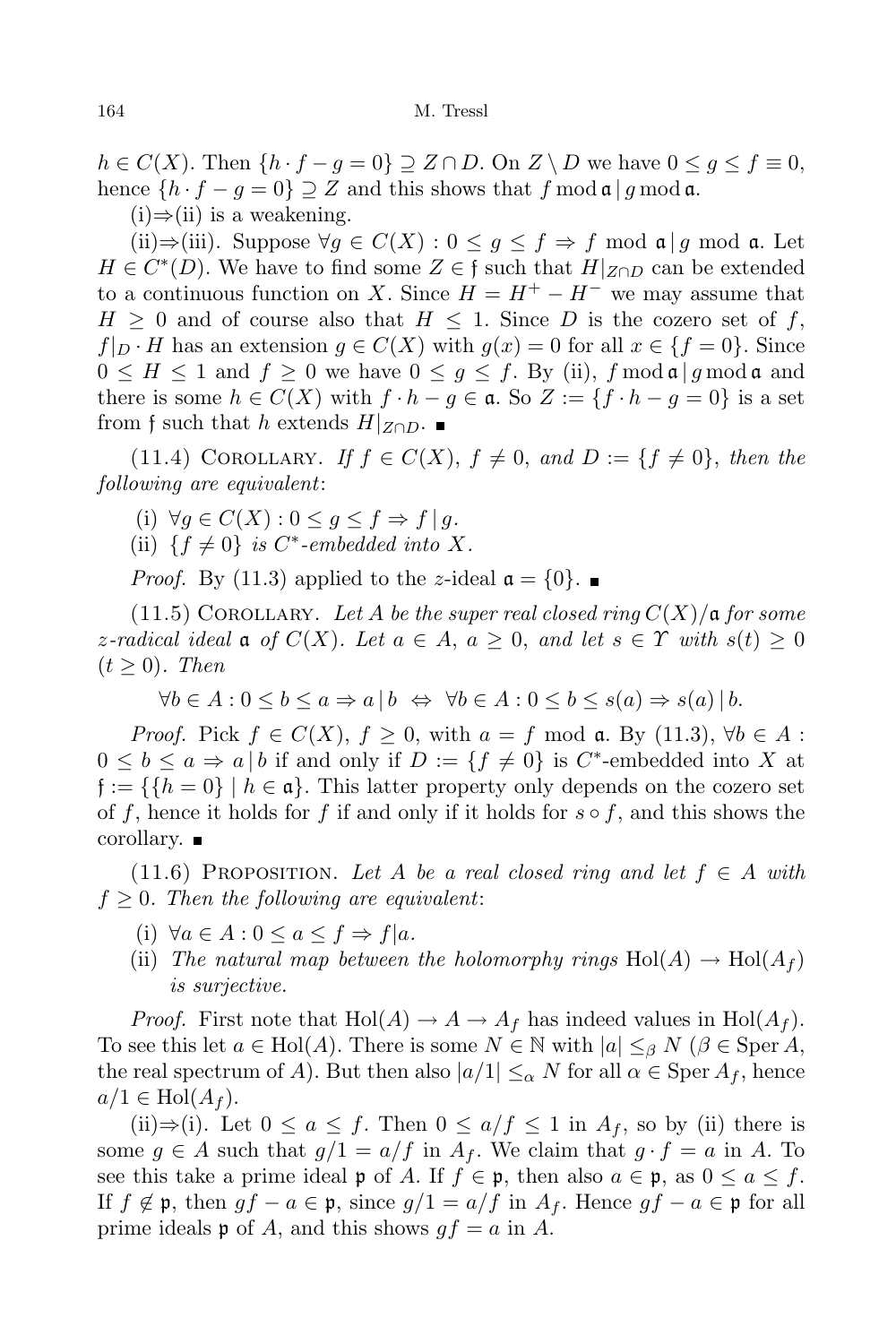(i)⇒(ii). Let  $a \in A$  and  $N \in \mathbb{N}$  be such that  $|a/f^n| \leq_\alpha N$  for all  $\alpha \in \text{Sper } A_f$ . Then  $0 \leq a^+/Nf^n \leq_\alpha 1$  and  $0 \leq a^-/Nf^n \leq_\alpha 1$  for all  $\alpha \in \operatorname{Sper} A_f$ . So in order to show that  $\operatorname{Hol}(A) \to \operatorname{Hol}(A_f)$  is surjective we may assume that  $a \geq 0$  and  $0 \leq a/f^n \leq a$  1 for all  $\alpha \in \text{Sper } A_f$ . This assumption implies  $0 \leq f \cdot a \leq f^{n+1}$  in A. By (i) there is some  $g \in A$ with  $f^{n+1} \cdot g = f \cdot a$ . But this means that g is a preimage of  $a/f^n$  in A. Now, g need not be in  $Hol(A)$ , but we can modify it in order to get this property as well: Let  $g' := (g \wedge 1) \vee -1$ . Then  $|g'| \leq 1$  and for  $\mathfrak{p} \in \operatorname{Spec} A$ with  $f \notin \mathfrak{p}, 0 \leq f \cdot a \leq f^{n+1}$  and the equation  $f^{n+1} \cdot g = f \cdot a$  shows that  $f^{n+1} \cdot g' = f \cdot a \mod \mathfrak{p}.$ 

 $(11.7)$  COROLLARY. Let B be the convex closure of  $C(X)$ . Then the image of  $(\operatorname{Spec} B)^{\max}$  under  $\operatorname{Spec} B \to \operatorname{Spec} C(X)$  is contained in z-Spec  $C(X)$ .

*Proof.* B is the localization of  $C(X)$  at

$$
S := \{ f \in C(X) \mid f \ge 0, \ f \text{ a non-zero-divisor and}
$$

$$
\forall g \in C(X) : 0 \le g \le f \Rightarrow f \mid g \}
$$

by (11.2). If  $\mathfrak{p} \in \operatorname{Spec} C(X)$  with  $\mathfrak{p} \cap S = \emptyset$ , then also  $\sqrt[x]{\mathfrak{p}} \cap S = \emptyset$ , since membership in  $S$  only depends on the cozero set of a function by  $(11.4)$ . Since the image of  $(\text{Spec }B)^{\text{max}}$  under  $\text{Spec }B \to \text{Spec }C(X)$  is the set  $D(S)^{\text{max}}$ , this proves the corollary.  $\blacksquare$ 

### (11.8) LEMMA. If  $A \subseteq B$  are real closed rings, then

$$
Hol(A) = A \cap Hol(B).
$$

*Proof.* B is isomorphic to a ring of functions  $X \to R$  for some set X and some real closed field R. For such a ring, the assertion is obvious.  $\blacksquare$ 

(11.9) LEMMA. Let A be a super real closed ring and let  $f, a \in A$  and  $r, s \in \Upsilon$  be such that  $|a/s(f)| \leq 1$  in  $A_{s(f)}$ . Then there is some  $g \in A$  with  $|g| \leq |r(f)|$  such that  $g = r(f) \cdot (a/s(f))$  in  $A_{s(f)}$ .

*Proof.* First we reduce to the case where A is generated by f and a as a super real closed ring. Let B be the  $\Upsilon$ -subring of A generated by f and a. Since  $|a/s(f)| \leq 1$  in  $A_{s(f)}$  we also have  $|a/s(f)| \leq 1$  in  $B_{s(f)}$  (cf. (11.8)). If we find an element  $g \in B$  with  $|g| \leq |r(f)|$  such that  $g = r(f) \cdot (a/s(f))$  in  $B_{s(f)}$ , then also  $g = r(f) \cdot (a/s(f))$  in  $A_{s(f)}$ . This argument shows that we may replace A by B, hence we may assume that A is generated by  $f$  and  $a$ as a super real closed ring.

Let  $\varphi: C(\mathbb{R}^2) \to A$  be the unique super homomorphism which sends x to f and y to a. Since  $s(f)/1 = \varphi(s(x))/1$  is a unit in  $A_{s(f)}$  we get a natural map  $\psi: C(\mathbb{R}^2)_{s(x)} \to A_{s(f)}$ , which is surjective, as  $\varphi$  is surjective. Since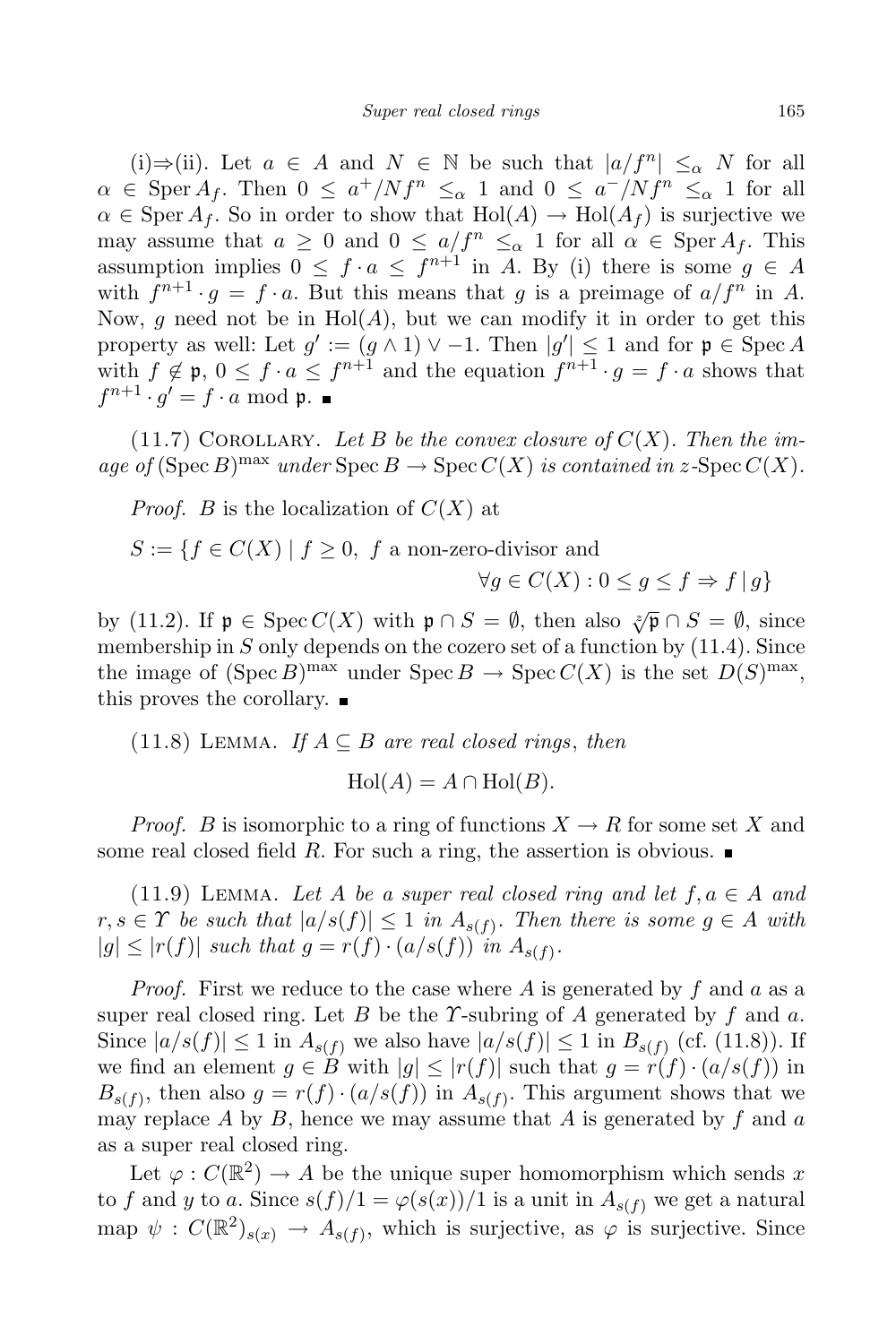$|a/s(f)| \leq 1$  in  $A_{s(f)}$ , there is some  $F(x, y) \in C(\mathbb{R}^2)$  such that

$$
\psi\left(\frac{F(x,y)}{s(x)}\right) = \frac{a}{s(f)} \quad \text{and} \quad \left|\frac{F(x,y)}{s(x)}\right| \le 1 \quad \text{in } C(\mathbb{R}^2)_{s(x)}
$$

(cf. (11.1)). Let  $D := \{(u, v) \in \mathbb{R}^2 \mid s(u) \neq 0\}$ . Then  $F|_{D}/s|_{D} \in C(D)$  is of absolute value less than 1. Therefore the function

$$
G(u, v) := \begin{cases} r(u) \cdot \frac{F|_{D}}{s|_{D}}(u, v) & \text{if } u \neq 0, \\ 0 & \text{if } u = 0, \end{cases}
$$

is continuous on  $\mathbb{R}^2$ ,  $|G(u, v)| \le |r(u)|$  for all  $u, v \in \mathbb{R}$  and  $G \cdot s = r \cdot F$ on  $\mathbb{R}^2$ . Thus  $G/1 = r(x) \cdot (F/s)$  in  $C(\mathbb{R}^2)_{s(x)}$ .

We take  $g := \varphi(G) \in A$ . Then  $|g| \leq |r(f)|$  and  $g = r(f) \cdot (a/s(f))$ in  $A_{s(f)}$ .

(11.10) PROPOSITION. Let A be a super real closed ring, let  $f \in A$ and let  $r, s \in \Upsilon$ . Then the natural map  $A_{s(f)} \to A_{r(f) \cdot s(f)}$  induces an isomorphism of the holomorphy rings

$$
\operatorname{Hol}(A_{s(f)}) \to \operatorname{Hol}(A_{r(f)\cdot s(f)}).
$$

Hence  $\text{Hol}(A_{s(f)})$  is independent of s and equal to  $\text{Hol}(A_f)$ .

*Proof.* First we show that the natural map  $A_{s(f)} \to A_{r(f) \cdot s(f)}$  is injective. Let  $a \in A$  be such that  $a/s(f)^n = 0$  in  $A_{r(f) \cdot s(f)}$ . Then  $(r(f) \cdot s(f))^k \cdot a$  $= 0$  for some k and we will show that  $s(f) \cdot a = 0$ . This proves  $a/s(f)^n = 0$ in  $A_{s(f)}$  as desired. Let p be a minimal prime ideal of A. If  $a \in \mathfrak{p}$ , then  $s(f) \cdot a \in \mathfrak{p}$ . If  $a \notin \mathfrak{p}$ , then  $(r(f) \cdot s(f))^k \cdot a = 0$  implies  $r(f) \in \mathfrak{p}$  or  $s(f) \in \mathfrak{p}$ . Since p is minimal, it is Y-radical, hence  $f \in \mathfrak{p}$  in any case and so  $s(f) \in \mathfrak{p}$ if  $a \notin \mathfrak{p}$ .

This shows that  $s(f) \cdot a \in \mathfrak{p}$  for all  $\mathfrak{p} \in \mathrm{Spec}\, A$ , hence  $s(f) \cdot a = 0$ .

It remains to show that  $\text{Hol}(A_{s(f)}) \to \text{Hol}(A_{r(f) \cdot s(f)})$  is surjective. Pick  $a \in A$  such that  $a/(r(f) \cdot s(f))^n \in \text{Hol}(A_{r(f) \cdot s(f)})$ . Clearly we may assume that  $|a/(r(f) \cdot s(f))^n| \leq 1$  in  $A_{r(f) \cdot s(f)}$ . Now we apply (11.9) to s and  $(r \cdot s)^n$ (instead of r, s). We get some  $g \in A$  with  $|g| \leq |s(f)|$  such that

$$
g = s(f) \cdot \frac{a}{(r(f) \cdot s(f))^n} \quad \text{in } A_{r(f) \cdot s(f)}.
$$

It follows that  $g/s(f)$  is a preimage of  $a/(r(f) \cdot s(f))^n$  in  $Hol(A_{s(f)})$  under  $\text{Hol}(A_{s(f)}) \to \text{Hol}(A_{r(f)\cdot s(f)}).$ 

REMARK. By (11.6), Proposition (11.10) says that  $A_{s(f)}$  is a convex subring of  $A_{r(f) \cdot s(f)}$  (note that at the beginning of the proof of Proposition (11.10) it is shown that  $r(f)/1$  is a non-zero-divisor in  $A_{s(f)}$ ).

(11.11) COROLLARY. Let A be a super real closed ring, let  $f \in A, f \geq 0$ , and let  $s \in \Upsilon$  with  $s(u) \geq 0$  for  $u \geq 0$ . Then with  $S := \{f \in A \mid f \geq 0\}$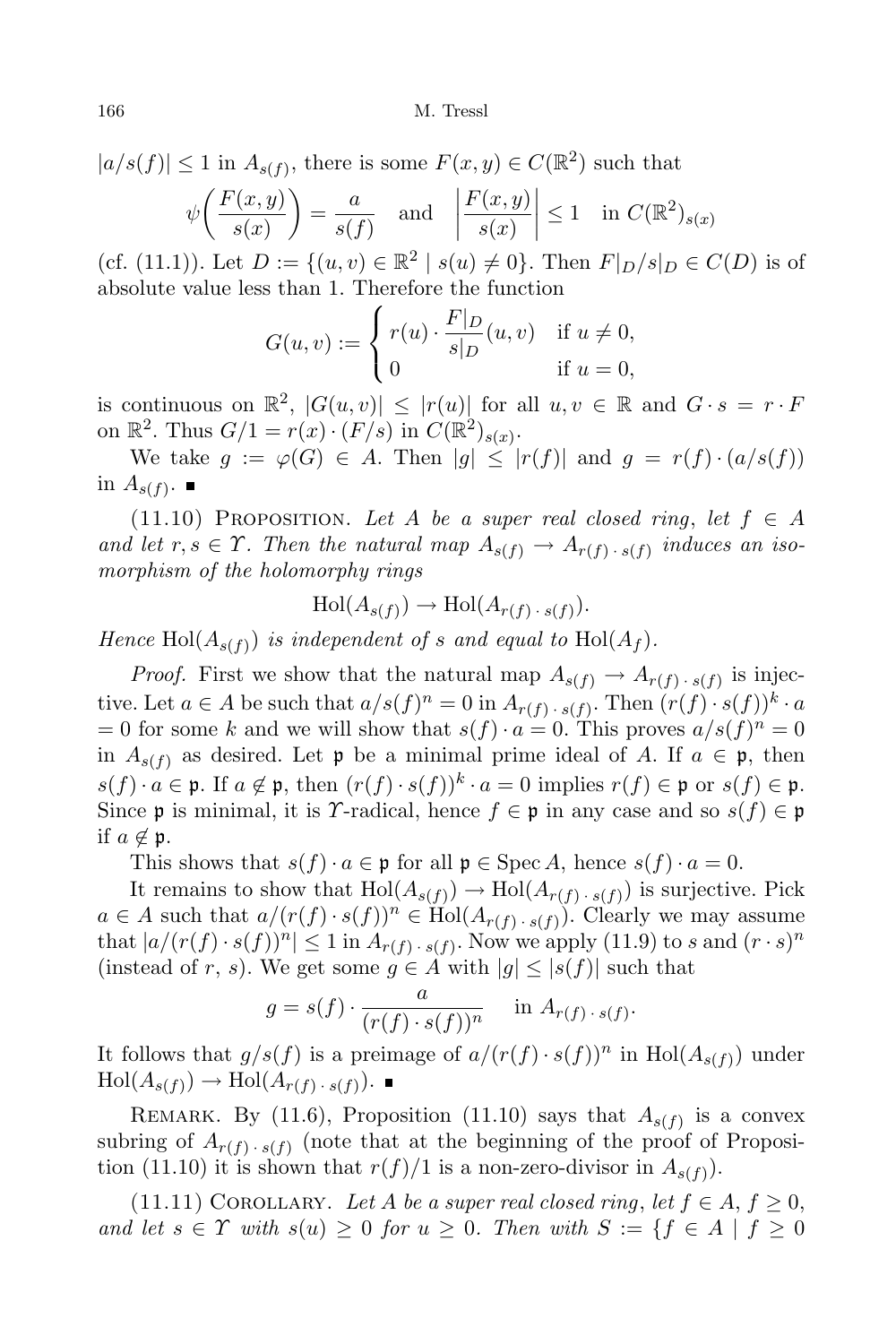and  $\forall a \in A : 0 \le a \le f \Rightarrow f \mid a$  we have  $f \in S \Leftrightarrow s(f) \in S$ . In particular  $D(S)^{\max} \subseteq \Upsilon$ -Spec A.

*Proof.* By (11.6),  $f \in S$  if and only if  $Hol(A) \to Hol(A_f)$  is an isomorphism. Since  $\text{Hol}(A_f) \to \text{Hol}(A_{f \cdot s(f)})$  and  $\text{Hol}(A_{s(f)}) \to \text{Hol}(A_{f \cdot s(f)})$  are isomorphisms by (11.10), we get  $f \in S \Leftrightarrow s(f) \in S$ .

 $(11.12)$  THEOREM. Let A be a super real closed ring and let B be the convex closure of A. Then there is a unique expansion of  $B$  to a super real closed ring having A as a super real closed subring.

*Proof.* By (11.2),  $B = S^{-1}A$  with  $S := \{f \in A \mid f \ge 0, f \text{ a non-zero--} \}$ divisor and  $\forall a \in A : 0 \le a \le f \Rightarrow f | a$ . By (11.11), S is T-multiplicatively closed and by (7.4) the theorem follows from  $B = S^{-1}A$ .

## 12. Real closures over proconstructible subsets of  $\Upsilon$ -Spec A

 $(12.1)$  PROPOSITION. Let I be an index set and let  $M_i$  be a super real closed field for  $i \in I$ . Let A be a super real closed subring of  $R := \prod_{i \in I} M_i$ . For every semi-algebraic function  $f : \mathbb{R}^k_{\text{alg}} \to \mathbb{R}_{\text{alg}}$  and every  $a \in R^k$  let  $f^R(a) := (f^{M_i}(a_i))_{i \in I} \in R$ . Then

 $D := \{ f^R(a) \mid k \in \mathbb{N}, f : \mathbb{R}^k_{\text{alg}} \to \mathbb{R}_{\text{alg}} \text{ semi-algebraic}, a \in A^k \}$ 

is again a super real closed subring of R and this  $\mathscr{L}_{\Upsilon}$ -structure is the only one which expands the pure ring D to a super real closed ring having A as a super real closed subring.

*Proof.* Let  $F \in C(\mathbb{R}^n)$  and let  $f_1, \ldots, f_n : \mathbb{R}^k_{\text{alg}} \to \mathbb{R}_{\text{alg}}$  be semi-algebraic. Let  $a \in R^k$ . We have to show that  $F_R(f_1^R(a), \ldots, f_n^R(a)) \in D$ . By (7.2), there are  $t \in \Upsilon$  and  $G \in C(\mathbb{R}^n \times \mathbb{R})$  with

 $F(x_1, \ldots, x_n) \cdot t(y) = G(x_1 \cdot y, \ldots, x_n \cdot y, y) \quad ((\overline{x}, y) \in \mathbb{R}^n \times \mathbb{R}).$ 

Recall that every semi-algebraic function  $\mathbb{R}^k_{\text{alg}} \to \mathbb{R}_{\text{alg}}$  is of the form

$$
\sum_{i=1}^l \frac{g_j}{h_j} \cdot \chi_j,
$$

where  $\chi_j$  are semi-algebraic characteristic functions with  $\mathbb{R}^k_{\text{alg}} = \bigcup_j \{\chi_j = 1\},\$  $g_j, h_j$  are continuous semi-algebraic functions  $\mathbb{R}^k_{\text{alg}} \to \mathbb{R}_{\text{alg}}$  and  $h_j$  has no zeros on  $\{\chi_i \neq 0\}$  (by convention  $(g_i/h_i) \cdot \chi_i(x) = 0$  if  $h_i(x) = 0$ ).

Pick such functions  $\chi_{\mu j}, g_{\mu j}, h_{\mu j}$  for each  $f_{\mu}$ . By selecting a common refinement of the supports of the  $\chi_{\mu j}$ , we may assume that the  $\chi_{\mu j}$  do not depend on  $\mu \in \{1, \ldots, n\}$ , so we write  $\chi_i$  instead of  $\chi_{\mu i}$ . Moreover, by suitably changing the  $g_{\mu i}$ 's we may also assume that the  $h_{\mu j}$  do not depend on  $\mu \in \{1, \ldots, n\}$ , so we write  $h_i$  instead of  $h_{\mu i}$ .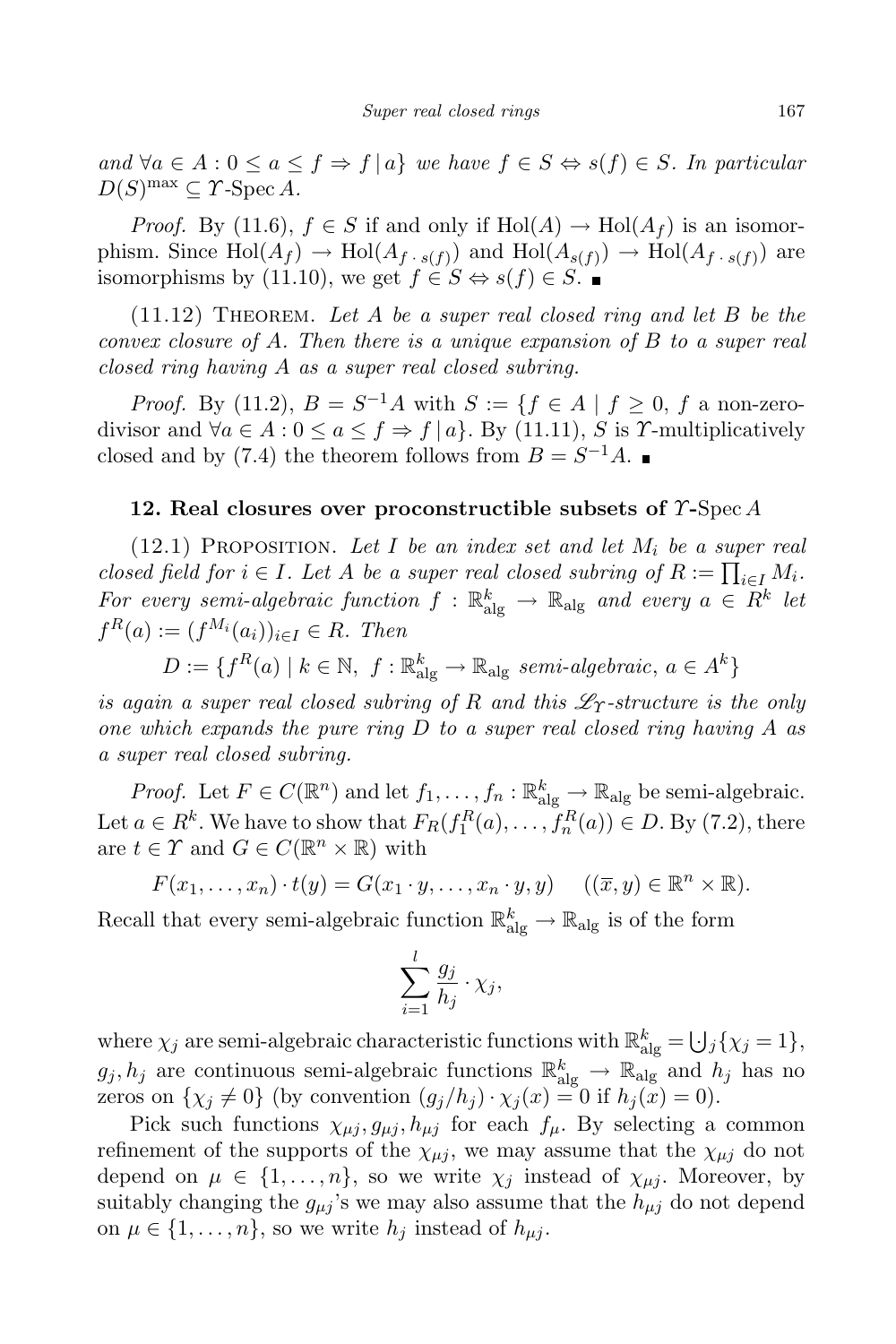Let  $f: \mathbb{R}_{\text{alg}}^{2l+k} \to \mathbb{R}_{\text{alg}}$  be semi-algebraic, defined by  $f(x_1,y_1,\ldots,x_l,y_l,\overline{z})$  $:= \begin{cases} \frac{x_j}{y_j} \cdot \chi_j(\overline{z}) & \text{if } y_j \cdot \chi_j(\overline{z}) \neq 0 \text{ for some } j \in \{1, \ldots, l\}, \end{cases}$ 0 if  $y_j \cdot \chi_j(\overline{z}) = 0$  for all  $j \in \{1, \ldots, l\}.$ 

Observe that f is well defined, since  $\mathbb{R}^k_{\text{alg}} = \bigcup_j \{\chi_j = 1\}$ . It is enough to show that

(\*) 
$$
F_R(f_1^R(a),...,f_n^R(a)) = f^R(c_1,d_1,...,c_l,d_l,a) \in D
$$

with  $c_j := G_R(g_{1j}^R(a), \ldots, g_{nj}^R(a), h_j^R(a)) \in A, d_j = t^R(h_j(a)) \in A \ (1 \leq j \leq l).$ We prove (\*) coordinatewise. Let  $i \in I$ . There is a unique j with  $\chi_{j}^{M_i}$  $j^{Mi} (a_i)$ 

= 1. Then for each  $\mu \in \{1, ..., n\}$  we have  $f_{\mu}^{R}(a)_{i} = f_{\mu}^{M_{i}}(a_{i}) = g_{\mu j}^{M_{i}}(a_{i})/h_{j}^{M_{i}}(a_{i}),$ hence

$$
\begin{aligned} \text{(†)} \qquad & F_R(f_1^R(a), \dots, f_n^R(a))_i = F_{M_i}(f_1^{M_i}(a_i), \dots, f_n^{M_i}(a_i)) \\ &= F_{M_i}\left(\frac{g_{1j}^{M_i}(a_i)}{h_j^{M_i}(a_i)}, \dots, \frac{g_{nj}^{M_i}(a_i)}{h_j^{M_i}(a_i)}\right). \end{aligned}
$$

By (7.4) we know that

$$
F_{M_i}\left(\frac{g_{1j}^{M_i}(a_i)}{h_j^{M_i}(a_i)},\ldots,\frac{g_{nj}^{M_i}(a_i)}{h_j^{M_i}(a_i)}\right)\cdot t^{M_i}(h_j^{M_i}(a_i))
$$
  
=  $G_{M_i}(g_{1j}^{M_i}(a_i),\ldots,g_{nj}^{M_i}(a_i)), h_j^{M_i}(a_i)),$ 

in other words

$$
F_R(f_1^R(a),\ldots,f_n^R(a))_i\cdot d_{ji}=c_{ji},
$$

where  $d_{ji}$ ,  $c_{ji}$  denote the *i*th components of  $d_j$ ,  $c_j$  respectively. By the choice of the  $h_j$  and since  $\chi_j^{M_i}$  $j^{M_i}(a_i) = 1$ , we know that  $d_{ji} \neq 0$ . Thus

> $F_R(f_1^R(a),...,f_n^R(a))_i = \frac{c_{ji}}{d_{ji}}$  $rac{c_{ji}}{d_{ji}},$

which is the *i*<sup>th</sup> component of  $f^R(c_1, d_1, \ldots, c_l, d_l, a)$ , since the pure field  $M_i$ is an elementary extension of  $\mathbb{R}_{\text{ale}}$ .

Hence  $D$  is a super real closed subring of  $R$ . Now let  $E$  be another super real closed ring expanding  $D$  such that  $A$  is a super real closed subring of E. We must show that  $F_D = F_E$  for every  $F \in C(\mathbb{R}^n)$ ,  $n \in \mathbb{N}$ . Pick  $i \in I$ . Let  $\pi : D \to M_i$  be the projection and let M be the image of  $\pi$ . Then M is the quotient field of the image of  $A \to D \to M_i$ , hence the kernel of  $\pi$  is a maximal ideal, thus an Y-radical ideal with respect to every super real closed ring structure on D. Let N be the  $\mathscr{L}_{\gamma}$ -structure of the pure field M imposed by E according to (6.3). Then  $\pi : D \to N$  is a super homomorphism. Composing  $\pi$  with the inclusion  $A \to D$  (which is a super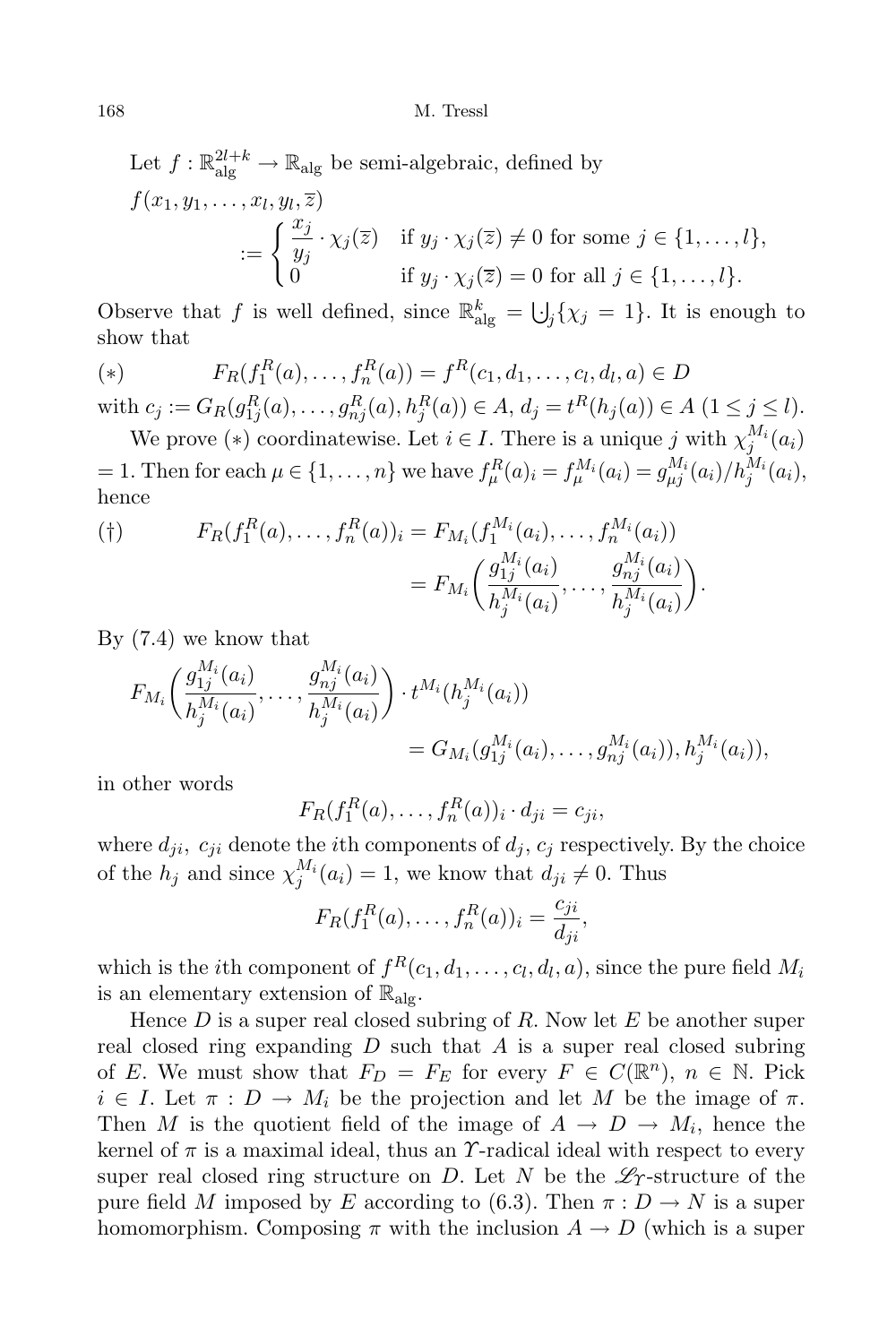homomorphism by assumption) shows that the natural map  $A \to N$  is a super homomorphism as well. By  $(6.3)$  and  $(7.4)$  we must have  $N = M$ . Thus  $\pi: E \to M_i$  is a super homomorphism, in other words we have

$$
F_E(f_1^R(a),...,f_n^R(a))_i = F_{M_i}(f_1^{M_i}(a_i),...,f_n^{M_i}(a_i))
$$

for all  $F, f_1, \ldots, f_n, a$  as in (†) above. Now the computation following (†) and the fact that A is a super real closed subring of D force  $F_D = F_E$ .

We have two consequences of  $(12.1)$ .

 $(12.2)$  COROLLARY. Let A be a super real closed ring and let  $E(A)$  be the epimorphic hull of A (cf. [St, Definition 8.3]) in the category of commutative, unital rings. Then there is a unique expansion of  $E(A)$  to a super real closed ring such that the canonical homomorphism  $A \to E(A)$  is a super homomorphism.

*Proof.* Let Z be the closure of  $(Spec A)^{min}$  in the constructible topology. Then  $E(A)$  is the ring B of constructible sections of A above Z (the definition of this ring can be found in [Schw1, Chapter I, Section 2]). This follows easily from the characterization of epimorphisms [Schw-Ma, Theorem 5.2], and basic results from  $[St]$ . By the characterization of the elements of  $B$  in [Schw1], B is the ring D defined for  $A \subseteq \prod_{\mathfrak{p} \in Z} \text{qf}(A/\mathfrak{p})$  in (12.1). Hence the corollary is an instance of  $(12.1)$ .

Note that by [Schw2, Theorem 1.2] the epimorphic hull of every real closed ring in the category of commutative rings is real closed.

The second consequence of (12.1) concerns rings of abstract semi-algebraic functions over proconstructible subsets of  $\Upsilon$ -Spec A as defined in [Schw1, Chapter I, Section 2]. We first recall some tools from [Schw1].

(12.3) REMINDER. Let A be a ring. Let  $\alpha, \beta \in \text{Sper } A$  (the real spectrum of A) and assume that  $\beta$  is a specialization of  $\alpha$ . Then supp  $\beta$ /supp $\alpha$  is a convex prime ideal in  $A/\text{supp }\alpha$  and there is a largest convex valuation ring C of  $k(\alpha)$  (the ordered residue field of the support of  $\alpha$ ) such that  $\mathfrak{m} \cap A/\mathrm{supp \,} \alpha = \mathrm{supp \,} \beta/\mathrm{supp \,} \alpha$ , where  $\mathfrak{m}$  is the maximal ideal of C. The set m can be defined as

 $\mathfrak{m} = \{ y \in k(\alpha) \mid y^n \in \text{the convex hull of } \text{supp }\beta/\text{supp }\alpha \}$ 

and then

$$
C = \{c \in k(\alpha) \mid c \cdot \mathfrak{m} \subseteq \mathfrak{m}\}.
$$

We write  $C_{\alpha\beta}$  for this valuation ring,  $\mathfrak{m}_{\alpha\beta}$  for its maximal ideal and  $\kappa_{\alpha\beta}$ for the residue field of  $C_{\alpha\beta}$ . Observe that the map  $A/\text{supp }\beta \to \kappa_{\alpha\beta}$  factors through an embedding  $k(\beta) \to \kappa_{\alpha\beta}$ ; we write  $\lambda_{\alpha\beta}$  for this map.

We will apply this construction to real closed rings exclusively. In this case orderings of A are identified with their support, hence we write  $C_{pq}$ ,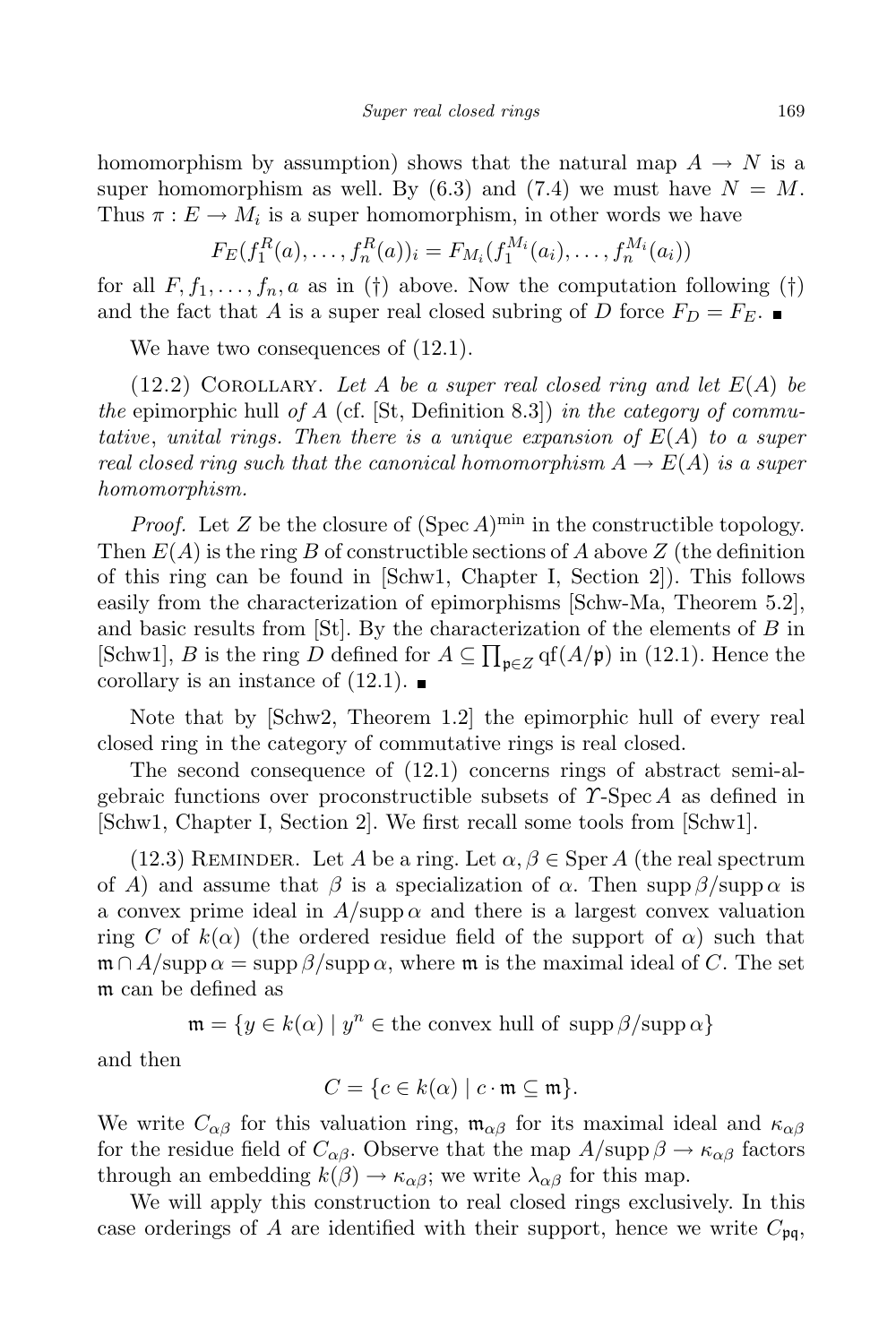$\mathfrak{m}_{\mathfrak{p}\mathfrak{q}},\ldots$  instead of  $C_{\alpha\beta},\mathfrak{m}_{\alpha\beta},\ldots$  where  $\mathfrak{p} = \text{supp }\alpha$  and  $\mathfrak{q} = \text{supp }\beta$ . Also observe that in this case  $k(\mathfrak{p})$  is real closed and

 $m_{\text{pa}} =$  the convex hull of  $q/p$ .

(12.4) LEMMA. If A is a super real closed ring and  $\mathfrak{p}, \mathfrak{q} \in \Upsilon$ -Spec A with  $\mathfrak{p} \subseteq \mathfrak{q}$ , then  $C_{\mathfrak{p}q}$  is a super real closed subring of  $k(\mathfrak{p})$  with  $\Upsilon$ -radical maximal ideal and the map  $\lambda_{pq}$  is a super homomorphism.

Proof. This follows from  $(9.2)$  applied to the super real closed rings  $A/\mathfrak{p} \subseteq k(\mathfrak{p})$  and the Y-radical ideal  $\mathfrak{q}/\mathfrak{p}$  of  $A/\mathfrak{p}$ .

Recall that for a real closed ring  $A$  and a proconstructible subset  $P$  of Spec A the real closure of A above P is the following ring: Let  $\Phi : A \to$  $\prod_{\mathfrak{p}\in P} k(\mathfrak{p})$  be the evaluation map and let  $A_0$  be the image of  $\Phi$ . Let D be the ring defined for  $A_0$  according to (12.1). Then the real closure of A above P is the subring of all elements  $(s_p)_{p \in P} \in D$  which are *compatible*, i.e. for all  $\mathfrak{p}, \mathfrak{q} \in P$  with  $\mathfrak{p} \subseteq \mathfrak{q}$  we have

$$
s_{\mathfrak{p}}\,\mathrm{mod}(\mathfrak{q}/\mathfrak{p})=\lambda_{\mathfrak{p}\mathfrak{q}}(s_{\mathfrak{q}}).
$$

(12.5) THEOREM. Let A be a super real closed ring and let  $P \subseteq \Upsilon$ -Spec A be proconstructible. Let B be the real closure of A above P. Then there is a unique expansion of  $B$  to a super real closed ring such that the natural map  $A \rightarrow B$  is a super homomorphism.

*Proof.* Let  $\Phi: A \to \prod_{\mathfrak{p} \in P} k(\mathfrak{p})$  be the evaluation map and let  $A_0$  be the image of  $\Phi$ . Since  $P \subseteq \Upsilon$ -Spec A we know that  $\Phi$  is a super homomorphism and  $A_0$  is a super real closed subring of  $\prod_{\mathfrak{p}\in P} k(\mathfrak{p})$ . Let D be the ring defined for  $A_0$  according to (12.1). We claim that B is a super real closed subring of D. Hence we must show that, for every  $F \in C(\mathbb{R}^n)$ , all  $s_1 := (s_{1\mathfrak{p}})_{\mathfrak{p} \in P}, \ldots, s_n := (s_{n\mathfrak{p}})_{\mathfrak{p} \in P} \in B$  and each specialization  $\mathfrak{p} \subseteq \mathfrak{q}$  inside P we have

(\*) 
$$
F_{k(\mathfrak{p})}(s_{1\mathfrak{p}},\ldots,s_{n\mathfrak{p}})\bmod(\mathfrak{q}/\mathfrak{p})=\lambda_{\mathfrak{p}\mathfrak{q}}(F_{k(\mathfrak{q})}(s_{1\mathfrak{q}},\ldots,s_{n\mathfrak{q}})).
$$

Since  $\mathfrak{q}/\mathfrak{p}$  is an Y-radical ideal of  $A/\mathfrak{p}$  we have

$$
F_{k(\mathfrak{p})}(s_{1\mathfrak{p}},\ldots,s_{n\mathfrak{p}}) \bmod(\mathfrak{q}/\mathfrak{p}) = F_{A/\mathfrak{q}}(s_{1\mathfrak{p}} \bmod(\mathfrak{q}/\mathfrak{p}),\ldots,s_{n\mathfrak{p}} \bmod(\mathfrak{q}/\mathfrak{p})).
$$
  
Since  $\lambda_{\mathfrak{p}\mathfrak{q}}$  is a super homomorphism we know that

$$
\lambda_{\mathfrak{pq}}(F_{k(\mathfrak{q})}(s_{1\mathfrak{q}},\ldots,s_{n\mathfrak{q}}))=F_{\kappa_{\mathfrak{pq}}}(\lambda_{\mathfrak{pq}}(s_{1\mathfrak{q}}),\ldots,\lambda_{\mathfrak{pq}}(s_{n\mathfrak{q}})).
$$

Finally, since  $A/\mathfrak{q}$  is a super real closed subring of  $\kappa_{\mathfrak{p}\mathfrak{q}}$  and  $s_{i\mathfrak{p}}\,\mathrm{mod}(\mathfrak{q}/\mathfrak{p})=$  $\lambda_{pq}(s_{iq})$  we see that  $(*)$  indeed holds.

Hence  $B$  can be expanded to a super real closed ring such that the natural homomorphism  $A \to B$  is a super homomorphism. The uniqueness statement follows from the uniqueness statement in  $(12.1)$ , since D is also the ring obtained from B according to  $(12.1)$ .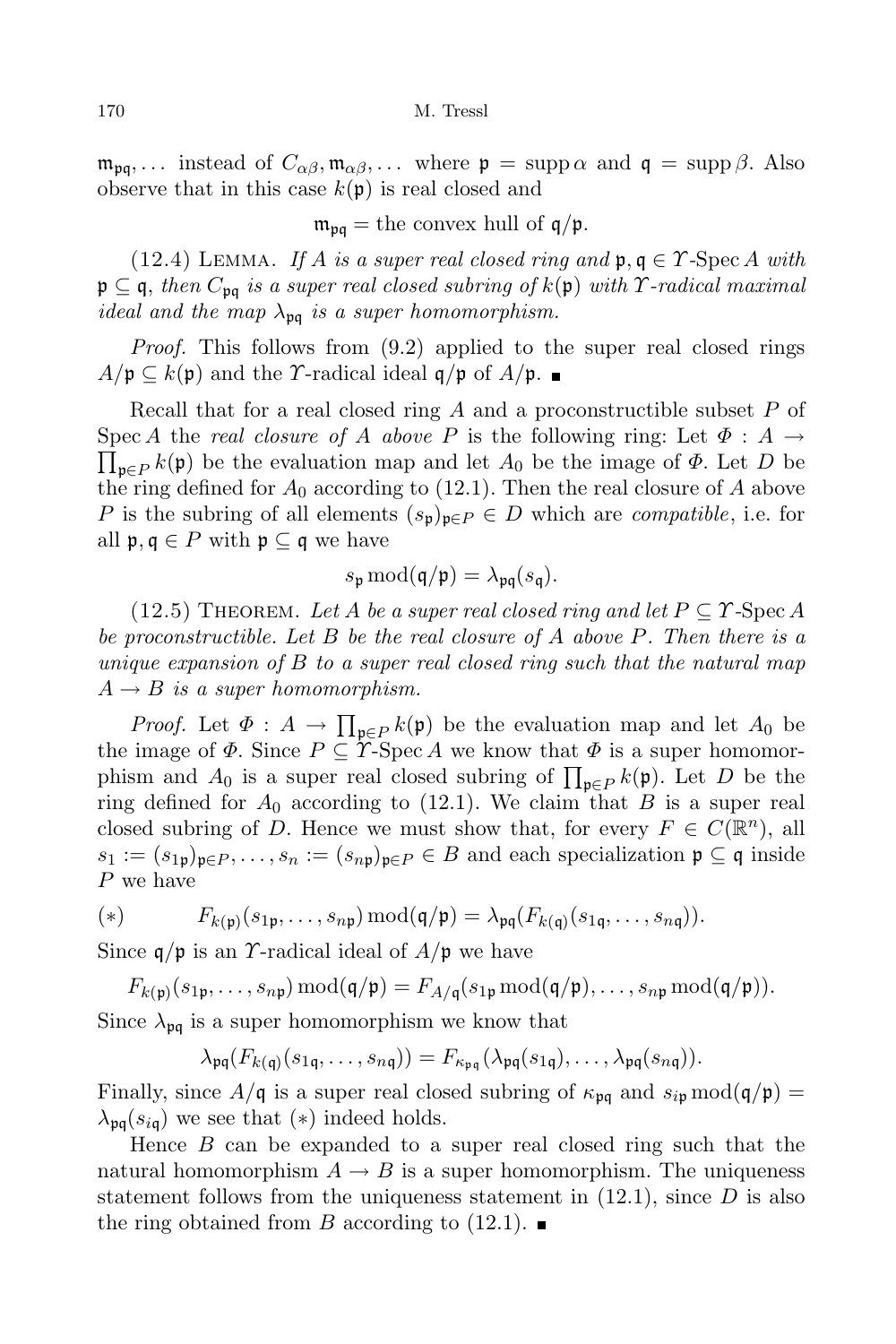13. The complete ring of quotients of a super real closed ring. Recall that a subset of a ring  $A$  is called *dense* if it is not annihilated by nonzero elements of A. For a ring extension  $A \subseteq B$  and any element  $b \in B$ we define  $b^{-1} \cdot A := \{a \in A \mid a \cdot b \in A\}$ . Clearly  $b^{-1} \cdot A$  is an ideal of A. Recall from  $[FGL, Section 1.4]$  that  $B$  is called a *rational extension* (the name "fractional extension" is also used in the literature) of A if  $b^{-1} \cdot A$  is a dense subset of B for all  $b \in B$ .

By [FGL, 1.9], every commutative ring has a largest rational extension  $Q(A)$ , called the *complete ring of quotients*, which is uniquely determined up to A-isomorphism. In this section we prove that for every super real closed ring A there is a unique expansion of  $Q(A)$  to a super real closed ring having A as a super real closed subring (see  $(13.5)$ ).

 $(13.1)$  LEMMA. Let A be a super real closed ring and let B be an overring of A. Let  $b, b_1, \ldots, b_n \in B$  be such that b does not annihilate  $(b_1^{-1} \cdot A) \cap \cdots \cap$  $(b_n^{-1} \cdot A)$ . Then for every  $F \in C(\mathbb{R}^n)$  there are  $a, a^* \in A$  with  $a \cdot b \neq 0$  such that whenever  $B$  is expanded to a super real closed ring having  $A$  as a super real closed subring, we have

$$
(*)\qquad a \cdot F_B(b_1,\ldots,b_n)=a^*.
$$

*Proof.* By assumption there is some  $a' \in A$  with  $a' \cdot b \neq 0$  such that  $a' \cdot b_i \in A$  for each *i*.

By (7.2) there are  $G \in C(\mathbb{R}^n \times \mathbb{R})$  and  $t \in \Upsilon$  with  $F(x_1, \ldots, x_n) \cdot t(y) =$  $G(x_1, y, \ldots, x_n, y, y)$  for all  $(x_1, \ldots, x_n, y) \in \mathbb{R}^n \times \mathbb{R}$ . Now we take  $a :=$  $t_A(a')$  and  $a^* := G_A(a' \cdot b_1, \ldots, a' \cdot b_n, a') \in A$ .

First we show  $a \cdot b = t_A(a') \cdot b \neq 0$ . Since  $a' \cdot b \neq 0$  there is a minimal prime ideal  $\mathfrak p$  of B with  $a' \cdot b \notin \mathfrak p$ . Since  $\mathfrak p$  is minimal,  $\mathfrak p$  is Y-radical. Since  $a' \notin \mathfrak{p}$ , also  $t_A(a') \notin \mathfrak{p}$ . As  $b \notin \mathfrak{p}$  we get  $t_A(a') \cdot b \notin \mathfrak{p}$  as desired.

Finally, we prove  $(*)$  for every expansion of B to a super real closed ring having A as a super real closed subring: We have  $a \cdot F_B(b_1, \ldots, b_n) =$  $t_A(a') \cdot F_B(b_1, \ldots, b_n) = t_B(a') \cdot F_B(b_1, \ldots, b_n) = G_B(b_1 \cdot a', \ldots, b_n \cdot a', a') =$  $G_A(b_1 \cdot a', \ldots, b_n \cdot a', a') = a^*.$ 

 $(13.2)$  PROPOSITION. Let A be a super real closed subring of the super real closed ring B. Let D be the set of all  $d \in B$  for which  $d^{-1} \cdot A$  is a dense subset of  $B$ . Then  $D$  is a super real closed subring of  $B$  and the induced  $\mathscr{L}_{\mathcal{T}}$ -structure on D is the unique one for which D is a super real closed ring having A as a super real closed subring.

*Proof.* First we show that  $D$  is a super real closed subring of  $B$ . Let  $F \in C(\mathbb{R}^n)$  and let  $b_1, \ldots, b_n \in D$ . We must show that the ideal  $F_B(b_1, \ldots, b_n)^{-1} \cdot A$  of A is a dense subset of B. Pick  $b \in B, b \neq 0$ . Since each  $b_i^{-1} \cdot A$  is a dense subset of B, also  $(b_1^{-1} \cdot A) \cap \cdots \cap (b_n^{-1} \cdot A)$  is a dense subset of B. As  $b \neq 0$ , b is not in the annihilator of  $(b_1^{-1} \cdot A) \cap \cdots \cap (b_n^{-1} \cdot A)$ . Pick  $a, a^*$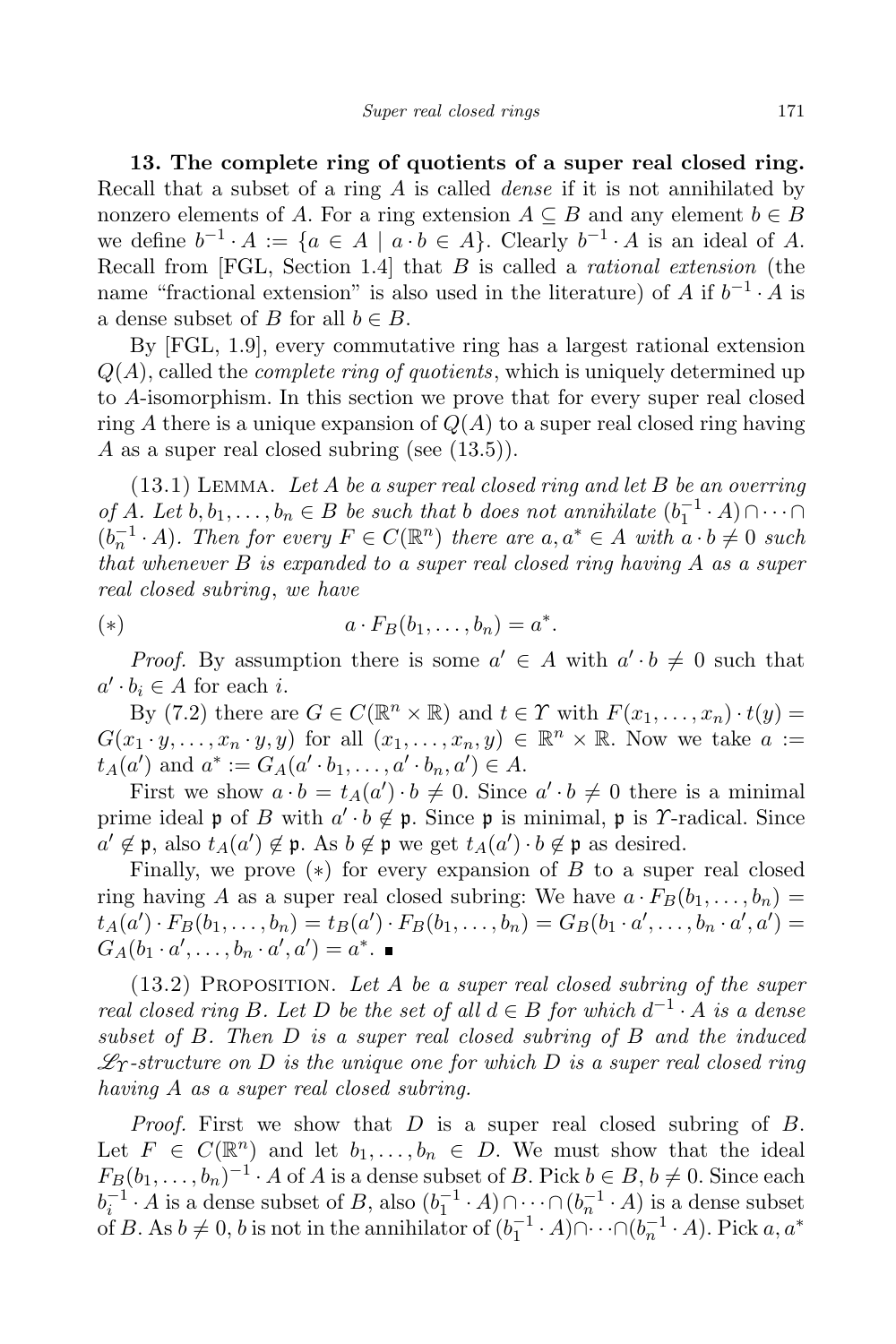according to  $b, b_1, \ldots, b_n$  and F as in (13.1). Then (\*) of (13.1) shows  $a \in$  $F_B(b_1, \ldots, b_n)^{-1} \cdot A$ . Since  $a \cdot b \neq 0$ , b does not annihilate  $F_B(b_1, \ldots, b_n)^{-1} \cdot A$ , as desired.

Hence  $D$  is a super real closed subring of  $B$ . Let  $E$  be another expansion of the pure ring  $D$  to a super real closed ring having  $A$  as a super real closed subring. Let  $b_1, \ldots, b_n \in D$ . We must show  $F_D(b_1, \ldots, b_n) = F_E(b_1, \ldots, b_n)$ . Otherwise  $b := F_D(b_1, \ldots, b_n) - F_E(b_1, \ldots, b_n) \neq 0$ . Since all  $b_i$  are in D, b is not in the annihilator of  $(b_1^{-1} \cdot A) \cap \cdots \cap (b_n^{-1} \cdot A)$ . Pick  $a, a^*$  as in (13.1) with respect to the ring D, the elements  $b, b_1, \ldots, b_n \in D$  and the function F. By (13.1) we have  $a \cdot b \neq 0$  and  $a \cdot F_D(b_1, ..., b_n) = a^* = a \cdot F_E(b_1, ..., b_n)$ , which contradicts the definition of  $b$ .

(13.3) REMINDER. Let A be a ring and let  $\mathscr{O}_{Spec\ A}$  be the sheaf of the affine scheme of A. Hence the stalk of  $\mathscr{O}_{\text{Spec }A}$  at p is the localization  $A_{\mathfrak{p}}$  of A at p and for every  $U \subseteq \operatorname{Spec} A$  open,

$$
\mathscr{O}_{\text{Spec}\,A}(U) = \Big\{ f = (f_{\mathfrak{p}})_{\mathfrak{p} \in U} \in \prod_{\mathfrak{p} \in U} A_{\mathfrak{p}} \Big| \text{ for all } \mathfrak{p} \in U \text{ there are } a, s \in A
$$
  
with  $\mathfrak{p} \in D(s) \subseteq U$  and  $f_{\mathfrak{q}} = \frac{a}{s}$  in  $A_{\mathfrak{q}} (\mathfrak{q} \in D(s)) \Big\}.$ 

Fix an open subset  $U \subseteq \text{Spec } A$  and let  $B := \mathscr{O}_{\text{Spec } A}(U)$ . We shall consider B as an A-module via the natural homomorphism  $\varepsilon : A \to B$ . If  $\mathfrak{p} \in U$ , then the natural map  $A_{\mathfrak{p}} \to B_{\mathfrak{p}}$  between the localizations of the A-modules A and B is easily seen to be injective. If A is reduced, then this map is an isomorphism, since the map  $B_p \to A_p$  induced by the projection  $B \to A_p$  is injective.

(13.4) PROPOSITION. Let A be a super real closed ring. If  $U \subseteq \operatorname{Spec} A$ is open and  $U \subseteq \Upsilon$ -Spec A, then there is a unique  $\Upsilon$ -structure on  $B :=$  $\mathscr{O}_{\text{Spec } A}(U)$  such that B is super real closed and the canonical map  $A \to B$ is a super homomorphism. Moreover B is a super real closed subring of the super real closed ring  $C := \prod_{\mathfrak{p} \in U} A_{\mathfrak{p}}$ .

*Proof.* Pick  $f_1, \ldots, f_n \in B$  and  $F \in C(\mathbb{R}^n)$ . We have to show that  $F_C(f_1,\ldots,f_n)\in B.$  Pick  $\mathfrak{p}\in U.$  Then there are  $a_i, s\in A$  with  $\mathfrak{p}\in D(s)\subseteq U$ such that  $(f_i)_{\mathfrak{q}} = a_i/s$  in  $A_{\mathfrak{q}}$  for all  $\mathfrak{q} \in D(s)$ . By (7.2) there are  $G \in$  $C(\mathbb{R}^n \times \mathbb{R})$  and  $t \in \Upsilon$  with  $F(x_1, \ldots, x_n) \cdot t(y) = G(x_1 \cdot y, \ldots, x_n \cdot y, y)$  for all  $(x_1, \ldots, x_n, y) \in \mathbb{R}^n \times \mathbb{R}$ . Since  $U \subseteq \Upsilon$ -Spec A, every  $A_{\mathfrak{q}}$  with  $\mathfrak{q} \in D(s)$  is super real and  $t_A(s) \notin \mathfrak{q}$  for all  $\mathfrak{q} \in D(s)$ . Thus we may apply (7.4) to get

$$
F_{A_{\mathfrak{q}}}\left(\frac{a_1}{s},\ldots,\frac{a_n}{s}\right)=\frac{G_A(a_1,\ldots,a_n,s)}{t_A(s)}\quad(\mathfrak{q}\in D(s)).
$$

This proves  $F_C(f_1, \ldots, f_n) \in B$ . We equip B with this  $\mathscr{L}_T$ -structure and denote the resulting super real closed ring by  $\mathscr{B}$ .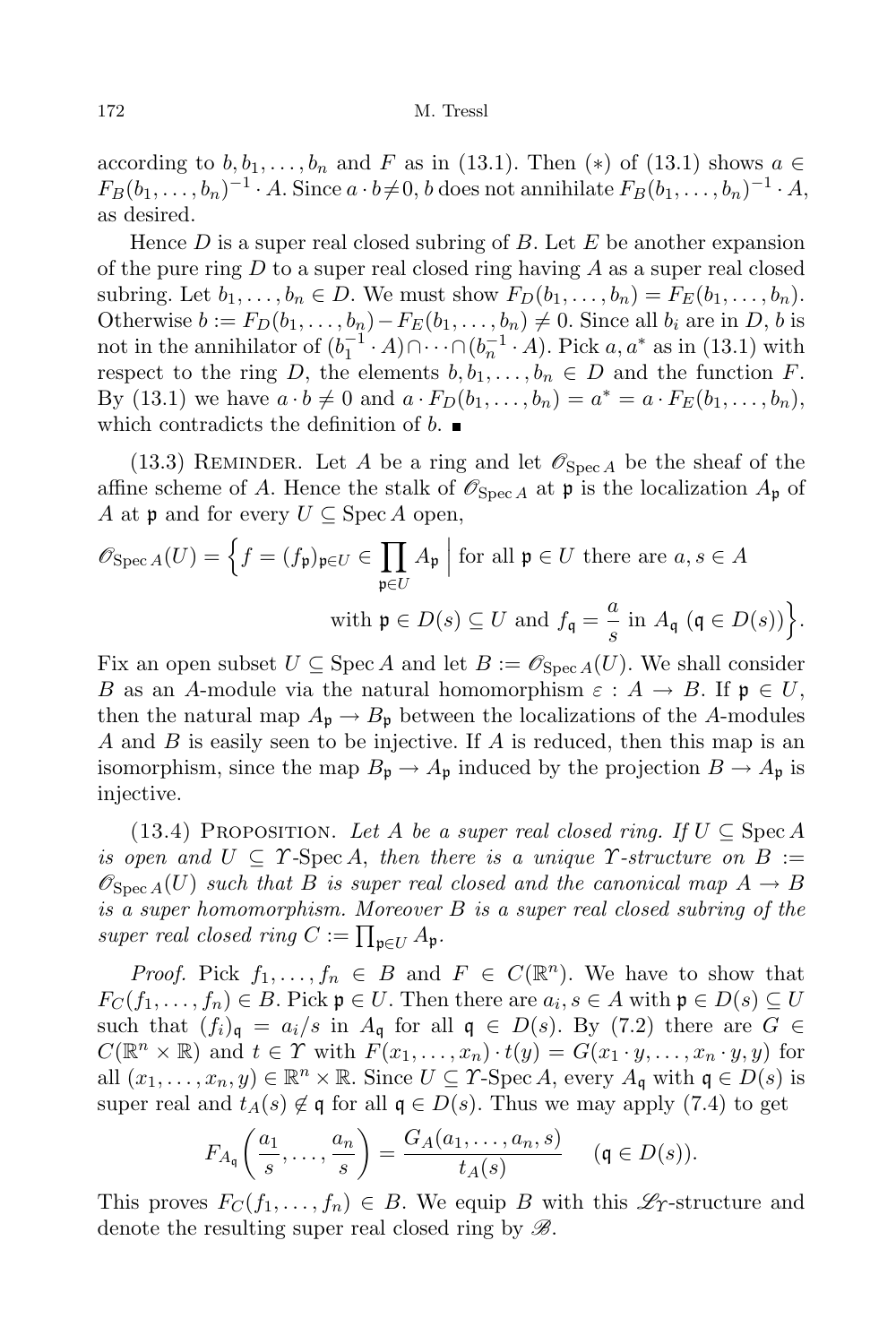It remains to show the uniqueness statement. Fix a super structure on B which turns B into a super real closed ring  $\mathscr{D}$  such that the natural map  $\varepsilon : A \to \mathscr{D}$  is a super homomorphism. Then  $\varepsilon(A \setminus \mathfrak{p})$  is a T-multiplicatively closed subset of  $\mathscr{D}$ , hence  $\mathscr{D} \to \mathscr{D}_{\mathfrak{p}} = \varepsilon (A \setminus \mathfrak{p})^{-1} \cdot \mathscr{D}$  is a super homomorphism. Hence the composite map  $A \to \mathscr{D}_{p}$  is also a super homomorphism. By (13.3) the induced map  $A_{\mathfrak{p}} \to B_{\mathfrak{p}}$  is an isomorphism. Since there is only one superstructure on  $A_{\mathfrak{p}}$  such that  $A \to A_{\mathfrak{p}}$  is a super homomorphism we get  $\mathscr{D}_{\mathfrak{p}} = \mathscr{B}_{\mathfrak{p}} = A_{\mathfrak{p}}$ . Since  $\mathscr{D}$  and  $\mathscr{B}$  are super real closed subrings of C, also  $\mathscr{D} = \mathscr{B}$  as super real closed rings.

 $(13.5)$  THEOREM. Let A be a super real closed ring and let Q be the complete ring of quotients as defined in [FGL, Section 1]. Then there is a unique  $\mathscr{L}_{\mathcal{T}}$ -structure on Q such that Q is a super real closed ring having A as a super real closed subring.

*Proof.* Uniqueness follows from  $(13.2)$ .

By  $[St, Satz 11.3], Q$  contains the epimorphic hull E of A. As explained in [FGL, Section 1.4],  $Q$  is also the complete ring of quotients of  $E$ . Hence by  $(12.2)$ , we may replace A with E. In particular, we may assume that A is a super real closed ring which is von Neumann regular.

It follows that  $Spec A = \Upsilon$ -Spec A and by (13.4), we have a unique way to expand the rings  $\mathscr{O}_{\text{Spec } A}(U)$  (U  $\subseteq$  Spec A open) to super real closed rings; moreover for all  $V \subseteq U \subseteq \text{Spec } A$  open, the restriction map  $\mathscr{O}_{\text{Spec } A}(U) \to$  $\mathscr{O}_{\text{Spec }A}(V)$  preserves the  $\mathscr{L}_{\mathcal{V}}$ -structure. Hence the filtered family of all the  $\mathscr{O}_{\text{Spec }A}(U)$  with  $U \subseteq \text{Spec }A$  open and dense, together with the restriction maps, is a filtered family in the category of super real closed rings with super real homomorphisms. Since this category has direct limits, we may define the super real closed ring

$$
H(A) := \varinjlim \{ \mathscr{O}_{\operatorname{Spec} A}(U) \mid U \subseteq \operatorname{Spec} A \text{ open and dense} \}.
$$

We can easily see that the underlying ring of  $H(A)$  is also the direct limit of the  $\mathscr{O}_{\text{Spec } A}(U)$  (U  $\subseteq$  Spec A open and dense) in the category of commutative rings. But, as  $A$  is reduced, this ring is  $A$ -isomorphic to  $Q$ . This last fact is folklore, we sketch a proof:

For each  $b \in Q$  let  $U_b := \operatorname{Spec} A \setminus V(b^{-1}A)$ . Since  $b^{-1}A$  is dense in  $A, U_b$ is dense in Spec A and we may define an element  $\theta(b) \in H(A)$  as the image of the section

$$
\mathfrak{p} \mapsto \frac{bs}{s} \in A_{\mathfrak{p}} \quad \text{ for some } s \in b^{-1}A \setminus \mathfrak{p}
$$

of  $\mathscr{O}_{\text{Spec }A}(U_b)$  under the natural map  $\mathscr{O}_{\text{Spec }A}(U_b) \to H(A)$ . It is a routine matter to check that  $\theta: Q \to H(A)$  defines an A-algebra homomorphism. Since A is reduced and each  $b^{-1}A$  is dense in  $B$   $(b \in Q)$ , it turns out that  $\theta$ is injective. Hence we may identify Q with a subring of  $H(A)$ .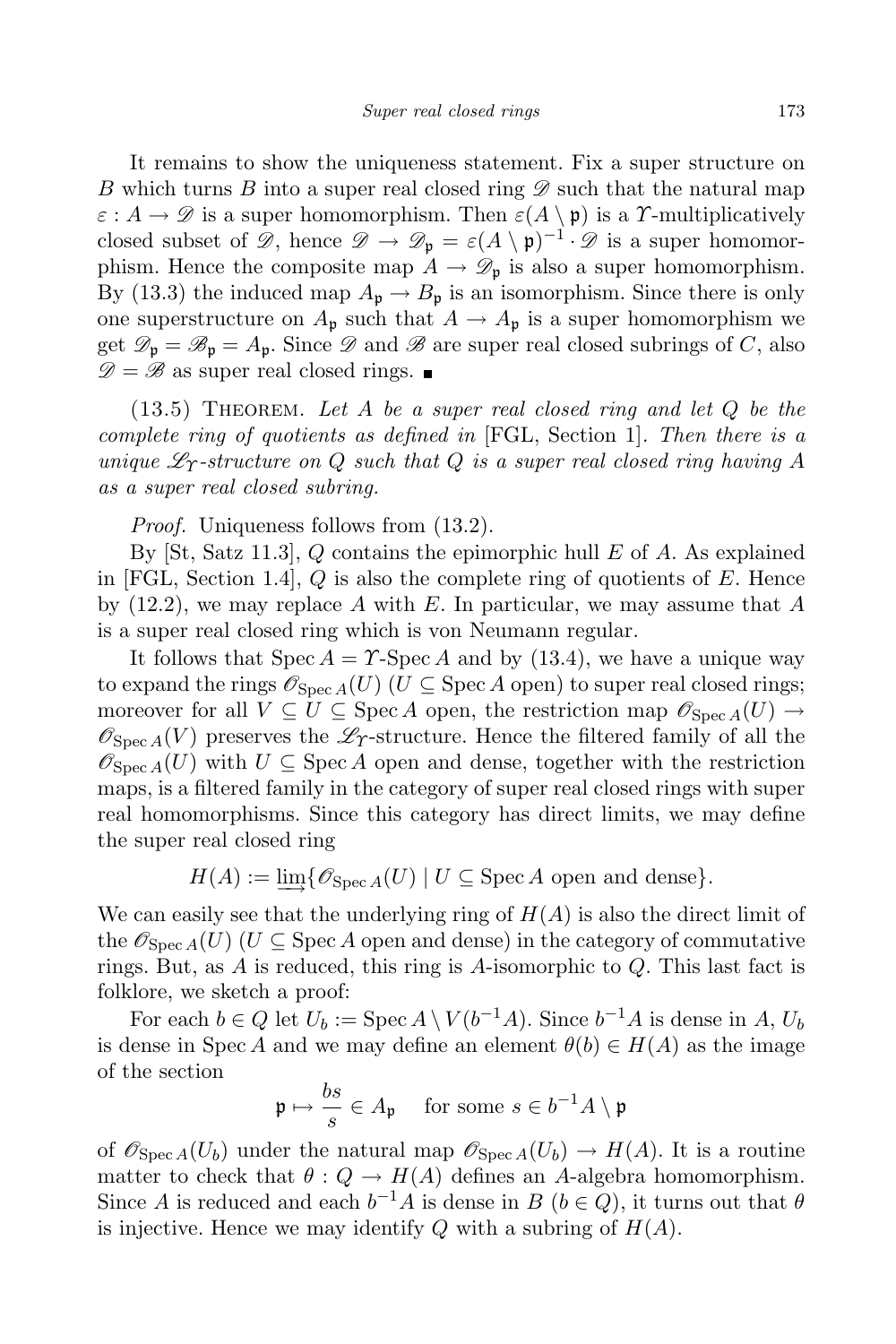#### 174 M. Tressl

On the other hand,  $H(A)$  is a rational extension of A, since each  $\mathscr{O}_{\text{Spec }A}(U)$  with  $U \subseteq \text{Spec }A$  open and dense is a rational extension of A (as follows from (13.3) with the help of the isomorphisms  $A_{\mathfrak{p}} \to B_{\mathfrak{p}}, \mathfrak{p} \in U$ .

14. Entering varieties of  $\Upsilon$ -Spec A. Here we prove a theorem  $((14.5))$ about the location of  $V(\mathfrak{a})$  with respect to  $V(\mathfrak{a}^{\gamma})$  if  $\mathfrak{a}$  is a finitely generated ideal of a super real closed ring A. By the general theory of real closed rings, every point q of Spec A outside  $V(\mathfrak{a})$  that specializes to some point in  $V(\mathfrak{a})$ has to enter  $V(\mathfrak{a})$  at a first point, namely at  $\mathfrak{q} + \sqrt{\mathfrak{a}}$ . Theorem (14.5) says that this entrance point is minimal in  $V(\mathfrak{a})$ . This is in strong contrast to the semi-algebraic case (we assume some basic knowledge of real geometry for this argument, cf. [BCR]): Let A be the ring of continuous semi-algebraic functions  $\mathbb{R}^n \to \mathbb{R}$  and let  $f \in A$  be the distance function to the closed unit ball in  $\mathbb{R}^n$ . Then for each prime ideal q of A outside  $V(f)$  that specializes to a point in  $V(f)$ , the point  $\mathfrak{q} + \sqrt{(f)}$  lies in  $S^{n-1} = V(g)$ , where g is the distance function to the sphere  $S^{n-1}$ . This point is not minimal in  $V(f)$ !

 $(14.1)$  LEMMA. Let A be a super real closed ring and let  $\mathfrak p$  be a prime ideal of A. If  $f \in A$  and  $\sqrt{\mathfrak{p} + f \cdot A}$  is a proper  $\Upsilon$ -radical ideal, then  $f \in \mathfrak{p}$ .

Proof. First we show

(∗)  $\sqrt{\mathfrak{p}+f\cdot A} = \{g \in A \mid |g|^n \leq |f| \bmod \mathfrak{p} \text{ for some } n \in \mathbb{N}\}.$ 

The inclusion ⊇ follows from the convexity condition for the real closed ring  $A/\mathfrak{p}$ . Conversely, since  $1 \notin \mathfrak{p} + f \cdot A$  we have  $|f \cdot h| < 1 \text{ mod } \mathfrak{p}$  for all  $h \in A$ . Therefore  $f^2h^2 < |f|$  mod  $\mathfrak p$  for all  $h \in A$  and it is straightforward to prove that the set on the right hand side of  $(*)$  is an ideal of A. This ideal is radical and contains  $\mathfrak p$  and f. This shows  $(*)$ .

Now take a barrier function  $L : \mathbb{R} \to \mathbb{R}$  (see [Tr1, (7.1)]). Since  $\sqrt{\mathfrak{p} + f \cdot A}$ is T-radical we have  $L^A(f) \in \sqrt{\mathfrak{p} + f \cdot A}$ . Let  $A_0$  be a finitely generated super real closed subring of A containing f such that  $L^A(f) \in \sqrt{\mathfrak{p} \cap A_0 + f \cdot A_0}$ . By (\*) applied to  $A_0$  and  $\mathfrak{p} \cap A_0$ , there is some  $n \in \mathbb{N}$  such that  $|L^A(f)^n| \le$ |f| mod  $\mathfrak{p} \cap A_0$ . Let  $k \in \mathbb{N}$  be such that  $A_0$  is of the form  $C(\mathbb{R}^k)/I$  for some T-radical ideal I of  $C(\mathbb{R}^k)$  and let  $\mathfrak{q} \in \text{Spec } C(\mathbb{R}^k)$  be such that  $\mathfrak{q}/I = \mathfrak{p} \cap A_0$ . Take a preimage F of f in  $C(\mathbb{R}^k)$ . Then  $|L^A(f)^n| \leq |f| \mod \mathfrak{p} \cap A_0$  means  $|(L \circ F)^n| \leq |f|$  mod q. By [Tr1, (7.2)] we get  $F \in \mathfrak{q}$ . This in turn implies  $f \in \mathfrak{p}.$ 

(14.2) COROLLARY. Let A be a super real closed ring, let  $a \subseteq A$  be an ideal and let  $f_1, \ldots, f_n \in A$ . If there is an  $\Upsilon$ -radical prime ideal with  $\mathfrak{a} \subseteq \mathfrak{p} \subsetneq \mathfrak{p} + (f_1, \ldots, f_n) \subsetneq A$ , then  $\sqrt{\mathfrak{a} + (f_1, \ldots, f_n)}$  is not  $\Upsilon$ -radical.

Observe that in the case  $A = C(X)$ , a might not be the largest z-radical ideal contained in  $\mathfrak{a}+\sqrt{(f_1,\ldots,f_n)}$ , even if  $\mathfrak{a}=\mathfrak{p}$  is z-radical: take z-radical prime ideals  $\mathfrak{p} \subsetneq \mathfrak{p}_1 \subsetneq \mathfrak{p}_2$ ,  $\mathfrak{a} := \mathfrak{p}$  and  $f \in \mathfrak{p}_2 \setminus \mathfrak{p}_1$ .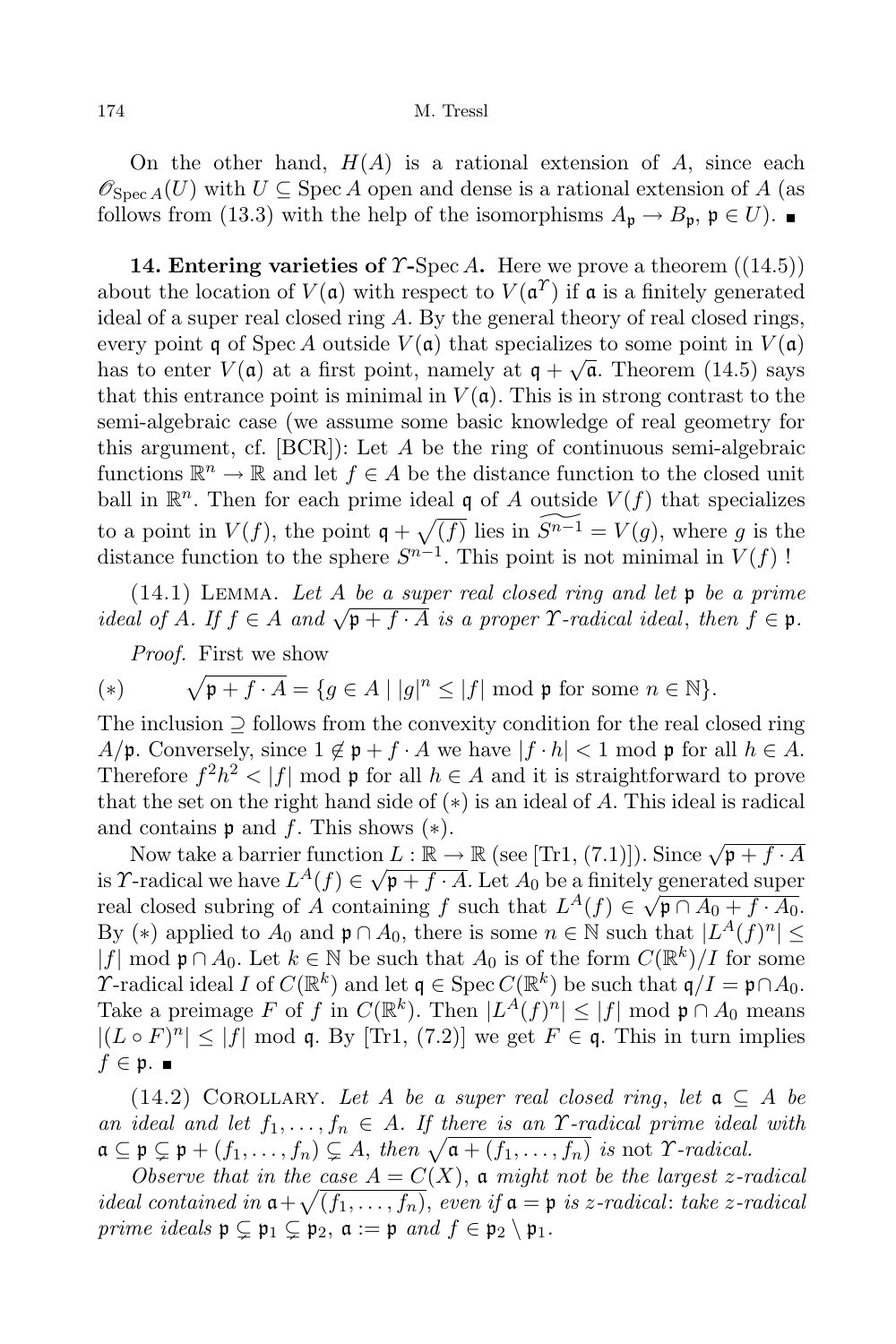*Proof.* Suppose 
$$
\sqrt{\mathfrak{a} + (f_1, \ldots, f_n)}
$$
 is  $\Upsilon$ -radical. Then  
\n
$$
\sqrt[n]{\mathfrak{p} + \sqrt{(f_1, \ldots, f_n)}} = \sqrt[n]{\mathfrak{p} + \mathfrak{a} + \sqrt{(f_1, \ldots, f_n)}}
$$
\n
$$
= \sqrt[n]{\mathfrak{p}} + \sqrt[n]{\mathfrak{a} + \sqrt{(f_1, \ldots, f_n)}}
$$
\n
$$
= \mathfrak{p} + \sqrt[n]{\sqrt{\mathfrak{a} + (f_1, \ldots, f_n)}} = \mathfrak{p} + \sqrt{\mathfrak{a} + (f_1, \ldots, f_n)}
$$
\n
$$
= \mathfrak{p} + \sqrt{\mathfrak{a} + \sqrt{(f_1, \ldots, f_n)}} = \mathfrak{p} + \sqrt{(f_1, \ldots, f_n)},
$$
\n
$$
\sqrt{\mathfrak{a} + \mathfrak{a} + \sqrt{(f_1, \ldots, f_n)}} = \mathfrak{p} + \sqrt{(f_1, \ldots, f_n)},
$$
\n
$$
\sqrt{\mathfrak{a} + \mathfrak{a} + \sqrt{(f_1, \ldots, f_n)}} = \mathfrak{p} + \sqrt{(f_1, \ldots, f_n)}.
$$

hence  $\mathfrak{p} + \sqrt{(f_1, \ldots, f_n)} = \sqrt{\mathfrak{p} + (f_1^2 + \cdots + f_n^2)}$  is  $\Upsilon$ -radical and by (14.1) we get  $f_1^2 + \cdots + f_n^2 \in \mathfrak{p}$ , thus  $f_1, \ldots, f_n \in \mathfrak{p}$ .

(14.3) LEMMA. If  $a$  is an ideal of a super real closed ring A and  $q$  is an  $\Gamma$ -radical prime ideal of A, then either  $\mathfrak{q} + \sqrt{\mathfrak{a}} \in V(\mathfrak{a})^{\text{min}}$ , or  $\mathfrak{q} + \sqrt{\mathfrak{a}}$  is Υ-radical.

*Proof.* We may assume that  $q + \sqrt{a}$  is a proper ideal, hence  $q + \sqrt{a} \in V(a)$ . Take  $\mathfrak{p} \in V(\mathfrak{a})^{\min}$  with  $\mathfrak{a} \subseteq \mathfrak{p} \subseteq \mathfrak{q} + \sqrt{\mathfrak{a}}$ . Then  $\mathfrak{p}^T \subseteq \mathfrak{p}, (\mathfrak{q} + \sqrt{\mathfrak{a}})^T$ , so  $\mathfrak{p}$ and  $(\mathfrak{q} + \sqrt{\mathfrak{q}})$  are comparable. If  $(\mathfrak{q} + \sqrt{\mathfrak{q}})^T \subseteq \mathfrak{p}$ , then, as  $\mathfrak{q}$  is Y-radical,  $\mathfrak{q} \subseteq (\mathfrak{q} + \sqrt{\mathfrak{a}})^{\Upsilon} \subseteq \mathfrak{p}$ , so  $\mathfrak{q} + \sqrt{\mathfrak{a}} \subseteq \mathfrak{p}$ , which shows that  $\mathfrak{q} + \sqrt{\mathfrak{a}} = \mathfrak{p} \in V(\mathfrak{a})^{\text{min}}$ .

Now assume that  $p \subsetneq (q + \sqrt{a})^T$ . Then  $\sqrt{a} \subseteq p \subseteq (q + \sqrt{a})^T$ . Since q is T-radical, also  $\mathfrak{q} \subseteq (\mathfrak{q} + \sqrt{\mathfrak{a}})^T$ , hence  $\mathfrak{q} + \sqrt{\mathfrak{a}} = (\mathfrak{q} + \sqrt{\mathfrak{a}})^T$  is T-radical.

(14.4) REMARK. If  $A = C(X)$  and q is a z-radical prime ideal of  $C(X)$ , then the proof of  $(14.3)$ , where "*T*-radical" is replaced by "*z*-radical" and the ideal construction  $I^{\Upsilon}$  is replaced by the diamond construction  $I^{\diamond}$  (cf. [Tr1, (3.4)]), shows that either  $\mathfrak{q} + \sqrt{\mathfrak{a}} \in V(\mathfrak{a})^{\text{min}}$ , or  $\mathfrak{q} + \sqrt{\mathfrak{a}}$  is z-radical.

 $(14.5)$  THEOREM. Let a be an ideal of a super real closed ring A and let q be an  $\Upsilon$ -radical prime ideal of A, not containing  $\mathfrak a$  and such that  $1 \notin \mathfrak a + \mathfrak q$ . If  $\mathfrak{q} + \sqrt{\mathfrak{a}} = \mathfrak{q} + \sqrt{(f_1, \ldots, f_n)}$  for some  $f_1, \ldots, f_n$ , then  $\mathfrak{q} + \sqrt{\mathfrak{a}} \in V(\mathfrak{a})^{\text{min}}$ .

*Proof.* By (14.2),  $q + \sqrt{a}$  is not *Y*-radical; then apply (14.3).

Recall from [Tr1, (4.5)] the tubular ideal  $O(\mathfrak{a})$  attached to an ideal  $\mathfrak{a}$  of a ring A with normal spectrum:  $O(\mathfrak{a})$  is the intersection of all prime ideals  $\mathfrak{p}$ of A with  $1 \notin \mathfrak{a}+\mathfrak{p}$ ; we have  $O(\mathfrak{a}) \subseteq \mathfrak{a}$  and the set  $V(O(\mathfrak{a}))$  of prime ideals of Spec A containing  $O(\mathfrak{a})$  is the set  $\mathscr{O}(V(\mathfrak{a}))$  of all  $\mathfrak{q} \in \mathrm{Spec}\, A$  specializing to some  $\mathfrak{p} \in V(\mathfrak{a})$ . All this is explained at the beginning of Section 4 in [Tr1].

 $(14.6)$  COROLLARY. Let a be an ideal of a super real closed ring A. If b is an ideal of A with  $O(\mathfrak{a}) \subseteq \mathfrak{b} \subseteq \mathfrak{a}$  such that  $\sqrt{\mathfrak{a}}$  is finitely generated as a radical ideal over b, then the map

$$
V(\mathfrak{b})\to V(\mathfrak{a}), \quad \ \mathfrak{q}\mapsto \mathfrak{q}+\sqrt{\mathfrak{a}},
$$

maps minimal elements of  $V(\mathfrak{b})$  to minimal elements of  $V(\mathfrak{a})$ .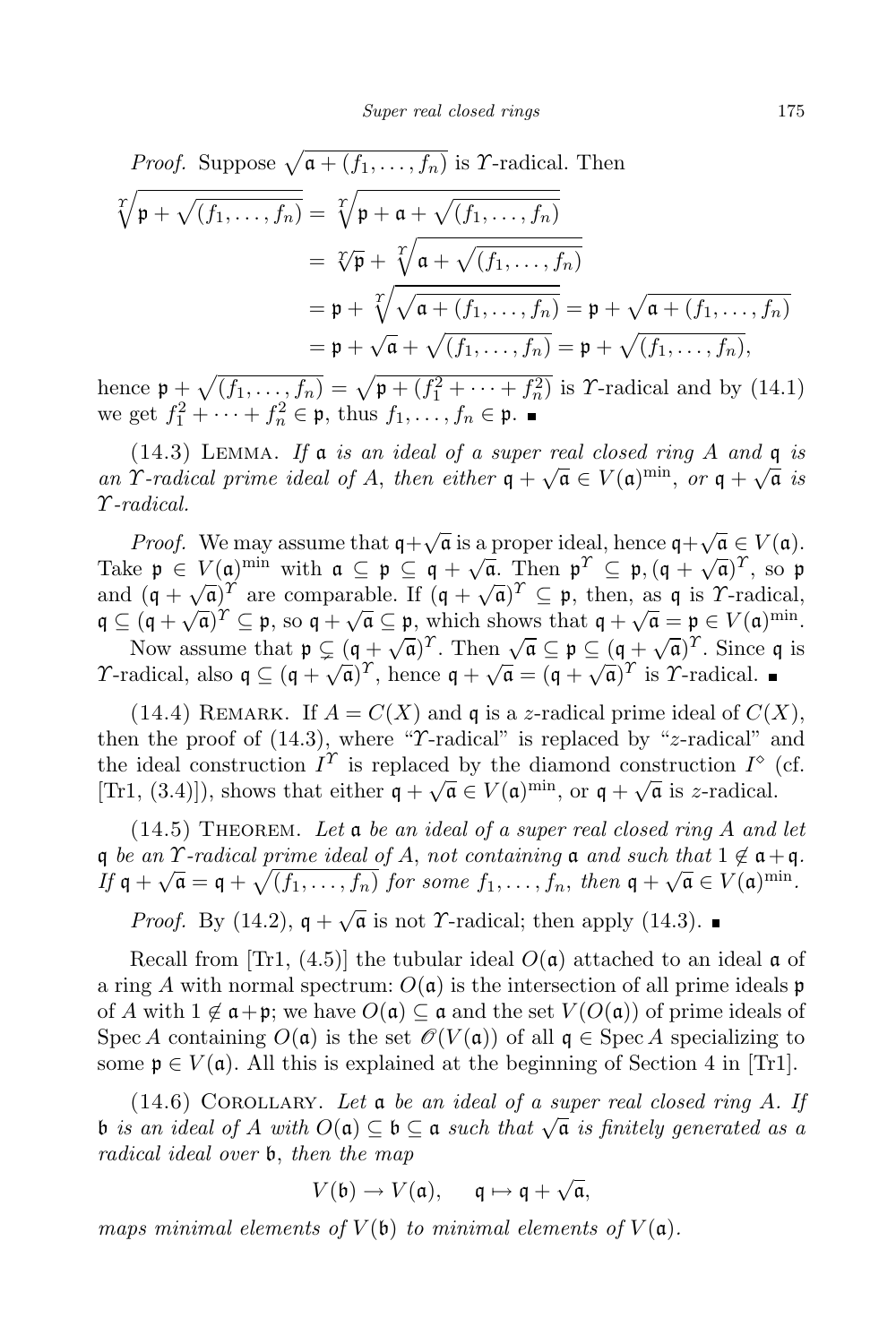*Proof.* Let  $q \in V(\mathfrak{b})^{\min}$ . If  $q \in V(\mathfrak{a})$ , then  $q + \sqrt{\mathfrak{a}} = \mathfrak{q}$ , and as  $\mathfrak{b} \subseteq \mathfrak{a}$ ,  $q$  is already minimal in  $V(\mathfrak{a})$ . So assume  $\mathfrak{q} \in V(\mathfrak{b})^{\min} \setminus V(\mathfrak{a})$ . Since  $O(\mathfrak{a}) \subseteq \mathfrak{b}$  we have  $\mathfrak{q} \in \mathscr{O}(V(\mathfrak{a})) \setminus V(\mathfrak{a})$ . By assumption  $\sqrt{\mathfrak{a}} = \sqrt{\mathfrak{b} + (f_1, \ldots, f_n)}$  for some  $f_1, \ldots, f_n \in C(X)$ , hence

$$
\mathfrak{q} + \sqrt{\mathfrak{a}} = \mathfrak{q} + \sqrt{\mathfrak{b} + (f_1, \dots, f_n)} = \mathfrak{q} + \sqrt{\mathfrak{b}} + \sqrt{(f_1, \dots, f_n)}
$$

$$
= \mathfrak{q} + \sqrt{\mathfrak{b} + (f_1, \dots, f_n)},
$$

since  $\mathfrak{b} \subseteq \mathfrak{q}$ . Thus we can apply (14.5) and get  $\mathfrak{q} + \sqrt{\mathfrak{a}} \in V(\mathfrak{a})^{\text{min}}$ .

In contrast to (14.6), the map  $V(\mathfrak{a}) \to V(\sqrt[n]{\mathfrak{a}})$ ,  $\mathfrak{p} \mapsto \sqrt[n]{\mathfrak{p}}$ , does not map minimal elements of  $V(\mathfrak{a})$  to minimal elements of  $V(\sqrt[n]{\mathfrak{a}})$ , even if  $\mathfrak{a}$  is a principal ideal and  $X$  is compact. Here is an example:

EXAMPLE. Let  $I := [-1, 1] \subseteq \mathbb{R}$ , let  $f \in C(I)$  be the function  $f(x) =$  $x \vee 0$ , and let  $\mathfrak{a} := f \cdot C(I)$ . Let  $h \in C(I)$  be defined by  $h(x) = 0$  if  $x \leq 0$ and  $h(x) = (\log(x/e))^{-1}$  if  $x > 0$ . Then  $x \cdot h(x) = f(x) \cdot h(x) \in \mathfrak{a}$  but no power of x and no power of  $h(x)$  is divisible by f in  $C(I)$ .

This shows that x mod  $\sqrt{\mathfrak{a}}$  is a zero divisor of  $C(I)/\sqrt{\mathfrak{a}}$ , thus there is a prime ideal  $\mathfrak{p}$  of  $C(I)$  minimal over  $\mathfrak{a}$ , containing x. It follows that

$$
\sqrt[\gamma]{\mathfrak{p}} = \sqrt[\gamma]{\mathfrak{p}} = \{ g \in C(I) \mid g(0) = 0 \},
$$

which is not minimal over  $\sqrt[x]{\mathfrak{a}}$ : take  $\mathfrak{q} \in \operatorname{Spec} C(I)$ , z-radical, such that the prime filter f of closed subsets of I corresponding to q contains  $[-1, 0]$ , avoids {0} and specializes to 0. Then  $\sqrt[\infty]{\mathfrak{a}} \subseteq \mathfrak{q} \subsetneq \sqrt[\infty]{\mathfrak{p}}$ .

Acknowledgements. I wish to thank Niels Schwartz for many valuable discussions on real closed rings, and the anonymous referee for significant help in improving an earlier version of the text.

#### References

- [BCR] J. Bochnak, M. Coste and M.-F. Roy, Real Algebraic Geometry, Ergeb. Math. Grenzgeb. 36, Springer, 1998. [Che] G. Cherlin, Rings of continuous functions: decision problems, in: Model Theory of Algebra and Arithmetic (Karpacz, 1979), Lecture Notes in Math. 834, Springer, Berlin, 1980, 44–91. [Da-Wo] H. G. Dales and W. H. Woodin, Super-Real Fields, London Math. Soc. Monogr. 14, Oxford Univ. Press, 1996. [vdD] L. van den Dries, Tame Topology and o-Minimal Structures, London Math. Soc. Lecture Note Ser. 248, Cambridge Univ. Press, 1998. [FGL] N. J. Fine, L. Gillman and J. Lambek, Rings of Quotients of Rings of Functions, McGill Univ. Press, Montreal, 1966.
- [Gil-Jer] L. Gillman and M. Jerison, Rings of Continuous Functions, Grad. Texts in Math. 43, Springer, 1960.